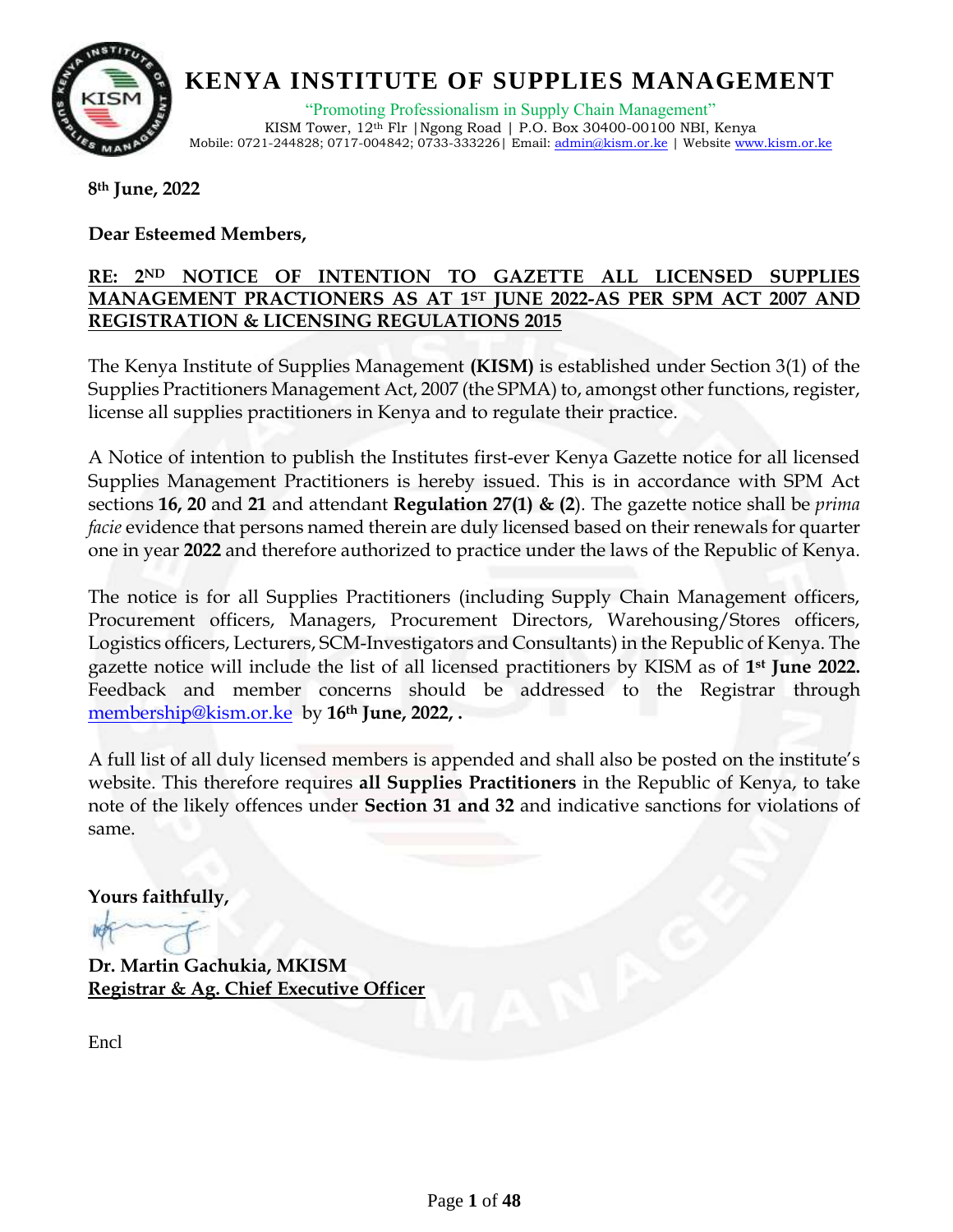

"Promoting Professionalism in Supply Chain Management"

| <b>NO</b>      | <b>PRACTITIONER'S NAME</b> | <b>LICENSE NO</b> | <b>MEMBER NO</b> |
|----------------|----------------------------|-------------------|------------------|
| $\mathbf{1}$   | ABASS HUDDA AHMED          | K989/2018         | 69532            |
| 2              | ABBAS GOBU BUTE            | K1892/2020        | 74934            |
| 3              | ABDALLA ABDULRAHMAN        | K2918/2022        | 74653            |
| 4              | ABDALLAH ALI ABEID         | K246/2016         | 69349            |
| 5 <sup>1</sup> | ABDALLAH ALI O OFULA       | K108/2016         | 63239            |
| 6              | ABDI ABDULLAHI HASSAN      | K203/2016         | 67199            |
| $\overline{7}$ | ABDI HASSAN HAJI           | K2401/2021        | 69799            |
| 8              | ABDI YARROW ALI            | K110/2016         | 63296            |
| 9              | ABDIA IBRAHIM MAMO         | K2235/2021        | 78793            |
| 10             | ABDIFATAH MAALIM GEDI      | K1145/2018        | 66537            |
| 11             | ABDIKADIR MOHAMED ALI      | K1495/2020        | 67179            |
| 12             | ABDIKHEIR ADEN HUSSEIN     | K1322/2019        | 75065            |
| 13             | ABDILATIF MUKTAR HASSAN    | K2736/2022        | 77561            |
| 14             | ABDINASIR DAUD ALI         | K2515/2021        | 81229            |
| 15             | ABDINUR SALAT MOHAMED      | K538/2017         | 63209            |
| 16             | ABDIRAHMAN ADAN ALI        | K1888/2020        | 76880            |
| 17             | ABDIRAHMAN HUJALE ABDI     | K1921/2020        | 71364            |
| 18             | ABDIRAHMAN SHEIKH HUSSEIN  | K1319/2019        | 72052            |
| 19             | ABDIRIZAK MAALIM ABDISALAM | K1496/2020        | 75634            |
| 20             | ABDIWAHAB OMAR GURE        | K1194/2019        | 75764            |
| 21             | ABDULAZIZ OMAR SAID        | K2222/2021        | 74270            |
| 22             | ABDULLAHI HUSEENI NUR      | K1963/2020        | 72313            |
| 23             | ABDULLAHI NUH RONE         | K1667/2020        | 77078            |
| 24             | ABDULLAHI OSMAN ABDI       | K340/2016         | 64350            |
|                | ABDULRAHMAN IBRAHIM        |                   |                  |
| 25             | <b>ABDULLAHI</b>           | K1007/2018        | 69802            |
| 26             | ABDULWAHID HARITH MOHSIN   | K1884/2020        | 77324            |
| 27             | ABIGAEL MALEMBA SALERI     | K2014/2020        | 65136            |
| 28             | ABIGAIL CHELAGAT CHEPKWONY | K2181/2021        | 68771            |
| 29             | ABRAHAM MUTUKU MUTWIWA     | K3029/2022        | 64347            |
| 30             | ACHIENG KICHE ISCAH        | K2823/2022        | 77435            |
| 31             | ACHIENG NYADONGO ELIZABETH | K2978/2022        | 78661            |
| 32             | ADAM HUSSEIN ALI           | K3031/2022        | 81699            |
| 33             | <b>ADAMS OMOLLO</b>        | K263/2016         | 63223            |
| 34             | ADAN ALIO ABDI             | K1515/2020        | 72513            |
| 35             | ADAN ANAB IBRAHIM          | K2121/2020        | 69398            |
| 36             | ADAN BARRE AFFEY           | K714/2017         | 65575            |
| 37             | ADAN DIDA WAKO             | K2767/2022        | 69777            |
| 38             | ADAN GEDI ALI              | K1348/2019        | 68544            |
| 39             | ADAN HASSAN NOOR           | K2905/2022        | 72806            |
| 40             | ADAN HUSSEIN ADAN          | K3009/2022        | 70679            |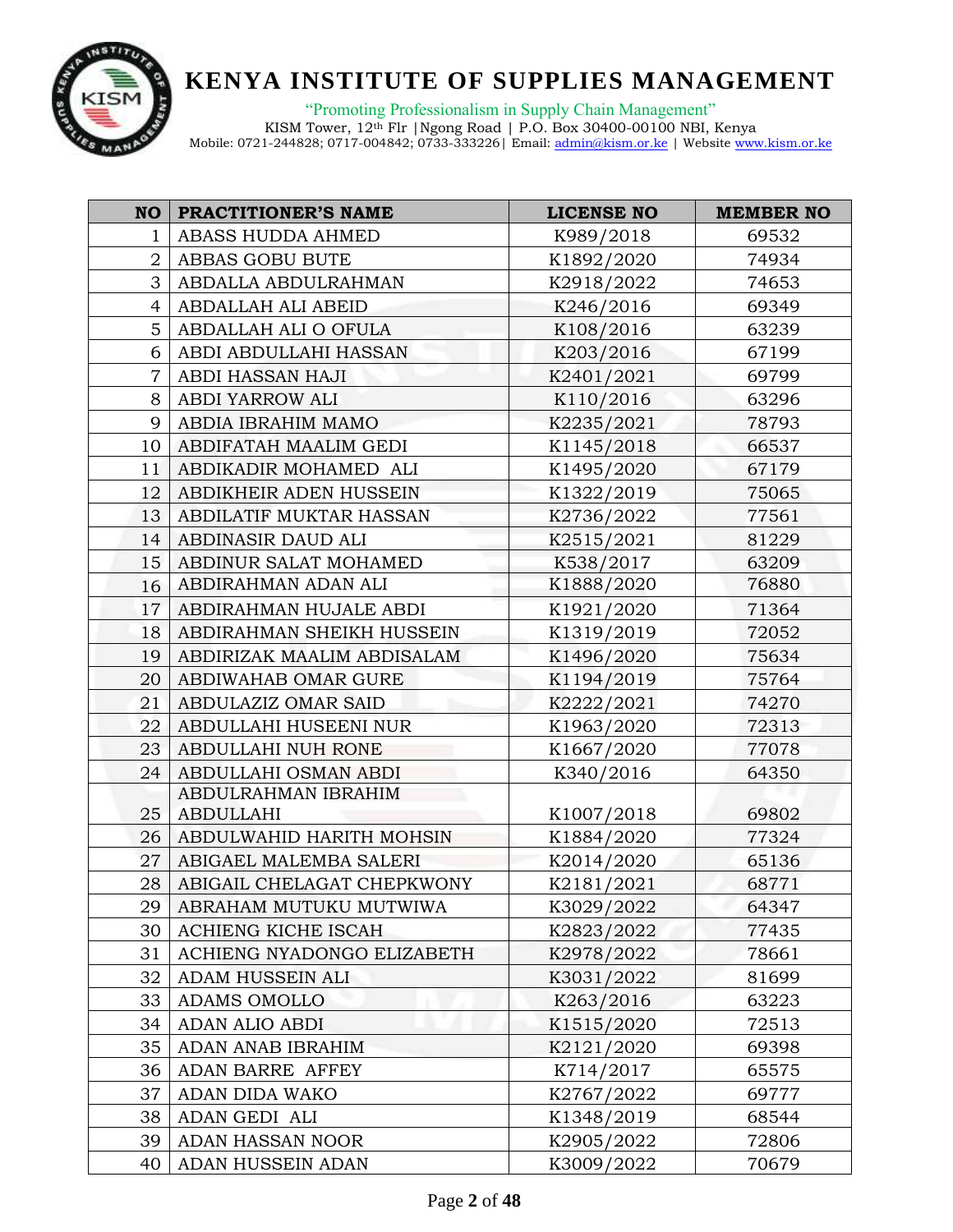

"Promoting Professionalism in Supply Chain Management"

| 41 | ADAN IBRAHIM ABDILLE        | K747/2018  | 66422 |
|----|-----------------------------|------------|-------|
| 42 | ADAN KATELLO ADANO          | K1460/2019 | 66232 |
| 43 | ADANNOOR HAMISI NUR         | K2966/2022 | 75029 |
| 44 | ADEN ABDI HUSSEIN           | K2302/2021 | 77698 |
| 45 | ADHO GODANA GUYO            | K2747/2022 | 75731 |
| 46 | ADRIAN MUTHURI              | K2853/2022 | 67901 |
| 47 | AGGREY CHAGWAYA KEMOLI      | K2849/2022 | 63078 |
| 48 | AGGREY MUKOLWE SITENDECHELE | K2837/2022 | 81386 |
| 49 | AGGREY WAMBAYA KITUYI       | K1931/2020 | 68088 |
| 50 | AGNES KAWIRA MWARANIA       | K414/2017  | 63351 |
| 51 | AGNES ACHIENG ASIDI         | K2982/2022 | 64848 |
| 52 | <b>AGNES AKUMU ABADE</b>    | K2763/2022 | 64820 |
| 53 | AGNES KAMATHI MURUGU        | K2615/2022 | 81302 |
| 54 | AGNES KEMUNTO MISIOCHA      | K2935/2022 | 65318 |
| 55 | AGNES MKAMUZI MUMO          | K951/2018  | 63783 |
| 56 | AGNES MUTHEU JUSTUS         | K1647/2020 | 72743 |
| 57 | AGNES MWENDE OMIJA          | K309/2016  | 62732 |
| 58 | AGNES WANGUI MWAI           | K2392/2021 | 63063 |
| 59 | AGNES WANJIRU NJERU         | K1686/2020 | 69206 |
| 60 | AGOSTINO MADIAVALE IMBWANA  | K015/2008  | 62915 |
| 61 | AHMED ADAN YUSSUF           | K1446/2019 | 73238 |
| 62 | AHMED BARE ULOW             | K1734/2020 | 65537 |
| 63 | AHMED HARED ABDIRAHMAN      | K2787/2022 | 75856 |
| 64 | AHMED SAHAL DAGANE          | K2353/2021 | 77358 |
| 65 | AJELE DAN DICK              | K1544/2020 | 63161 |
| 66 | AKOTH MATILDA AJWANG        | K1032/2018 | 71238 |
| 67 | ALBERT IRUNGU MURIITHI      | K206/2016  | 62502 |
| 68 | ALBERT MUMA MOUKO           | K1961/2020 | 73680 |
| 69 | ALBERT NYACHIEO MOMANYI     | K1206/2019 | 71749 |
| 70 | ALEX GACHERU RUHIA          | K1592/2020 | 72508 |
| 71 | ALEX GITOBU KINYUA          | K1907/2020 | 68757 |
| 72 | ALEX JOHN MUSINGI MULI      | K1987/2020 | 69194 |
| 73 | ALEX KYALO MUTUKU           | K985/2018  | 67475 |
| 74 | ALEX LEONARD MUSUNGU        | K048/2014  | 62641 |
| 75 | ALEX LUMULA LWANGU          | K324/2016  | 68640 |
| 76 | ALEX MUSONYE ODANGA         | K168/2016  | 63468 |
| 77 | ALEX PUNGU KARISA           | K1853/2020 | 64381 |
| 78 | ALEXANDER MUTUKU KYALO      | K2126/2021 | 78621 |
| 79 | ALFAYO OGAMBA ANTHONY       | K228/2016  | 73226 |
| 80 | ALFRED KIMUTAI BALIACH      | K134/2016  | 63104 |
| 81 | ALFRED MACHIMBO KARANI      | K1927/2020 | 73662 |
| 82 | ALFRED MWAENGO WAROMBO      | K1238/2019 | 69213 |
| 83 | ALFRED MWATIKA MGANGA       | K1337/2019 | 73582 |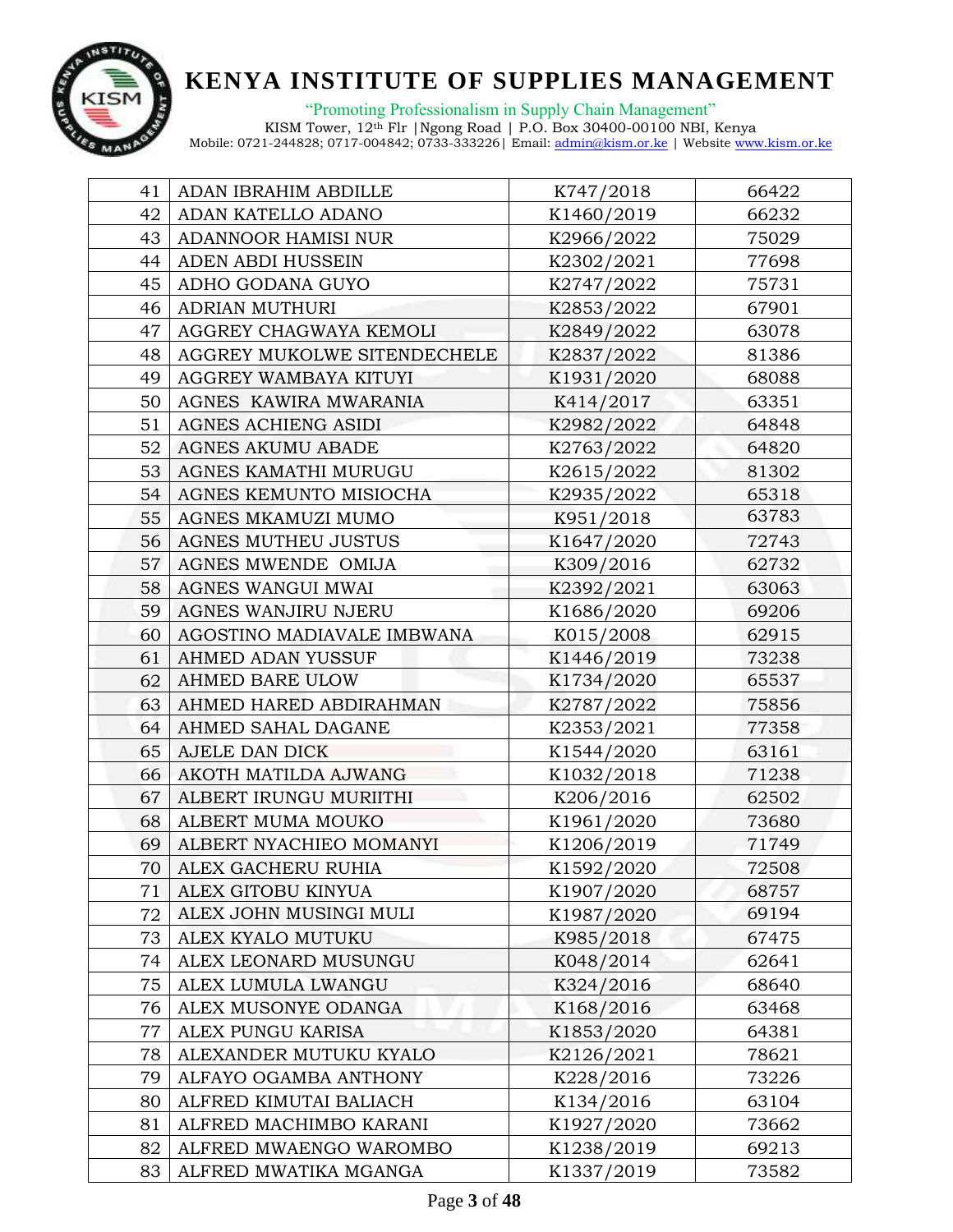

| 84  | ALFRED WAMUKOTA SIFUMA    | K1099/2018 | 70913 |
|-----|---------------------------|------------|-------|
| 85  | ALI DIKA WAKO             | K1202/2019 | 72623 |
| 86  | ALI HAMISI MATSUDZO       | K2655/2022 | 80687 |
| 87  | ALI IDDI MWIN'JAKA        | K495/2017  | 63947 |
| 88  | ALI ISSACK ABDI           | K2370/2021 | 79297 |
| 89  | ALI JATTANI HALAKHE       | K593/2017  | 75143 |
| 90  | ALIBHAI ABIZER ESMAIL     | K2752/2022 | 68132 |
| 91  | ALICE KALUHI AMEGA        | K525/2017  | 69749 |
| 92  | ALICE NYAMBURA MWAURA     | K2939/2022 | 82058 |
| 93  | ALICE WANGUI GATUMIA      | K1537/2020 | 78831 |
| 94  | ALICE WANJIRU NJERI       | K466/2017  | 71247 |
| 95  | ALLAN MULOMA KADENGE      | K1076/2018 | 71150 |
| 96  | ALLAN MWANGI MUTURI       | K045/2014  | 63469 |
| 97  | ALLOICE KING'ALA NGEREZA  | K2054/2020 | 68166 |
| 98  | ALMAS SHUMA MWANZOKA      | K2303/2021 | 68907 |
| 99  | ALPHONCE OGAYE MISACHI    | K2544/2021 | 77527 |
| 100 | <b>ALYCE ANYONA</b>       | K2723/2022 | 76128 |
| 101 | AMBROSE GITENGE RIASI     | K1687/2020 | 74096 |
| 102 | AMINAZAHRA MOHAMUD SIGAT  | K391/2017  | 71524 |
| 103 | AMON KIMELI MUGE          | K524/2017  | 66109 |
| 104 | AMOS CHOMBA MUGO          | K1481/2019 | 64030 |
| 105 | AMOS JUMA SIKUKU          | K515/2017  | 71156 |
| 106 | AMOS KARANJA NG'ENDO      | K2864/2022 | 69547 |
| 107 | AMOS MELONYIE LEPATEI     | K1450/2019 | 72756 |
| 108 | AMOS MUREGI KIMANI        | K728/2018  | 68741 |
| 109 | <b>AMOS MUTHIANI</b>      | K2940/2022 | 69130 |
| 110 | AMOS MWAIGHOYI WANYELO    | K2196/2021 | 64371 |
| 111 | AMOS NYAMAWI MWANGALA     | K2620/2022 | 69918 |
| 112 | AMOS ODIWUOR OCHIENG      | K2932/2022 | 67630 |
| 113 | AMOS OKINYI OCHIENG       | K639/2017  | 66777 |
| 114 | AMRIYA ISSA YAHYA         | K2646/2022 | 72721 |
| 115 | AMUMA JOSEPH KINZANI      | K570/2017  | 74758 |
| 116 | ANASTACIA CHEROTICH       | K1349/2019 | 64962 |
| 117 | ANASTASIA WAGIKUYU GITHUA | K1184/2019 | 71540 |
| 118 | ANDERSON WERU MACHARIA    | K1060/2018 | 64675 |
| 119 | ANDREW ESHITUBI ASHENE    | K043/2013  | 63254 |
| 120 | ANDREW KAI ANDERSON       | K793/2018  | 69128 |
| 121 | ANDREW KALELI KIMEU       | K2983/2022 | 77228 |
| 122 | ANDREW KARIUKI NJOROGE    | K334/2016  | 62767 |
| 123 | ANDREW KIARIE NJERU       | K074/2016  | 65770 |
| 124 | ANDREW MWANIKI GACHUBA    | K018/2009  | 63173 |
| 125 | ANDREW WANGILA OMONDI     | K1835/2020 | 70323 |
| 126 | ANDREW WAWERU KARANI      | K476/2017  | 65995 |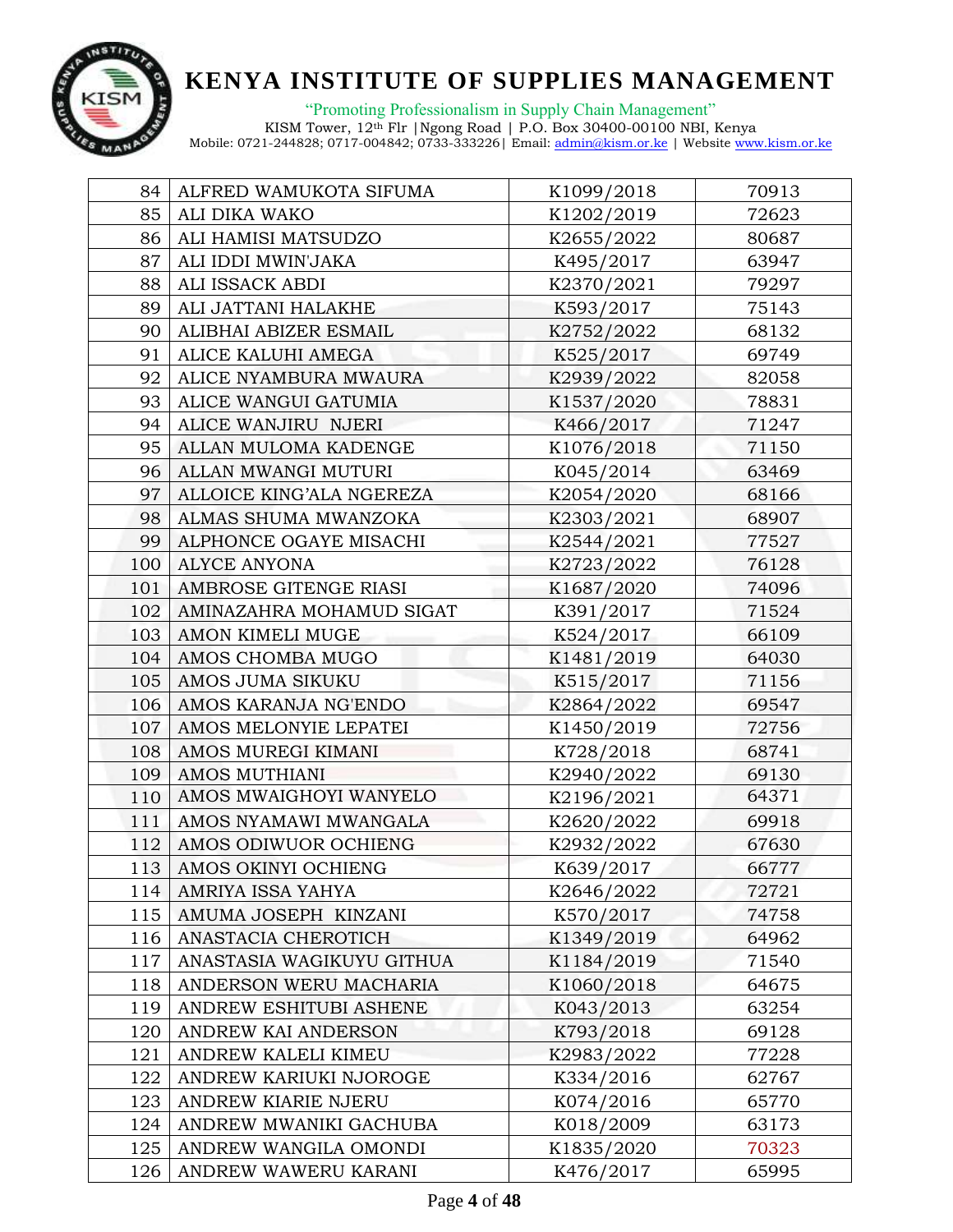

"Promoting Professionalism in Supply Chain Management" KISM Tower, 12th Flr |Ngong Road | P.O. Box 30400-00100 NBI, Kenya

| 127 | ANGELLA NYABOKE MARAGIA   | K2826/2022 | 81598 |
|-----|---------------------------|------------|-------|
| 128 | ANGELO OKINYO OGOLA       | K2873/2022 | 76939 |
| 129 | ANGOKHO AIRO CYPRIANO     | K2778/2022 | 76840 |
| 130 | ANISA MOHAMED AHMED       | K2598/2021 | 69408 |
| 131 | ANN MERCY ACHOLA ODINDO   | K356/2016  | 73351 |
| 132 | ANN MUMBUA MUTUKU         | K521/2017  | 64737 |
| 133 | ANN SYOVATA MUTUA         | K1763/2020 | 74869 |
| 134 | ANN WAITHIRA WAGATIRA     | K1001/2018 | 62423 |
| 135 | ANN WANJIKU NDUNG'U       | K2565/2021 | 69271 |
| 136 | ANNE ATIENO OGENDO        | K2089/2020 | 73081 |
| 137 | ANNE ATIENO OKELO         | K2765/2022 | 78602 |
| 138 | ANNE ATIENO SADIMBA       | K2232/2021 | 65468 |
| 139 | ANNE AUMA OTIT            | K1246/2019 | 62886 |
| 140 | ANNE CHEROBON TWOLYO      | K2818/2022 | 79995 |
| 141 | ANNE GACHERI MUTHAMIA     | K316/2016  | 63263 |
| 142 | ANNE JERONO               | K1240/2019 | 69212 |
| 143 | ANNE NDARAMA CHOPETA      | K1755/2020 | 70377 |
| 144 | ANNE NYAKIO KAMARU        | K650/2017  | 65953 |
| 145 | ANNE NYAMBURA GITAU       | K2946/2022 | 77111 |
| 146 | ANNE NYAMBURA IREGI       | K1664/2020 | 64958 |
| 147 | ANNE WANGARI MBATIA       | K787/2018  | 63140 |
| 148 | ANNE WANGUI BURUGU        | K2114/2020 | 79035 |
| 149 | ANNESSSER NDUTA KIARIE    | K1159/2018 | 68443 |
| 150 | ANNEVERLYN NJOKI          | K3028/2022 | 82468 |
| 151 | ANNMARIE WAMBOI KURIA     | K486/2017  | 68533 |
| 152 | ANTHONY KATUKU KITUNGU    | K1068/2018 | 65928 |
| 153 | ANTHONY KARIMI MUNYERIA   | K761/2018  | 69487 |
| 154 | ANTHONY KIMETTO CHERUIYOT | K2699/2022 | 65937 |
| 155 | ANTHONY KIPKEMOI KORIR    | K245/2016  | 64039 |
| 156 | ANTHONY LUNG'AHO LUSULI   | K173/2016  | 68059 |
| 157 | ANTHONY NDAGO TUNJE       | K696/2017  | 63828 |
| 158 | ANTHONY ODUOR OMORO       | K2282/2021 | 80805 |
| 159 | ANTONETTE CHEBET MUEMA    | K028/2010  | 64266 |
| 160 | ANTONEY OMONDI OCHIENG    | K2516/2021 | 75550 |
| 161 | ANTONY MAIYUKU MUTUA      | K2347/2021 | 70138 |
| 162 | ANTONY NYUTU CHEGE        | K298/2016  | 65922 |
| 163 | ANTONY OCHIENG OGWANG     | K1272/2019 | 67750 |
| 164 | ANZWAN BAKARI SALIM       | K070/2015  | 69338 |
| 165 | ARON KIPRUTO ROP          | K2036/2020 | 80064 |
| 166 | ASENATH KERUBO BWANA      | K2000/2020 | 72356 |
| 167 | ATIENO JANET ODHIAMBO     | K2876/2022 | 71649 |
|     | AUDREY CHRISTINE AWUOR    |            |       |
| 168 | ARUNGA                    | K870/2018  | 71312 |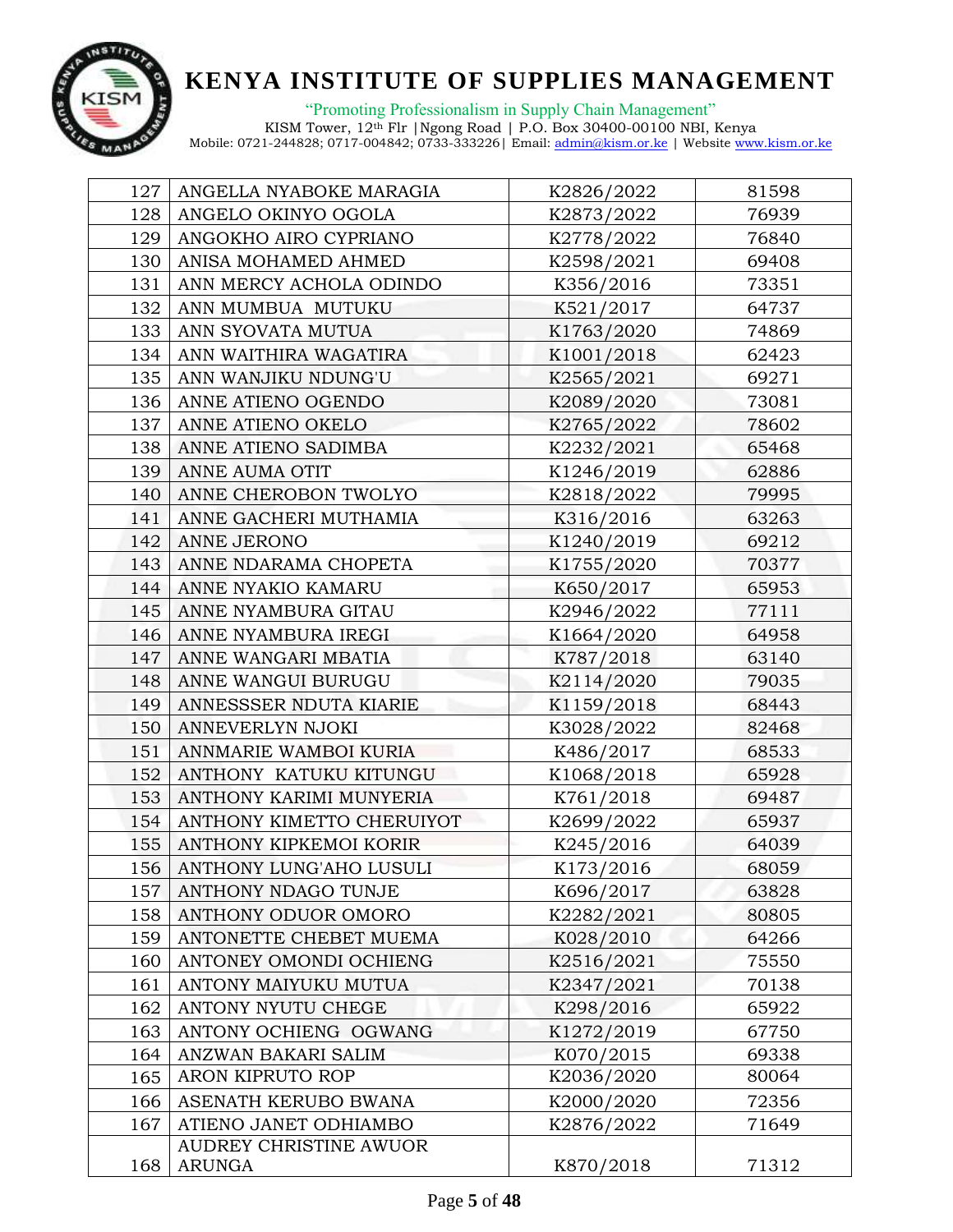

"Promoting Professionalism in Supply Chain Management" KISM Tower, 12th Flr |Ngong Road | P.O. Box 30400-00100 NBI, Kenya

| 169 | AUMA PENINAH NYARATO        | K2764/2022 | 72703 |
|-----|-----------------------------|------------|-------|
| 170 | AUSTINE KITINYA OKUNGU      | K1660/2020 | 68836 |
| 171 | BACKSTONE OTIENO ANG'ANA    | K083/2016  | 68250 |
| 172 | <b>BAHATI JANET LEINTE</b>  | K1690/2020 | 72081 |
| 173 | <b>BARNABAS MAIYO KANDA</b> | K2886/2022 | 64279 |
| 174 | BATETAH RABECCAH KHAYECHA   | K836/2018  | 69238 |
| 175 | BEATRICE ACHIENG OMALA      | K1879/2020 | 73322 |
| 176 | BEATRICE ANYANGO OHITO      | K498/2017  | 69321 |
| 177 | BEATRICE AOKO OGWENO        | K2844/2022 | 78302 |
| 178 | BEATRICE APIYO ONYANGO      | K1650/2020 | 73990 |
| 179 | BEATRICE AWUOR OSAMBA       | K1374/2019 | 65284 |
| 180 | <b>BEATRICE AYOTI</b>       | K383/2017  | 62705 |
| 181 | BEATRICE BUNDOTICH TALLAM   | K2189/2021 | 72587 |
| 182 | BEATRICE CHEBELYON KOSKE    | K2857/2022 | 79152 |
| 183 | BEATRICE CHELANGAT          | K848/2018  | 69770 |
| 184 | BEATRICE JERUIYOT SAWE      | K2843/2022 | 66502 |
| 185 | BEATRICE KANANU KAHIU       | K945/2018  | 63667 |
| 186 | BEATRICE MBAIKA MAKAU       | K2928/2022 | 64050 |
| 187 | BEATRICE MBAISI AMBEHI      | K539/2017  | 65229 |
| 188 | BEATRICE MUKUHI KINYANJUI   | K1169/2019 | 67453 |
| 189 | BEATRICE NJERI WAIRIMU      | K2960/2022 | 77592 |
| 190 | BEATRICE NYAMBURA KANYAGO   | K1207/2019 | 75918 |
| 191 | <b>BEATRICE TAIGONG</b>     | K355/2016  | 67189 |
| 192 | BEATRICE WAMBUI MBOCHI      | K1335/2019 | 74271 |
| 193 | BEATRICE WANJIRU MURAGURI   | K2897/2022 | 79084 |
| 194 | BEDUNI MEALI ALI            | K2735/2022 | 63993 |
| 195 | BELDINE AKUMU MGANDA        | K1906/2020 | 73541 |
| 196 | BENARD KIPKOECH RONO        | K566/2017  | 69492 |
| 197 | BENARD MONG'ERI NDEMO       | K189/2016  | 63473 |
| 198 | <b>BENARD OCHIENG</b>       | K2240/2021 | 80645 |
| 199 | BENARD ODUOR OPIYO          | K2827/2022 | 81083 |
| 200 | BENARD OMONDI OPAR          | K1363/2019 | 65309 |
| 201 | BENARD OMONDI OKELLO        | K1847/2020 | 69110 |
| 202 | BENARD OMORO BOSIRE         | K2634/2022 | 77487 |
| 203 | BENARD ONYANGO OWUOR        | K2430/2021 | 65379 |
| 204 | BENARD OTIENO OBOGE         | K2280/2021 | 65850 |
| 205 | BENEDETTA NTHENYA KAVISA    | K1253/2019 | 63597 |
| 206 | BENEDICT KIEMA KAVUA        | K129/2016  | 65534 |
| 207 | BENEDICT MUOKI MATIBO       | K616/2017  | 68941 |
| 208 | BENEDICT MUTINDA KIMWAKI    | K090/2016  | 65966 |
| 209 | BENEDICTO KIPRONO KANDA     | K2812/2022 | 78828 |
| 210 | BENIGNAS ANYANGO LUYERA     | K1276/2019 | 68275 |
| 211 | BENJAMIN MUSYOKA MUTUA      | K1936/2020 | 73733 |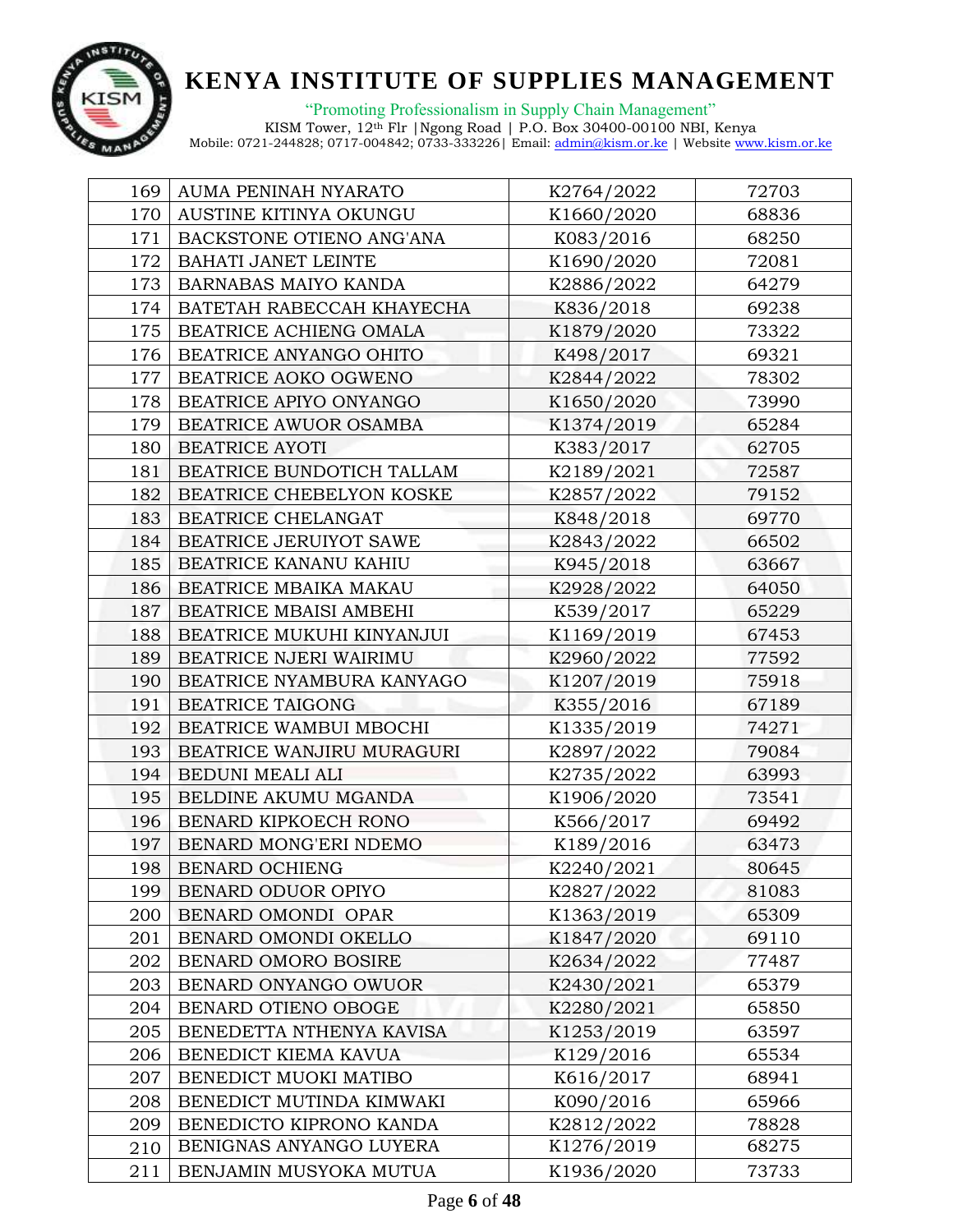

"Promoting Professionalism in Supply Chain Management" KISM Tower, 12th Flr |Ngong Road | P.O. Box 30400-00100 NBI, Kenya

| 212 | BENJAMIN NYARIKI ONCHOKE    | K824/2018  | 63454 |
|-----|-----------------------------|------------|-------|
| 213 | BENJAMIN ODHIAMBO OTIENO    | K2712/2022 | 73019 |
| 214 | BENSON BARASA NAIBEI        | K254/2016  | 64541 |
| 215 | BENSON KARANI KIRUJA        | K1316/2019 | 64644 |
| 216 | BENSON MURIITHI KINYANJUI   | K1798/2020 | 66294 |
| 217 | BERITER NZILANI MUNYAKA     | K2745/2022 | 72539 |
| 218 | BERNARD DECHE CHONGAH       | K2228/2021 | 73547 |
| 219 | BERNARD KIPYEGON RONOH      | K2462/2021 | 68758 |
| 220 | <b>BERNARD KOECH</b>        | K1407/2019 | 67443 |
| 221 | BERNARD KURIA MWANGI        | K1008/2018 | 64821 |
| 222 | BERNARD MBOLE KAVOO         | K679/2017  | 64783 |
| 223 | BERNARD MUYA MUKUNDI        | K1051/2018 | 65213 |
| 224 | BETH NGONYO MBUTHIA         | K2551/2021 | 70956 |
| 225 | BETTY DEBORAH MUOKI         | K3020/2022 | 79051 |
| 226 | BETTY KEMUNTO RAINI         | K1558/2020 | 65555 |
| 227 | BETTY KITWA CHEGE           | K148/2016  | 67975 |
| 228 | BETWEL KIPNGETICH SERONEY   | K1331/2019 | 72814 |
| 229 | BEVERLINE KAHUNGWI ALUSE    | K1345/2019 | 67128 |
| 230 | BEVERLYNE LUKAMIKA LUNDU    | K267/2016  | 64965 |
| 231 | BILLY BLASTO OKOTH OLICK    | K434/2017  | 66849 |
| 232 | <b>BILLY KIPTOO KOECH</b>   | K315/2016  | 70273 |
| 233 | BISHAR MUSA GEDI            | K445/2017  | 70322 |
| 234 | BOARD ALFRED OMONDI ARUNDA  | K1073/2019 | 64367 |
| 235 | <b>BOAZ OKOTH AKELLO</b>    | K406/2017  | 63567 |
| 236 | BOB MOYO SONGOI             | K2351/2021 | 78343 |
| 237 | <b>BOB ONDERI ATUTI</b>     | K185/2016  | 65237 |
| 238 | BONARERI JUNE MOMANYI       | K2987/2022 | 71239 |
| 239 | BONAYA KINYWII MUATWA       | K713/2017  | 74867 |
| 240 | BONFACE ONGERE OKOTH        | K2904/2022 | 64117 |
| 241 | BONIFACE KYOVE KIVUVA       | K1158/2018 | 75838 |
| 242 | BONIFACE LUILYE MUTUA       | K2963/2022 | 73337 |
| 243 | BONIFACE MASABU ICHIVINI    | K444/2017  | 70085 |
| 244 | BONIFACE OKINYI MIGAI       | K1795/2020 | 76390 |
| 245 | BONIFACE OPIYO ODHIAMBO     | K2706/2022 | 81813 |
| 246 | BONVENTURE WANZALA LUCHIRI  | K1440/2019 | 73737 |
| 247 | BRANICE KIVARI MULEHANE     | K1043/2018 | 67529 |
| 248 | BRENDA JELAGAT KORIR        | K1103/2018 | 71385 |
| 249 | BRENDA JEPCHIRCHIR KIPTOO   | K1670/2020 | 67240 |
| 250 | BRENDA WANJIRU WANJUGU      | K1954/2020 | 70984 |
| 251 | BRIAN KIPRONO KOECH         | K2341/2021 | 80381 |
| 252 | BRIAN MALALI WANJALA MANANA | K2071/2020 | 72217 |
| 253 | BRIAN MULI MWELELU          | K1239/2019 | 68795 |
| 254 | BRIAN NELSON ODHIAMBO       | K2950/2022 | 78870 |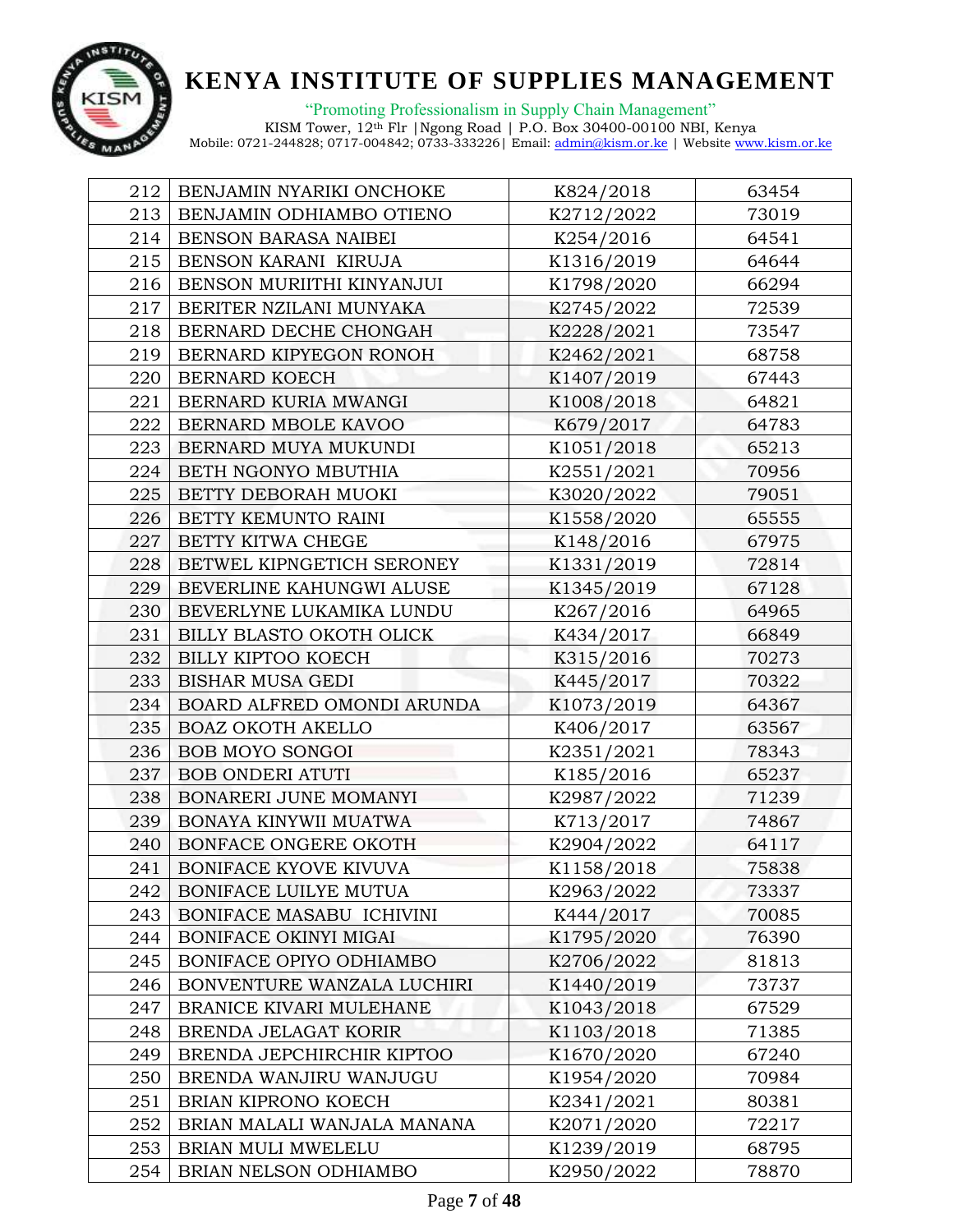

"Promoting Professionalism in Supply Chain Management" KISM Tower, 12th Flr |Ngong Road | P.O. Box 30400-00100 NBI, Kenya

| 255 | BRIAN OCHIENG NDEGE           | K2797/2022 | 78121 |
|-----|-------------------------------|------------|-------|
| 256 | BRIDGID NANYAMA WABOMBA       | K1167/2019 | 73546 |
| 257 | <b>BRIGID SAWE</b>            | K2755/2022 | 71512 |
| 258 | BRIGID WAGAKI WANJAU          | K1757/2020 | 71679 |
| 259 | CALEB KIPROP SAINA            | K1817/2020 | 76151 |
| 260 | CALEB WANYAMA EGESA           | K2428/2021 | 67906 |
| 261 | CALISTUS WANYAMA              | K2751/2022 | 71874 |
| 262 | CALLEN JEPNGETICH             | K2815/2022 | 74772 |
| 263 | CAMILLA CHEPKOSGEI SIELEI     | K673/2017  | 64634 |
| 264 | CAREN JEBIWOTT BUNDOTICH      | K1950/2020 | 64640 |
| 265 | CAROL NTHAMBI MWANIA          | K2340/2021 | 71343 |
| 266 | CAROLINE ANYANGO OKUL         | K167/2016  | 62847 |
| 267 | CAROLINE ANYANGO WERE         | K1218/2019 | 75702 |
| 268 | CAROLINE AUMA OCHELLE         | K130/2016  | 63174 |
| 269 | CAROLINE JEMUTAI KIPRUTO      | K949/2018  | 62435 |
| 270 | CAROLINE JEMUTAI KOSGEI       | K513/2017  | 71376 |
| 271 | CAROLINE JULIANA KAUNDA       | K1548/2020 | 78318 |
| 272 | CAROLINE KERUBO GICHINGA      | K455/2017  | 62916 |
| 273 | CAROLINE KINYA KIARA          | K487/2017  | 64067 |
| 274 | CAROLINE MBITHE KIOKO         | K2785/2022 | 74296 |
| 275 | CAROLINE MBITHE KITEME        | K2941/2022 | 66112 |
| 276 | CAROLINE MUTHONI MAINA        | K2958/2022 | 75880 |
| 277 | CAROLINE MUTHONI NDERI        | K2208/2021 | 76663 |
| 278 | CAROLINE NJERI WAWERU         | K2836/2022 | 68917 |
| 279 | CAROLINE NKATHA MWONGERA      | K909/2018  | 75506 |
| 280 | CAROLINE NKIROTE GACHEKE      | K1990/2020 | 71200 |
| 281 | CAROLINE NKIROTE KIGUNDA      | K1295/2019 | 67627 |
| 282 | CAROLINE WAMBUI MWANGI        | K1056/2018 | 66282 |
| 283 | CAROLINE WAMBUI NJUE          | K064/2015  | 70641 |
| 284 | CAROLINE WANGARE MUGO         | K1655/2020 | 64006 |
| 285 | CAROLINE WANJIKU KIROGO       | K2732/2022 | 65431 |
| 286 | CAROLYN JEPKOSGEI KIPSANG     | K2856/2022 | 79893 |
| 287 | CARREN AKOTH OLWERO           | K2548/2021 | 66625 |
| 288 | CATHERINE JEPCHIENG BOWEN     | K457/2017  | 65093 |
| 289 | CATHERINE WANJIRU MACHARIA    | K795/2018  | 64875 |
| 290 | CATHERINE MATITI NZIOKA       | K2741/2022 | 70247 |
| 291 | CATHERINE MUMBI KAIRU         | K1320/2019 | 68913 |
| 292 | CATHERINE NAMASAYA OTIDO      | K853/2018  | 68181 |
| 293 | CATHERINE NTHENYA MULI        | K2275/2021 | 66334 |
| 294 | CATHERINE WAITHIRA KANG'ANG'I | K175/2016  | 63987 |
| 295 | CATHERINE WANGUI GICHUKI      | K1566/2020 | 77781 |
| 296 | CATHERINE WANJIKU MURAGE      | K2540/2021 | 65199 |
| 297 | CECILIA WANJIRU GAKUHA        | K2671/2022 | 70051 |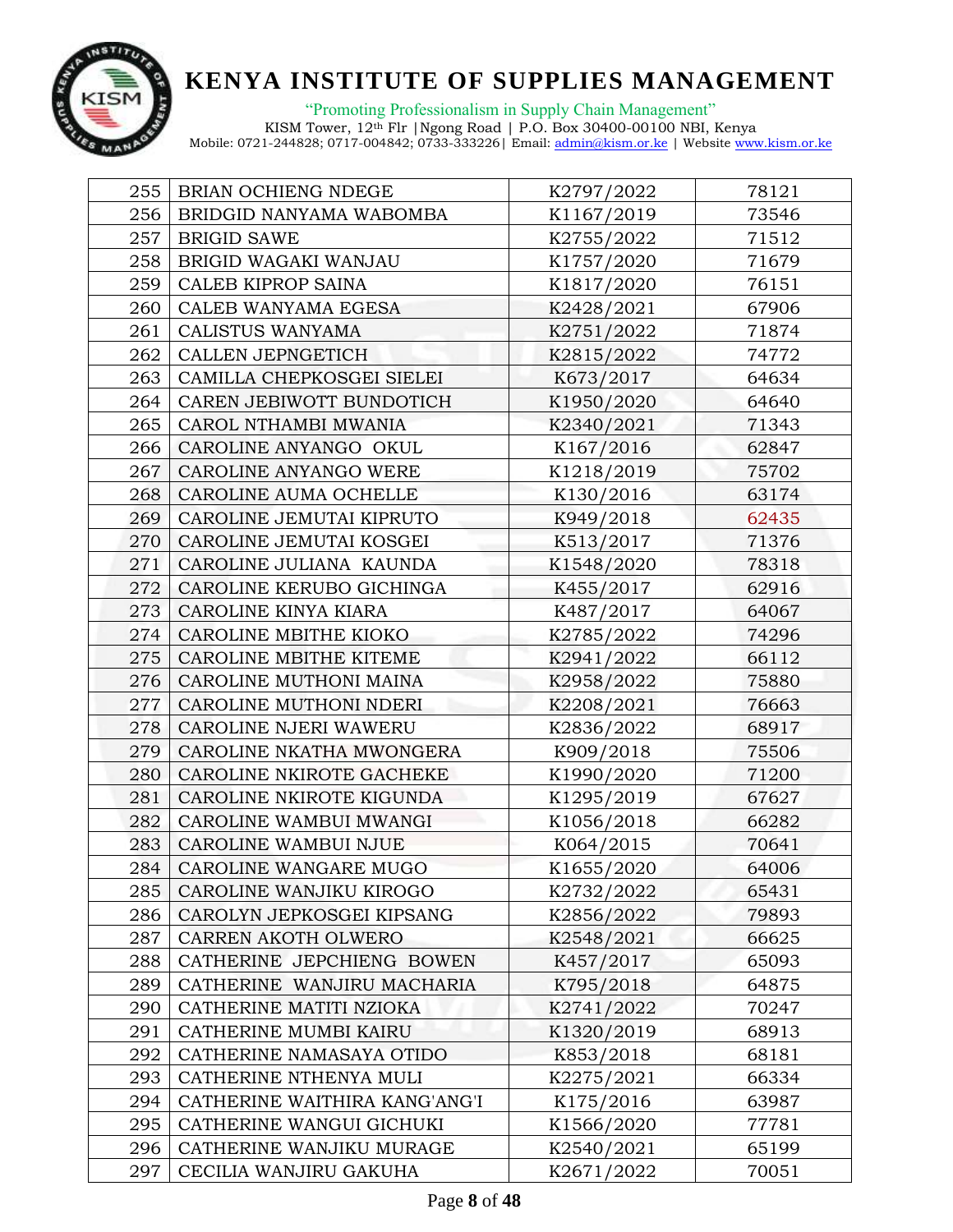

"Promoting Professionalism in Supply Chain Management" KISM Tower, 12th Flr |Ngong Road | P.O. Box 30400-00100 NBI, Kenya

| 298 | CELESTINE AISHA NAHASHON    | K2868/2022 | 78667 |
|-----|-----------------------------|------------|-------|
| 299 | CELESTINE AUMA ONYANGO      | K1871/2020 | 69414 |
| 300 | CHARITY DAMA MWAMBIRE       | K1306/2019 | 77847 |
| 301 | CHARITY JELAGAT CHERUIYOT   | K1361/2019 | 77611 |
| 302 | CHARITY WAVINYA MUTHINI     | K2647/2022 | 81976 |
| 303 | CHARLES KIPCHUMBA KIPTOO    | K119/2016  | 65391 |
| 304 | CHARLES MUIRURI KAMANDE     | K259/2016  | 64460 |
|     | CHARLES BERNARD NYANYA      |            |       |
| 305 | <b>OFWONA</b>               | K883/2018  | 64314 |
| 306 | CHARLES CHONJO CHAMA NZAI   | K247/2016  | 68282 |
| 307 | CHARLES JUMA EZEKIEL        | K205/2016  | 63192 |
| 308 | CHARLES KIBERENGE MWANGI    | K2291/2021 | 73017 |
| 309 | CHARLES KIPKOECH KOTUT      | K1208/2019 | 67674 |
| 310 | CHARLES KIPLAGAT SALIL      | K682/2017  | 69783 |
| 311 | CHARLES KIPRONO MARITIM     | K572/2017  | 75059 |
| 312 | CHARLES KIPROP RUTTOH       | K141/2016  | 70888 |
| 313 | CHARLES KIPYEGO TANUI       | K1842/2020 | 67202 |
| 314 | CHARLES MURIUKI KARANI      | K596/2017  | 63478 |
| 315 | CHARLES MUTUA MUINDE        | K223/2016  | 68674 |
| 316 | CHARLES MUTUA KIBAARA       | K718/2017  | 72000 |
| 317 | CHARLES WAINAINA WANGUI     | K1943/2020 | 71169 |
| 318 | CHEBOSS JUMA BEN            | K710/2017  | 69728 |
| 319 | CHELIMO VINCENT KIPTARUS    | K758/2018  | 62858 |
| 320 | CHEPCHIRCHIR NELLY          | K2805/2022 | 69101 |
| 321 | CHEPKURUI JUDITH RONO       | K2927/2022 | 77122 |
| 322 | CHERIL ATIENO ARIKO         | K2078/2020 | 72235 |
| 323 | CHILION OTIENO OGOL         | K851/2018  | 65620 |
| 324 | CHIRCHIR LASOI              | K2809/2022 | 71363 |
| 325 | CHRISPUS WAINAINA NDUMBI    | K1792/2020 | 72368 |
| 326 | CHRISTINA NDUNGE KILONZO    | K2660/2022 | 75610 |
| 327 | CHRISTINE KHALIFA NGOME     | K1631/2020 | 73280 |
| 328 | CHRISTINE NASIMIYU MAKOKHA  | K2627/2022 | 75377 |
| 329 | CHRISTINE NDUKU MAKAU       | K1775/2020 | 77474 |
| 330 | CHRISTOPHER KIPKOECH TIREN  | K1474/2019 | 70776 |
| 331 | CHRISTOPHER MUGODO MUSASIAH | K2807/2022 | 65353 |
| 332 | CHRISTOPHER OMONDI ODIDA    | K056/2015  | 65108 |
| 333 | CHRISTOPHER ONUONGA OANDA   | K009/2008  | 62401 |
|     | CHRISTOPHER PAUL AGOLA      |            |       |
| 334 | NYONG'O                     | K1720/2020 | 76049 |
| 335 | CHRISTOPHER RAINI GEKE      | K234/2016  | 63670 |
| 336 | CHRISTOPHER SILA MUTUA      | K2614/2022 | 76750 |
| 337 | CHUMO CHEMELI               | K1083/2018 | 70249 |
| 338 | CLARE WANJIKU KINUTHIA      | K1420/2019 | 68396 |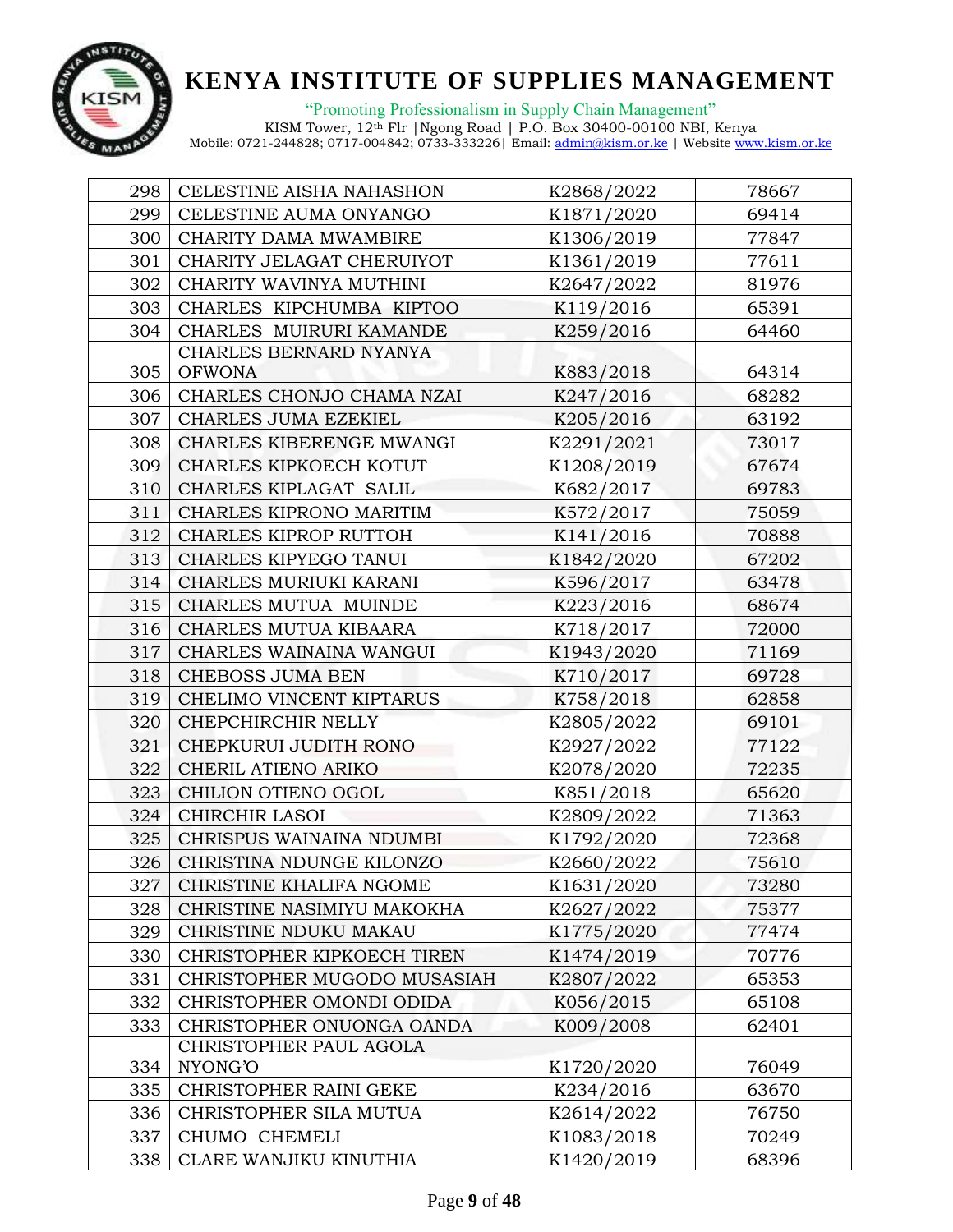

| 339 | <b>CLASTON AINEAH ANYONJE</b> | K2278/2021 | 75745 |
|-----|-------------------------------|------------|-------|
| 340 | CLAUDER NANDIKOVE MUSI        | K1144/2018 | 64144 |
| 341 | CLEOPHAS KIPKORIR CHEPKWONY   | K1546/2020 | 65999 |
| 342 | CLIFFORD MBUGUA KIRAGU        | K1889/2020 | 75311 |
| 343 | COLLINS KIPKOECH RONO         | K1117/2018 | 71122 |
| 344 | COLLINS KIPROP KONGA          | K432/2017  | 71507 |
| 345 | COLLINS MUHANDO UNGUKU        | K1974/2020 | 70132 |
| 346 | COLLINS MWANGA OKOTH          | K2777/2022 | 75167 |
| 347 | COLLINS ODHIAMBO NGESA        | K1124/2018 | 63415 |
| 348 | COLLINS WANG'ANYA OTIENO      | K2923/2022 | 78252 |
| 349 | COLNEL NDUNG'U NG'ANG'A       | K1872/2020 | 70398 |
| 350 | CONSOLATA MUHIA MBUIYA        | K1177/2019 | 65762 |
| 351 | CONSOLATA NDUKU MASINDE       | K332/2016  | 68153 |
| 352 | CONWAY KILONZO KIBET          | K2689/2022 | 75996 |
| 353 | CORNEL MWASI NGULI            | K721/2017  | 66482 |
| 354 | CORNELIUS KIPRUTO LEL         | K478/2017  | 66699 |
| 355 | CORNELIUS LANGAT              | K571/2017  | 74949 |
| 356 | CORNELLIUS MACHAGE MUSA       | K2683/2022 | 76124 |
| 357 | COSMAS GETATE MAKORI          | K939/2018  | 63965 |
| 358 | COSMAS MUTUGI MURUNGI         | K2412/2021 | 66302 |
| 359 | COSMAS RUTTO CHEPTOO          | K3008/2022 | 68022 |
| 360 | COSMUS MUTWIRI NJAGI          | K859/2018  | 71318 |
| 361 | CYNTHIA NALIAKA MARUTI        | K2030/2020 | 73585 |
| 362 | CYRUS MWANZI MUMU             | K1401/2019 | 78247 |
| 363 | <b>CYRUS NJUE NYAGA</b>       | K581/2017  | 65946 |
| 364 | CYRUS OKUMU WAWIRE            | K1367/2019 | 68596 |
| 365 | DAHIRA YARROW IBRAHIM         | K409/2017  | 68492 |
| 366 | DAINA ATIENO KIBOGO           | K611/2017  | 70251 |
| 367 | DAISY ESTHER MULI             | K2440/2021 | 70492 |
| 368 | DAISY ORICHO MBOYA            | K1135/2018 | 69457 |
| 369 | DAIZY GAKII NDIGA             | K2869/2022 | 75839 |
| 370 | DAKANE RAMLA ABDI             | K739/2018  | 64880 |
| 371 | DAMARIS JEPKORIR JOHN         | K2554/2021 | 79258 |
| 372 | DAMARIS MUTHONI MBURU         | K265/2016  | 63480 |
| 373 | DAN KALABAI MALABE            | K2152/2021 | 72885 |
| 374 | DAN KIPSANG KIPROP            | K2139/2021 | 74297 |
| 375 | DANIEL AMUYUNZU MUTONGI       | K839/2018  | 65673 |
| 376 | DANIEL KASHERO SANGA          | K874/2018  | 71831 |
| 377 | DANIEL KILONZO MBOVU          | K194/2016  | 63201 |
| 378 | DANIEL MACHARIA NYAGU         | K367/2016  | 71292 |
| 379 | DANIEL MWENDWA MUKUNGA        | K1186/2019 | 62849 |
| 380 | DANIEL NTIYIEKI SIRE          | K2985/2022 | 69366 |
| 381 | DANIEL ONYANGO RADING         | K976/2018  | 69196 |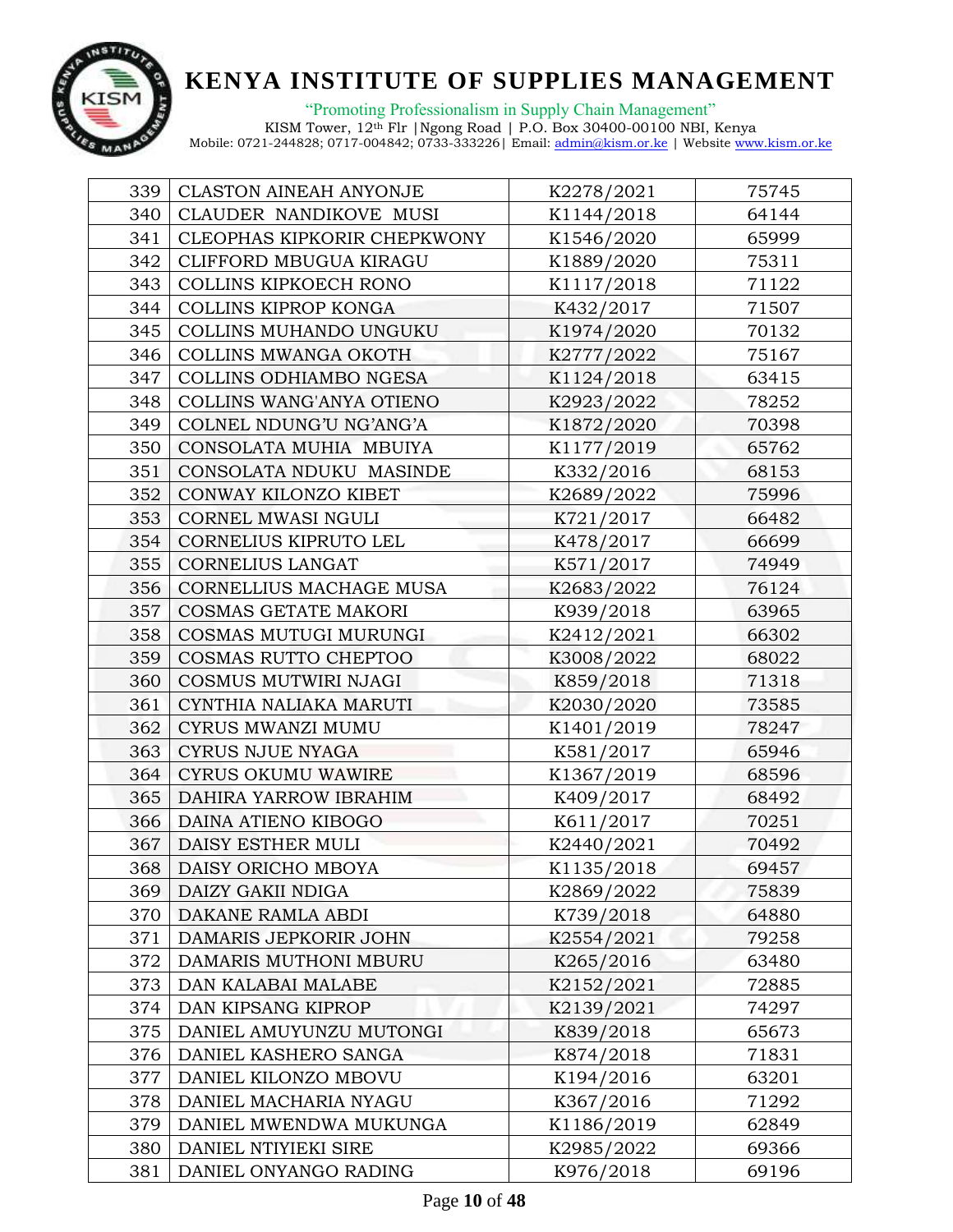

| 382 | DANIEL OYUNGE MORONGE         | K2881/2022  | 78499 |
|-----|-------------------------------|-------------|-------|
| 383 | DANIEL SANDACHI LWANGU        | K1613/2020  | 70795 |
| 384 | DANSON IDY PEMBERE            | K124/2016   | 65862 |
| 385 | DAQAN ALI OMAR                | K485/2017   | 67096 |
| 386 | DARIUS MULINGE KILONZI        | K1271/2019  | 70764 |
| 387 | DAVID NASHON ODHIAMBO ADIEL   | K1174/2019  | 71210 |
| 388 | DAVID BARASA SIMIYU           | K2465/2021  | 77074 |
| 389 | DAVID CHELOTI LUSAKA MASINDE  | K1182/2019  | 68803 |
| 390 | DAVID CHESIRE BARNGETUNY      | K177/2016   | 70338 |
| 391 | DAVID CHOGO MULWEYE           | K1676/2020  | 71455 |
| 392 | DAVID DAUGLAS WANDERA         | K1816/2020  | 79054 |
| 393 | DAVID FESTUS KYALO            | K2580/2021  | 79141 |
| 394 | DAVID KAMAU NJOROGE           | K022/2009   | 63841 |
| 395 | DAVID KARIUKI NGUGI           | K1424/2019  | 66460 |
| 396 | DAVID KILUNDO MUSYOKA         | K1880/2020  | 79522 |
| 397 | DAVID KIPCHIRCHIR NGETICH     | K239/2016   | 63056 |
| 398 | DAVID KIPKEMBOI KOECH         | K2842/2022  | 75121 |
| 399 | DAVID KIPKOECH KEINO          | K1911/2020  | 68983 |
| 400 | DAVID KUNG'U NDIRANGU         | K1810/2020  | 63919 |
| 401 | DAVID MAINA KIHIA             | K3026/2022  | 72118 |
| 402 | DAVID MAINA KIMUTAI           | K1070/2018  | 63362 |
| 403 | DAVID MAKAMA SIMIYU           | K2872/2022  | 79976 |
| 404 | DAVID MBOGO MUTHEE            | K2687/2022  | 81891 |
| 405 | DAVID MBOYA ACHOLA            | K842 / 2018 | 65761 |
| 406 | DAVID MUCHEKE MWANGI          | K2595/2021  | 81792 |
| 407 | DAVID OCHIENG OPAR            | K2914/2022  | 80087 |
| 408 | DAVID ODHIAMBO                | K284/2016   | 63119 |
| 409 | DAVID ODIKIRA ONGARIA         | K2199/2021  | 76893 |
| 410 | DAVID OYOLO OMBOYO            | K065/2015   | 70440 |
| 411 | DAVID TOMNO NGETICH           | K1047/2018  | 64004 |
| 412 | DAVID WAHOME NDIRANGU         | K1914/2020  | 78503 |
| 413 | DAVIS NDAMBUKI MUSAU          | K3000/2022  | 66491 |
| 414 | DEBORAH KEMUNTO MOKEIRA       | K1951/2020  | 71265 |
| 415 | DEDE JUDE OCHIENG             | K339/2016   | 65486 |
| 416 | DENIS NGATIA MUCHIRI          | K2137/2021  | 69988 |
| 417 | DENIS OWINO OMOLO             | K1811/2020  | 67925 |
| 418 | DENNIS KIMANZI MUSEMBI        | K335/2016   | 64090 |
| 419 | DENNIS KIPLIMO MALEL          | K2967/2022  | 79419 |
| 420 | DENNIS MATOKE AMENYA          | K1535/2020  | 66049 |
| 421 | DENNIS ODUOR OMONDI           | K634/2017   | 65392 |
| 422 | DENNIS OVICDOS ONCHARI OICHOE | K1160/2019  | 72654 |
| 423 | DEPHENCE MNYANGO MWANGETI     | K2496/2021  | 77084 |
| 424 | DERRICK LEMAYIAN              | K2648/2022  | 67161 |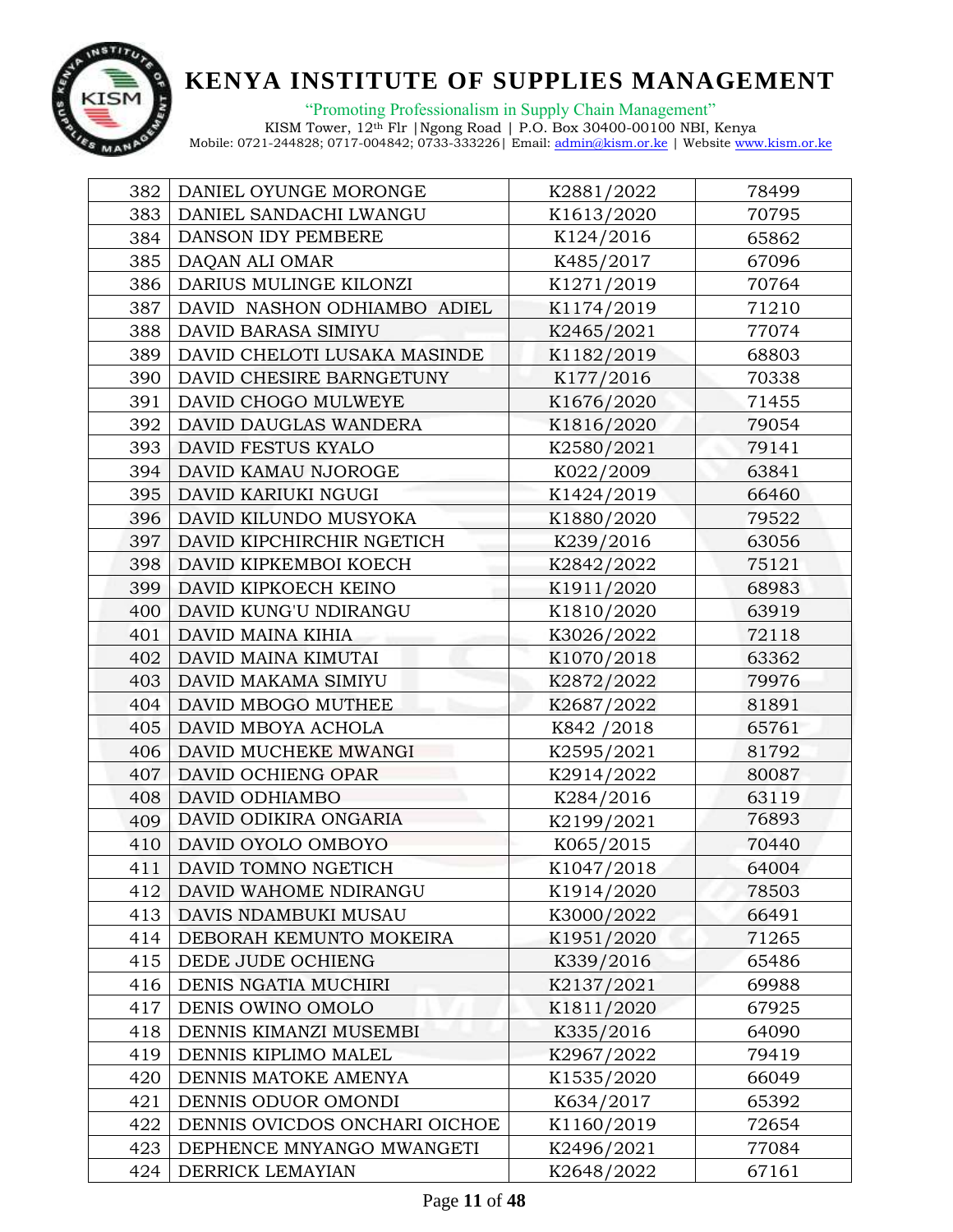

| 425 | DIANA AWINO OCHANDA        | K1183/2019 | 71021 |
|-----|----------------------------|------------|-------|
| 426 | DIANA NEKESA KITUI         | K3022/2022 | 71203 |
| 427 | DICKSON MBATHA MBUVI       | K929/2018  | 76059 |
| 428 | DIRAMU GOLLO ABUDO         | K557/2017  | 72210 |
| 429 | DISMAS KUNGU KIRA          | K2691/2022 | 68052 |
| 430 | DOMINIC KIPKEMOI MUTAI     | K1934/2020 | 76780 |
| 431 | DOMINIC ONYANDO OGEGA      | K719/2017  | 75120 |
| 432 | DOMITILA WANZILA MUVANYA   | K040/2013  | 64635 |
| 433 | DOMNICK OMONDI ARIRO       | K364/2016  | 63531 |
| 434 | DORA AKINYI NJIRA          | K2850/2022 | 79889 |
| 435 | DORAH ANZAZI MWANGOVYA     | K1296/2019 | 73034 |
| 436 | DORCAS JEBET CHEMIRMIR     | K2481/2021 | 81407 |
| 437 | DORCAS WAIRIMU NDEGWA      | K2498/2021 | 78029 |
| 438 | DORCAS WANJIRU MUHIA       | K1593/2020 | 70032 |
| 439 | DOREEN NTINYARI MWIRIGI    | K969/2018  | 66182 |
| 440 | DORINE ACHOLA OCHOM        | K286/2016  | 65460 |
| 441 | <b>DORIS KYAKA</b>         | K395/2017  | 62663 |
| 442 | DOROTHY ACHIEN'G OLOO      | K2883/2022 | 63150 |
| 443 | DOROTHY AKEYO KETCH        | K2908/2022 | 82210 |
| 444 | DOROTHY MOKEIRA NYAGITARI  | K1215/2019 | 65756 |
| 445 | DOROTHY MWIKALI MUTISYA    | K2409/2021 | 77021 |
| 446 | DOROTHY PRISCILLA KIRUI    | K1485/2019 | 77715 |
| 447 | DORRIS MWENDE MUTHINI      | K474/2017  | 69167 |
| 448 | DOUGLAS MUCHEE MUCHIRI     | K450/2017  | 64183 |
| 449 | DOUGLAS MUTUKU MUTUA       | K106/2016  | 63598 |
| 450 | DUNCAN GICHARA WANGARI     | K1923/2020 | 76082 |
| 451 | DUNCAN MBALUKA MUEMA       | K2233/2021 | 76259 |
| 452 | DUNCAN MWENDA KIRIMI       | K2587/2021 | 66407 |
| 453 | DUNCAN NJOROGE MUIRURI     | K2395/2021 | 66457 |
| 454 | <b>DUNCAN OSANO</b>        | K2035/2020 | 72496 |
| 455 | EDDIE BENARD ODHIAMBO      | K050/2014  | 63961 |
| 456 | EDGAR VINCENT ABAYO        | K1555/2020 | 66297 |
| 457 | EDINAH KEMUNTO MAKORI      | K2890/2022 | 67847 |
| 458 | EDISON MBURA CHIGUBE       | K990/2018  | 67675 |
| 459 | EDITH CAROL AMONDI         | K1053/2018 | 73269 |
| 460 | EDITH NAVASAA WAFULA       | K750/2018  | 63190 |
| 461 | EDITH WAMBUI MATU          | K2730/2022 | 69545 |
| 462 | EDMUND ALHPONCE TOLE       | K091/2016  | 65328 |
| 463 | EDNA ATUYA MONG'INA        | K2822/2022 | 82235 |
| 464 | EDNA JEPCHUMBA SAWE        | K511/2017  | 65427 |
| 465 | EDWARD DAVID BOLO          | K2949/2022 | 82303 |
| 466 | EDWARD JOHN MUNENE KIBUCHI | K1510/2020 | 63410 |
| 467 | EDWARD KEEM EKALALE        | K271/2016  | 67457 |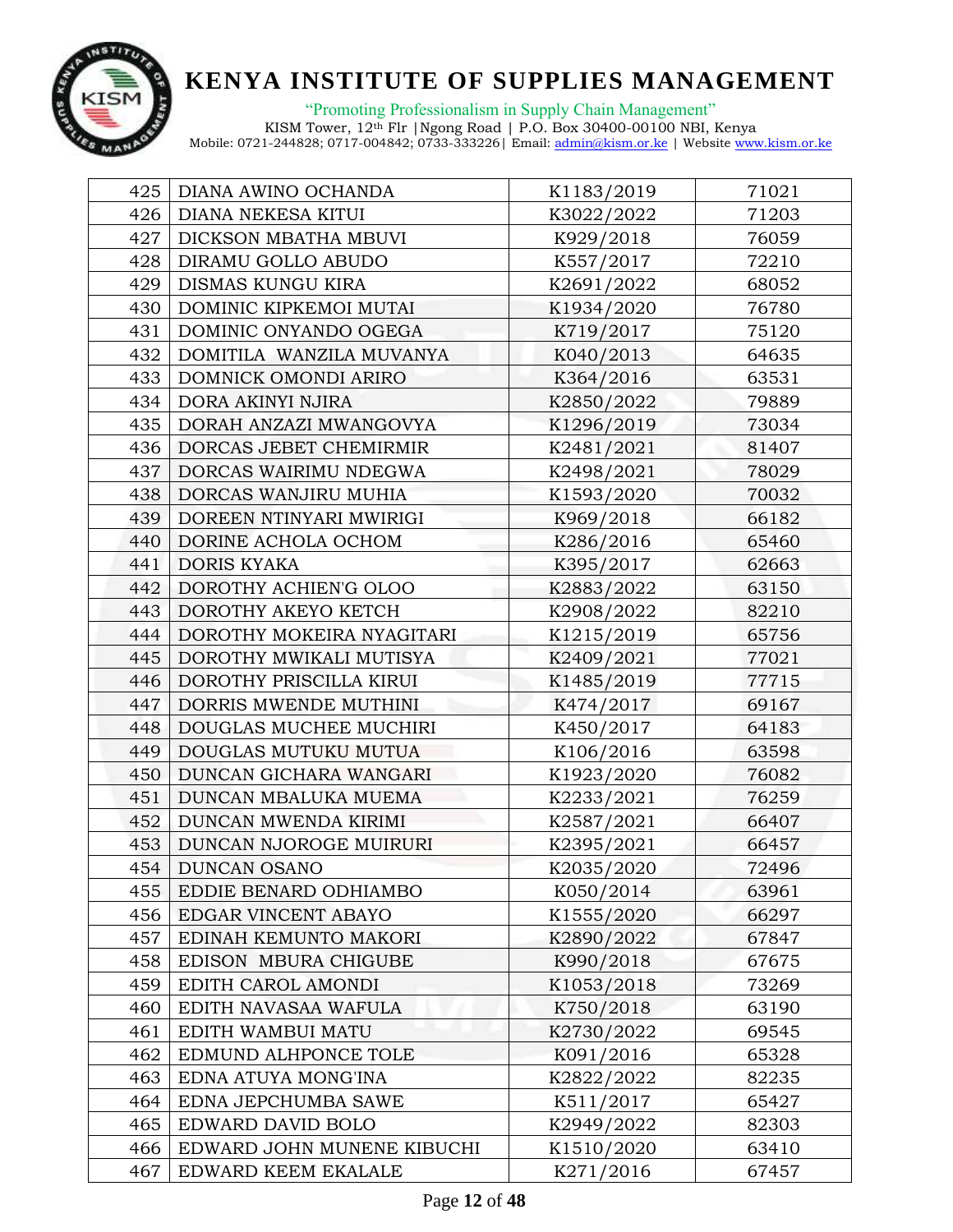

"Promoting Professionalism in Supply Chain Management"

| 468 | EDWARD MIRUNI NALIANYA      | K561/2017  | 73803 |
|-----|-----------------------------|------------|-------|
| 469 | EDWARD SANYA BULUMA         | K2733/2022 | 64670 |
| 470 | EDWIN ANJILWA ONANI         | K2094/2020 | 77381 |
| 471 | EDWIN MURIMI KITHURE        | K2585/2021 | 80101 |
| 472 | EDWIN NEMWEL CHARANA        | K1820/2020 | 66485 |
| 473 | EDWIN OUMA KISIA            | K922/2018  | 71713 |
| 474 | EDWIN SAMUEL DIFFU          | K1203/2019 | 71390 |
| 475 | EDWIN WENANI                | K2435/2021 | 79469 |
| 476 | EDWINA AKINYI OBAT          | K166/2016  | 65343 |
| 477 | ELI BARASA ETILA            | K2695/2022 | 82070 |
| 478 | ELIJA JAMES KARISA          | K2638/2022 | 80060 |
| 479 | ELIJAH WILLIAMS WAHOME      | K926/2018  | 66285 |
| 480 | <b>ELIJAH OBEBO</b>         | K1634/2020 | 67185 |
| 481 | ELIJAH OGINDA               | K1467/2019 | 63892 |
| 482 | ELIJAH WEKESA WANAMBOE      | K753/2018  | 67493 |
| 483 | ELISHA ARUNGA KENDO         | K423/2017  | 71607 |
| 484 | ELISHA OCHIENG' OMBURO      | K622/2017  | 63157 |
| 485 | ELISHA OTIENO OWITI         | K292/2016  | 68294 |
| 486 | ELIUD EGIRON EKADELI        | K1198/2019 | 76178 |
| 487 | ELIUD KIMONDO MAINA         | K1752/2020 | 70139 |
| 488 | ELIYAH LIAMBULA WAKHONGOLA  | K2034/2020 | 72352 |
|     | ELIZABETH GRACE WASWA       |            |       |
| 489 | MANGENGE                    | K1371/2019 | 75994 |
| 490 | ELIZABETH NAEGU SAITOTI     | K1347/2019 | 74254 |
| 491 | ELIZABETH NYAGUTHII WANJIKU | K1913/2020 | 75351 |
| 492 | ELIZABETH NYANCHAMA MOMANYI | K2679/2022 | 77739 |
| 493 | ELIZABETH NYANCHOKA MOSOMI  | K1556/2020 | 68102 |
| 494 | ELIZABETH RUTTO             | K1512/2020 | 65115 |
| 495 | ELIZABETH VAATI MWENDWA     | K2185/2021 | 75599 |
| 496 | ELIZABETH WANGARI MWANGI    | K2896/2022 | 81418 |
| 497 | ELIZABETH WANJIRU KARUGIA   | K1779/2020 | 74243 |
| 498 | ELLY OCHIENG OSIR           | K1199/2019 | 68432 |
| 499 | ELLY OTIENO OGUT            | K1612/2020 | 79111 |
| 500 | ELMAH AKOTH OWUOR           | K2981/2022 | 71948 |
| 501 | ELSIE ACHIENG OKOTH         | K2480/2021 | 81406 |
| 502 | ELTON KIPKORIR LANGAT       | K1980/2020 | 69439 |
| 503 | ELVINA ATIENO OSODO         | K220/2016  | 68340 |
| 504 | EMILY CHEBET CHUMA          | K208/2017  | 72795 |
| 505 | EMILY CHEPNGENO KOECH       | K2885/2022 | 71609 |
| 506 | EMILY OKONJO ADHIAMBO       | K1815/2020 | 71372 |
| 507 | EMMA ALUOCH NYAGWETH        | K2259/2021 | 67126 |
| 508 | EMMA WAHU KINUTHIA          | K1948/2020 | 68530 |
| 509 | EMMAH WAIRIMU GITERE        | K2727/2022 | 74621 |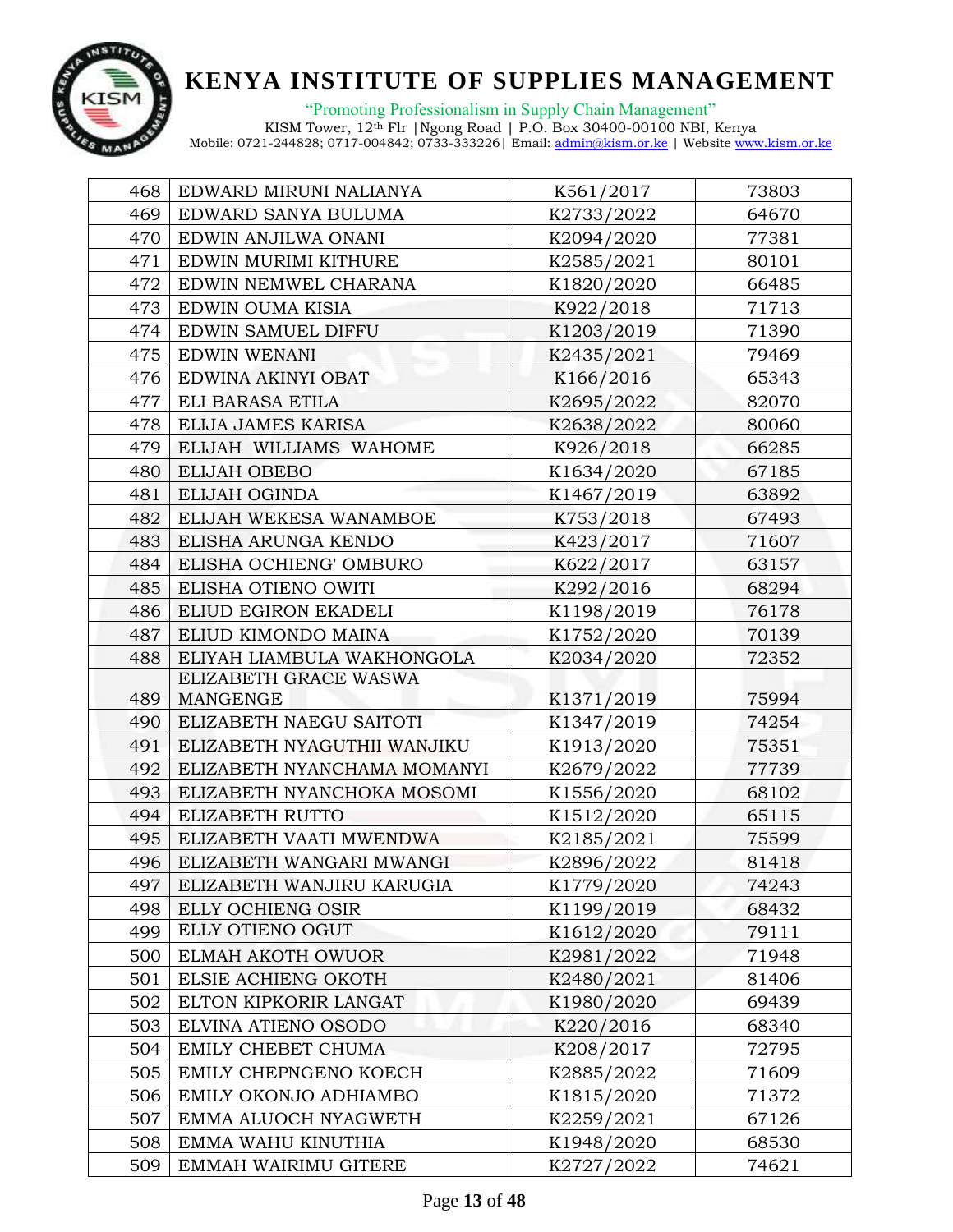

"Promoting Professionalism in Supply Chain Management" KISM Tower, 12th Flr |Ngong Road | P.O. Box 30400-00100 NBI, Kenya

| 510 | EMMAH WANJIKU KIRUNGU      | K1470/2019 | 65661 |
|-----|----------------------------|------------|-------|
| 511 | EMMANUEL KHAMALA WANJALA   | K2775/2022 | 75646 |
| 512 | EMMANUEL KIPLANG'AT BOR    | K1591/2020 | 78074 |
| 513 | EMMANUEL LOTABO LOONGORI   | K979/2018  | 76588 |
| 514 | EMMANUEL MUIA WAMBUA       | K2142/2021 | 80417 |
| 515 | EMMANUEL MULEMBO MWENDWA   | K1327/2019 | 69473 |
| 516 | EMMANUEL MWINI MUTUKU      | K1932/2020 | 72589 |
| 517 | EMMANUEL SHEM MARAMBA      | K456/2017  | 63131 |
| 518 | EMMY JEPKEMBOI             | K837/2018  | 65256 |
| 519 | ENID MORAA NYAMWARO        | K703/2017  | 65621 |
| 520 | ENOCK KIPKOSGEI SCHEI      | K2674/2022 | 78240 |
| 521 | EPHANTUS NGURU MACHARIA    | K2402/2021 | 63721 |
| 522 | EPHRAIM ABAKALWA AMEKHALA  | K2790/2022 | 80862 |
| 523 | ERASTO AWINO OLALI         | K086/2016  | 63280 |
| 524 | ERASTUS GACHUHI KANYIRI    | K349/2016  | 62956 |
| 525 | ERASTUS KURIA GITHUGO      | K428/2017  | 69735 |
| 526 | ERASTUS MWONGERA MIRITI    | K043/2014  | 62843 |
| 527 | ERIC LUVONGA MAGAMU        | K337/2016  | 73098 |
| 528 | ERIC MILGO ROROGU KIPKIRUI | K683/2017  | 66098 |
| 529 | ERIC MOSETI OMWERI         | K1813/2020 | 72717 |
| 530 | ERIC MUIRURI GITAU         | K1758/2020 | 76872 |
| 531 | ERIC MWANZIA KITONGA       | K1993/2020 | 63845 |
| 532 | ERIC OCHIENG ONYANGO       | K950/2018  | 63367 |
| 533 | ERIC OMONDI AGURE          | K2359/2021 | 68033 |
| 534 | ERIC OTIENO MUGA           | K1614/2020 | 63484 |
| 535 | ERIC WAMAE MAINA           | K708/2017  | 64190 |
| 536 | ERICK KIPTOO KIMETO        | K187/2016  | 69705 |
| 537 | ERICK MURIUKI GITAU        | K2643/2022 | 81295 |
| 538 | ERICK OTIENO ODEMO         | K2847/2022 | 75015 |
| 539 | ERICK ZARAI KULOBA         | K2715/2022 | 72737 |
| 540 | ERICSON MOCHIEMO NYAMAMBA  | K1609/2020 | 67528 |
| 541 | ERNEST ANYONA MISATI       | K2027/2020 | 62488 |
| 542 | ERNEST KIPKURUI MUTAI      | K665/2017  | 66501 |
| 543 | ERNEST MWANGUKU MWANG'OMBE | K653/2017  | 71394 |
| 544 | ERNEST WACHIRA KINUTHIA    | K019/2009  | 63041 |
| 545 | ESTHER ADHIAMBO ONGONG     | K629/2017  | 72632 |
| 546 | ESTHER KAMUTU NZIOKA       | K1313/2019 | 64548 |
| 547 | ESTHER MUENI NJERU         | K2894/2022 | 79489 |
| 548 | ESTHER NAEKU NKARU         | K2794/2022 | 63021 |
| 549 | ESTHER NJERI MUIRURI       | K1584/2020 | 64286 |
| 550 | ESTHER NYAMBURA MUTERO     | K1571/2020 | 74454 |
| 551 | ESTHER NYATHIRA KIARIE     | K2693/2022 | 68880 |
| 552 | ESTHER RACHEL WASIKE       | K2529/2021 | 67107 |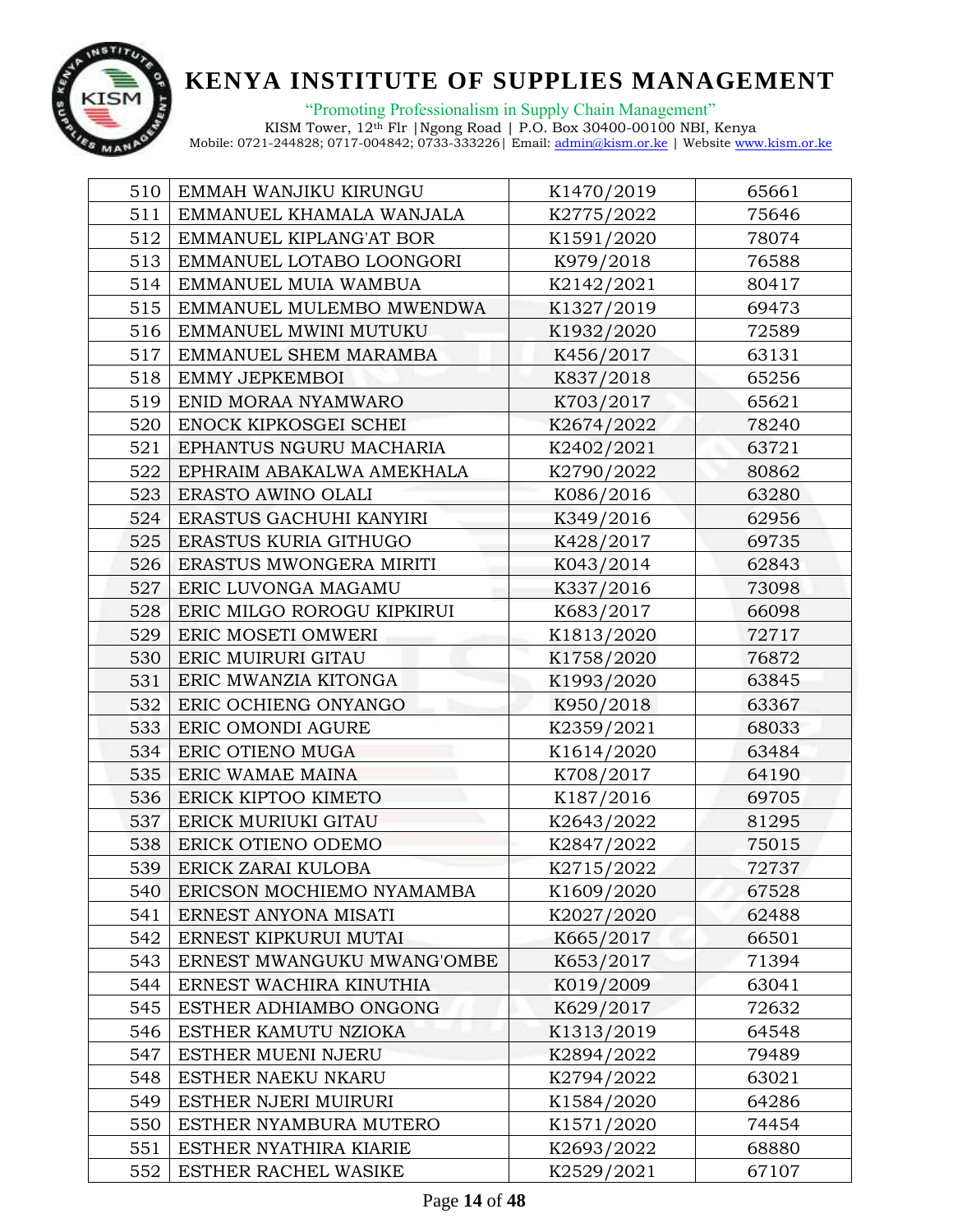

"Promoting Professionalism in Supply Chain Management"

| 553 | ESTHER WACHIRA NJERI        | K2369/2021 | 63831 |
|-----|-----------------------------|------------|-------|
| 554 | ESTHER WAITHERA NJENGA      | K805/2018  | 71116 |
| 555 | <b>ESTHER WAKESHO ASER</b>  | K2968/2022 | 80137 |
| 556 | ESTHER WANGARI NGIGI        | K762/2018  | 69715 |
| 557 | ESTHER WANGUI NJUGUNA       | K1333/2019 | 72580 |
| 558 | ESTHER WANGUI MAINA         | K767/2018  | 65282 |
| 559 | ESTHER WANJIRU NDIRANGU     | K2686/2022 | 65737 |
| 560 | ESTHER WAYUA MULWA          | K273/2016  | 64886 |
| 561 | EUGINE DOLLAH NAGAFWA       | K2848/2022 | 82264 |
| 562 | EUNICE ACHIENG RADIRO       | K2558/2021 | 74470 |
| 563 | EUNICE ADHIAMBO OKOTH       | K1788/2020 | 70000 |
| 564 | EUNICE DAISY KIBWANA        | K1791/2020 | 77325 |
| 565 | EUNICE KALONDU MUSYOKA      | K1368/2019 | 70678 |
| 566 | EUNICE KARIMI MWAMBERE      | K1845/2020 | 79739 |
| 567 | EUNICE KOKI KYALO           | K2626/2022 | 73961 |
| 568 | EUNICE MARIGU NYAGA         | K867/2018  | 71001 |
| 569 | EUNICE MBITHE MUUO          | K2624/2022 | 65844 |
| 570 | EUNICE WANGARE KAMAU        | K2721/2022 | 67826 |
| 571 | EUPHASIA KEMUNTO MOSETI     | K2090/2020 | 73145 |
| 572 | EVA MOISASI                 | K2731/2022 | 80380 |
| 573 | EVA WANJIRU KAMAU           | K2427/2021 | 69502 |
| 574 | EVA ZALE MSAGHA             | K2539/2021 | 65007 |
| 575 | EVALINE CHEPKOECH RONO      | K1452/2019 | 75688 |
| 576 | EVALYNE TABITHA MWANIA      | K2656/2022 | 70542 |
| 577 | EVALYNE WANJIKU NJOKI       | K3007/2022 | 77264 |
| 578 | EVANS ACHIMBA OMUYA         | K2753/2022 | 79591 |
| 579 | EVANS BIRAORI OTEKI         | K157/2016  | 65497 |
| 580 | EVANS JAKAIT BARASA         | K214/2016  | 63687 |
| 581 | EVANS KENGA CHOME           | K2231/2021 | 67392 |
| 582 | EVANS KIMUTAI               | K2800/2022 | 80701 |
| 583 | EVANS MASAMBU ISIAHO        | K392/2017  | 70736 |
| 584 | EVANS MUSYA MWASYA          | K1397/2019 | 77211 |
| 585 | EVANS MUTWIRI BUNDI         | K2226/2021 | 80338 |
| 586 | EVANS OCHIENG ONGATI        | K2241/2021 | 73540 |
| 587 | <b>EVANS PETER OKWERA</b>   | K1227/2019 | 70376 |
| 588 | EVE NEKESA WAKHUNGU         | K2773/2022 | 75137 |
| 589 | EVELINE IMBUKHA SHIGOLI     | K1179/2019 | 73119 |
| 590 | EVELYNE AKINYI OYAMO        | K548/2017  | 70773 |
| 591 | EVELYNE WACHUKA KARUGUTU    | K733/2018  | 65494 |
| 592 | EVELYNE WANGARI KAHURIA     | K2134/2021 | 67996 |
| 593 | EVERLYN AKOTH AYOROH        | K2929/2022 | 72507 |
| 594 | EVERLYN RITA WAWIRA MWANIKI | K2943/2022 | 76564 |
| 595 | EVERLYNE CHEBET             | K821/2018  | 69708 |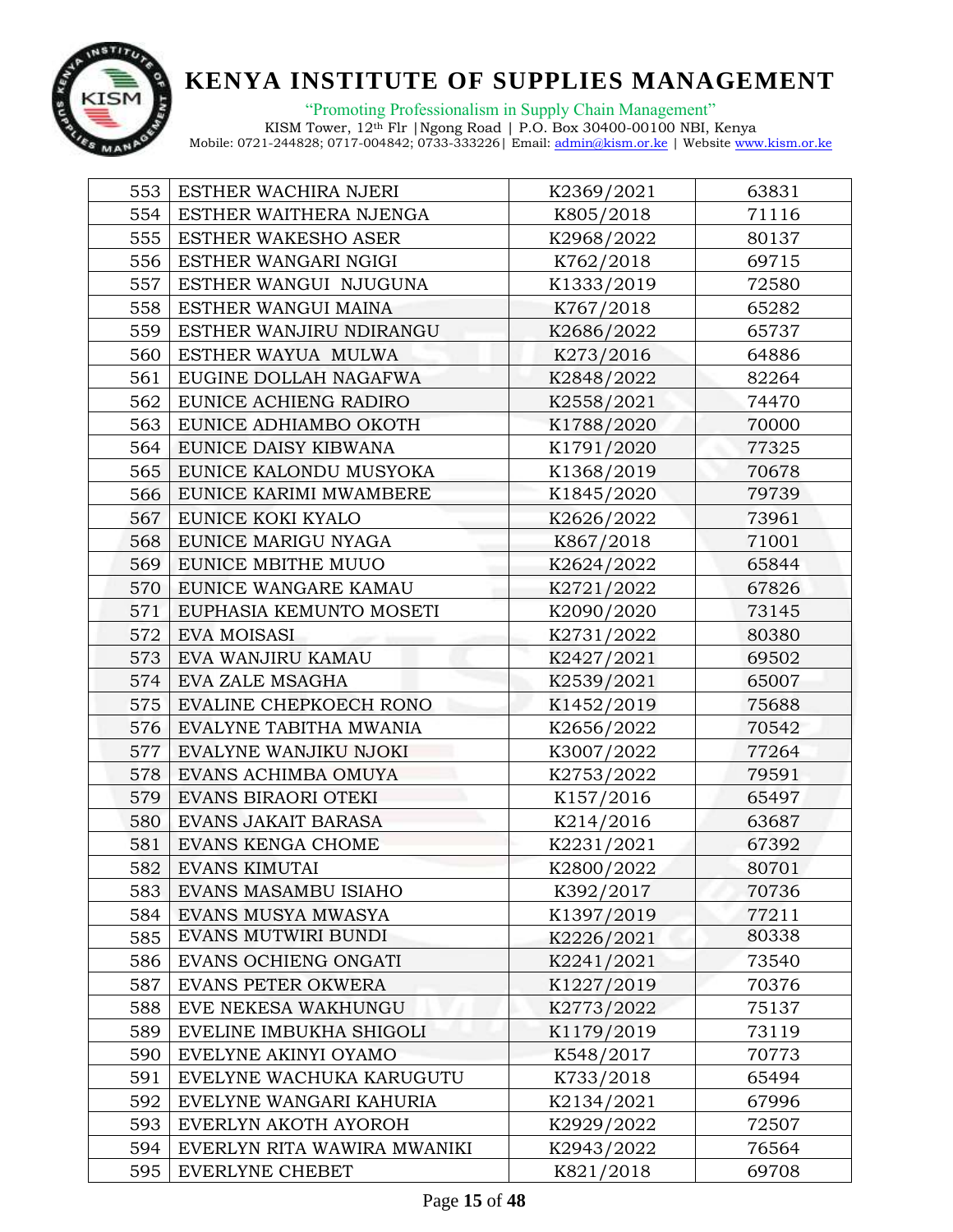

"Promoting Professionalism in Supply Chain Management"

| 596 | EVERLYNE JUMA               | K1093/2018 | 75394 |
|-----|-----------------------------|------------|-------|
| 597 | EVERLYNE KACHE KAZUNGU      | K1042/2018 | 76877 |
| 598 | EVERLYNE NAISINKOI KUTATA   | K667/2017  | 71014 |
| 599 | EZEKIEL KIPKOECH CHIRCHIR   | K2083/2020 | 68248 |
| 600 | EZEKIEL OKUMU EKEYA         | K2766/2022 | 78930 |
| 601 | FAITH CHEPNGENO NGENO       | K2672/2022 | 79583 |
| 602 | FAITH HELLEN AKINYI ONYIMBO | K1221/2019 | 62495 |
| 603 | FAITH JELAGAT KIBOR         | K2816/2022 | 69966 |
| 604 | <b>FAITH JEMURGOR</b>       | K2144/2021 | 74655 |
| 605 | FAITH KAGWIRIA IBEERE       | K2783/2022 | 72438 |
| 606 | FAITH KAHASO NGALA          | K1391/2019 | 77328 |
| 607 | FAITH KINYA KINOTI          | K2154/2021 | 80495 |
| 608 | FAITH WAMBUI WAMBUGU        | K995/2018  | 66266 |
| 609 | FAITH WANGARI MACHIRA       | K2680/2022 | 80166 |
| 610 | FATMA ABDUL MOHAMMED        | K1237/2019 | 76747 |
| 611 | FEISAL FAUZ FADHIL          | K1645/2020 | 77287 |
| 612 | FELICINA MUTHONI WANJOHI    | K2300/2021 | 77540 |
| 613 | FELISTA NASIANOI LEKARAM    | K2796/2022 | 70884 |
| 614 | FELISTARS ONDARA KEMUNTO    | K1188/2019 | 70793 |
| 615 | FELISTAS ADHIAMBO OKERE     | K388/2017  | 67397 |
| 616 | FELISTAS SUPA MUSONYE       | K1812/2020 | 77245 |
| 617 | FELISTER KERUBO KEANA       | K809/2018  | 75629 |
| 618 | FELIX HOSEA MATASIO         | K2557/2021 | 71309 |
| 619 | FELIX ISABWA MUSUNGU        | K2726/2022 | 68415 |
| 620 | FELIX KIPLAGAT CHELIMO      | K030/2011  | 63086 |
| 621 | FELIX MBENGELI KASIMBU      | K2472/2021 | 77911 |
| 622 | FELIX MTUWETA MAGHANGA      | K159/2016  | 67254 |
| 623 | <b>FELIX MUEMA</b>          | K003/2008  | 63018 |
| 624 | FELIX SING'ORA OUMA         | K1369/2019 | 65095 |
| 625 | FELIX WENYA MURUNGA         | K2661/2022 | 78961 |
| 626 | FESTO JAPHETH ONINGO        | K2605/2021 | 77167 |
| 627 | FESTUS CHERUIYOT LANGAT     | K1967/2020 | 77803 |
| 628 | FESTUS MUEMA MUSYOKA        | K2239/2021 | 70599 |
| 629 | FESTUS MUSEMBI MUTHENGI     | K3034/2022 | 79873 |
| 630 | FESTUS MUTAI                | K2509/2021 | 81437 |
| 631 | FIDEL MUEMA PETER           | K1329/2019 | 73355 |
| 632 | FINLEY MONYENYE GWARO       | K861/2018  | 65130 |
| 633 | FLORENCE ATEMO              | K1962/2020 | 76884 |
| 634 | FLORENCE CHEMTAI            | K3023/2022 | 74450 |
| 635 | FLORENCE KAWEE ISHMAEL      | K1028/2018 | 73368 |
| 636 | <b>FLORENCE KIBURI</b>      | K3006/2022 | 62497 |
| 637 | FLORENCE MWENDE MUTONI      | K1661/2020 | 70713 |
| 638 | FLORENCE NYOKABI NJOROGE    | K1079/2018 | 68964 |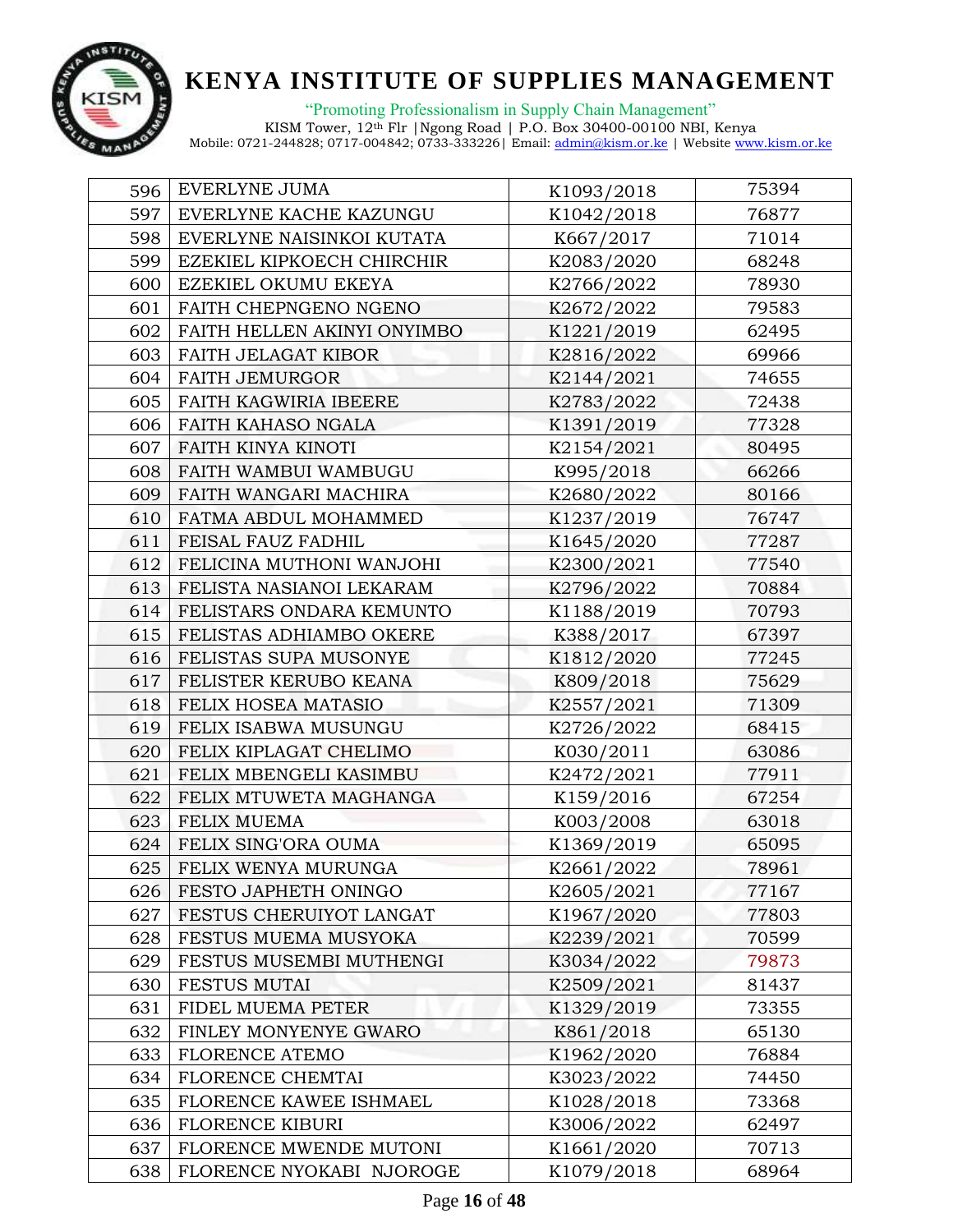

|     | FLORENCE ROXANN AGATSIVA   |            |       |
|-----|----------------------------|------------|-------|
| 639 | <b>AMBUGA</b>              | K2522/2021 | 77112 |
| 640 | FLORENTINAR MBEYU KAZUNGU  | K2911/2022 | 81770 |
| 641 | FLORMINA NGINA MBII        | K299/2016  | 64034 |
| 642 | FRANCIS GITHINJI MURAKARU  | K403/2017  | 65399 |
| 643 | FRANCIS ANYANGO OKUBO      | K959/2018  | 63082 |
| 644 | FRANCIS ASIAGO MARITA      | K771/2018  | 64858 |
| 645 | FRANCIS CHELANGA CHELIMO   | K296/2016  | 69940 |
| 646 | FRANCIS CHILUYI SHIRANDULA | K2204/2021 | 78323 |
| 647 | FRANCIS ESIMIT EDAPAL      | K102/2016  | 64769 |
| 648 | FRANCIS GITAU WARUINGI     | K447/2019  | 63706 |
| 649 | FRANCIS K. MUTHUKA         | K2865/2022 | 63486 |
| 650 | FRANCIS KAMAU GATHUITA     | K502/2017  | 62707 |
| 651 | FRANCIS KARIUKI KAMENDI    | K591/2017  | 70865 |
| 652 | FRANCIS KIMANI MUNGA       | K2261/2021 | 71433 |
| 653 | FRANCIS KIOKO MUTUA        | K1562/2020 | 75555 |
| 654 | FRANCIS KIPKEMBOI SANGA    | K741/2018  | 64068 |
| 655 | FRANCIS NGIGI KANGETHE     | K2345/2021 | 79151 |
| 656 | FRANCIS WAMBUA KITAKA      | K1619/2020 | 74609 |
| 657 | FRANCIS YATOR KAMUREN      | K2608/2021 | 70420 |
| 658 | FRANCISCA JEPLETING        | K2813/2022 | 75092 |
| 659 | FRANCISCA KURGAT           | K2912/2022 | 73000 |
| 660 | FRANCISCAH NDUNGE NZIOKA   | K2043/2020 | 73789 |
| 661 | FRANKLINE DALLA MALAU      | K1383/2019 | 64995 |
| 662 | FRASIA WAIRIMU KINUTHIA    | K2267/2021 | 80187 |
| 663 | FRAZIER ALFRED ATOGO TOMBE | K873/2018  | 63528 |
| 664 | FRED MAVURU                | K2497/2021 | 76485 |
| 665 | FRED ONGISA NYANG'AU       | K1541/2020 | 66529 |
|     | FREDRICK ARTHUR OLUOCH     |            |       |
| 666 | OROMO                      | K055/2014  | 63049 |
| 667 | FREDRICK CHORE OMBWAYO     | K2140/2021 | 66851 |
| 668 | FREDRICK GITONGA CHABARI   | K1785/2020 | 65189 |
| 669 | FREDRICK ISIKA MUEMA       | K170/2016  | 68668 |
| 670 | FREDRICK KIGADA NYAWANGA   | K987/2018  | 63175 |
| 671 | FREDRICK MASAI MUTISYA     | K2922/2022 | 70372 |
| 672 | FREDRICK NGAYO OGOMO       | K2795/2022 | 64742 |
| 673 | FREDRICK OGEMBO MAGICHO    | K236/2016  | 66528 |
| 674 | FREDRICK OKUMU OTIENO      | K563/2017  | 69114 |
| 675 | FREDRICK OOKO OBONDO       | K2995/2022 | 82510 |
| 676 | FREDRICK OPATI KANYANGI    | K796/2018  | 70349 |
| 677 | FREDRICK ZAKAYO MUTUNGI    | K2528/2021 | 65675 |
| 678 | FRIDAH GACHERI             | K1035/2018 | 71317 |
| 679 | FRIDAH KANGA MMUCHI        | K1718/2020 | 70645 |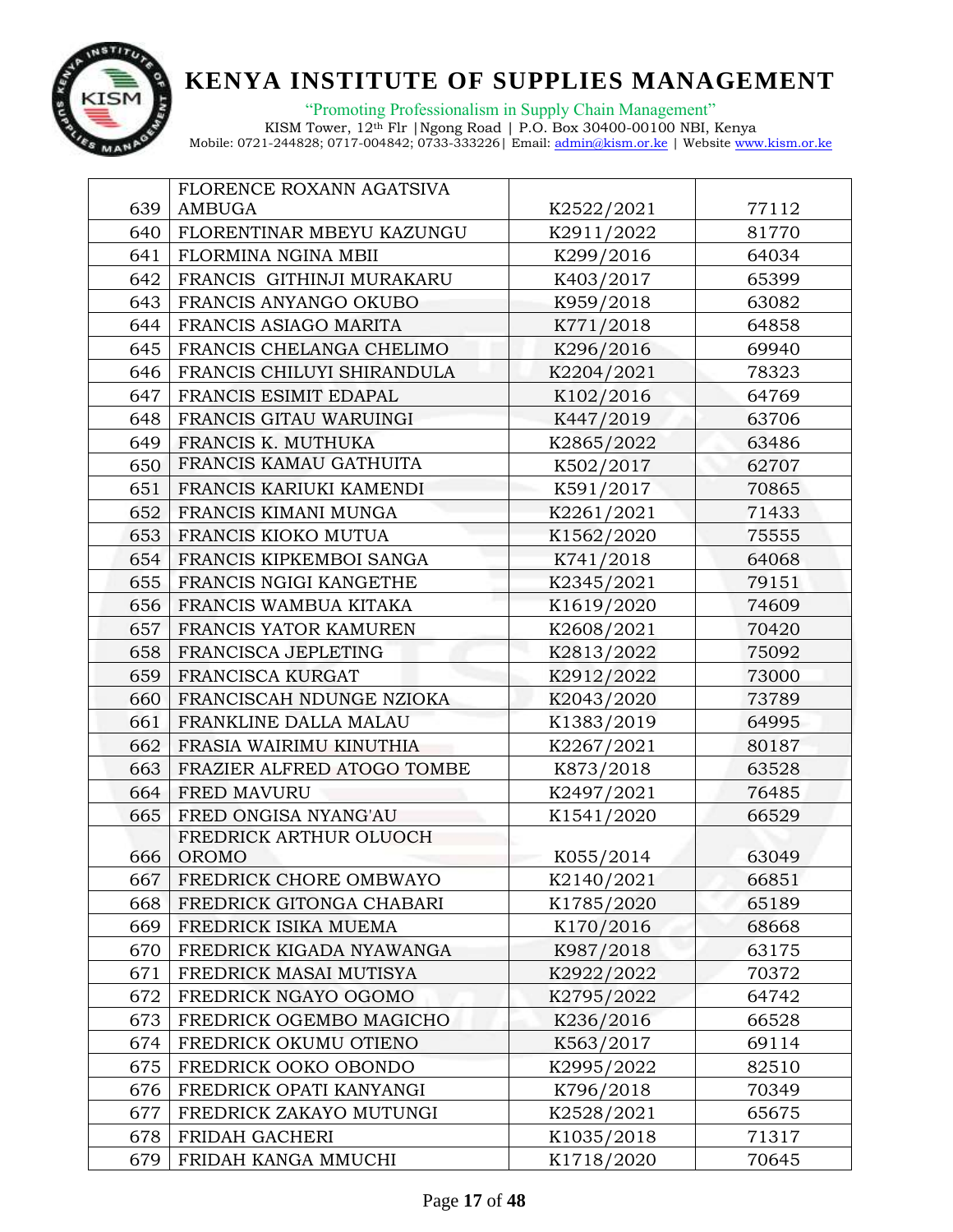

| 680 | FRIDAH NGINA KASIATI         | K1831/2020 | 69694 |
|-----|------------------------------|------------|-------|
| 681 | FRIDAH WANJIRU KINYUA        | K2421/2021 | 65360 |
| 682 | FUGICHA TUPICHA ASHU         | K2272/2021 | 80820 |
| 683 | GABTON SIMWENYI WANYONYI     | K2621/2022 | 75057 |
| 684 | GAKULA WILLIAM MUTETHIA      | K749/2018  | 67995 |
| 685 | GENTRIX JEROTICH KIPCHUMBA   | K1780/2020 | 74250 |
| 686 | <b>GEOFFREY ESENDI</b>       | K1574/2020 | 74762 |
| 687 | GEOFFREY MUHUNAMI AMUHAYA    | K1456/2019 | 67927 |
| 688 | GEOFFREY MUREITHI KABUE      | K1887/2020 | 62971 |
| 689 | GEOFFREY NZUE KITIKA         | K900/2018  | 72847 |
| 690 | GEOFFREY OCHIENG NYATUGA     | K2692/2022 | 62682 |
| 691 | GEOFFREY OSIYA OBUKOL        | K2221/2021 | 75784 |
| 692 | GEOFFREY RUTOH CHEBWAI       | K2182/2021 | 69919 |
| 693 | GEOFREY KIPNGENO ROTICH      | K325/2016  | 69482 |
| 694 | GEOFREY OBWOGE OMWANGE       | K2433/2021 | 79599 |
| 695 | GEORGE MUTUKU WAMBUA         | K1531/2020 | 63649 |
| 696 | GEORGE WAGANDA OUMA          | K646/2017  | 64163 |
| 697 | GEORGE ARWA NG'INJA          | K674/2017  | 63953 |
| 698 | GEORGE EDWIN MUSUKHA         | K431/2017  | 66762 |
| 699 | <b>GEORGE GEOFREY OKUMU</b>  | K510/2017  | 69616 |
| 700 | <b>GEORGE GOBANGA</b>        | K2313/2021 | 81121 |
| 701 | GEORGE KAGWINA KAHIA         | K684/2017  | 64876 |
| 702 | GEORGE M. M'IMIRONGO         | K740/2018  | 63985 |
| 703 | GEORGE MACHERU MATHENGE      | K2974/2022 | 68336 |
| 704 | GEORGE MAINA MBUTHIA         | K2256/2021 | 69922 |
| 705 | GEORGE MUCHANGI NGIRI        | K720/2017  | 71520 |
| 706 | <b>GEORGE MUTHUI KARIUKI</b> | K426/2017  | 68083 |
| 707 | <b>GEORGE MUTUKU MASILA</b>  | K171/2016  | 65627 |
| 708 | <b>GEORGE NOMBI OMONDI</b>   | K998/2018  | 65559 |
| 709 | GEORGE OCHIENG OGOLA         | K1417/2019 | 72777 |
| 710 | GEORGE ODONGO OGWANG         | K814/2018  | 62438 |
| 711 | GEORGE ODUOR OWUOR           | K2888/2022 | 64909 |
| 712 | GEORGE SAMUEL MWALANDI       | K558/2017  | 73834 |
| 713 | GEORGE WAITHAKA NDEGWA       | K483/2017  | 65047 |
| 714 | GEORGINA CHARLETTE ACHOLA    | K2930/2022 | 75080 |
| 715 | GERALD MACHARIA MAINA        | K1620/2020 | 64558 |
| 716 | GERALD NDUNGU NYORO          | K1352/2019 | 76916 |
| 717 | GERALD OMONDI ONYANGO        | K049/2014  | 63451 |
| 718 | GERISHON KILAMBO MWACHARO    | K1902/2020 | 63232 |
| 719 | <b>GETRUDE JEPKEMBOI</b>     | K1332/2019 | 70481 |
| 720 | <b>GIDEON KIPYEGO</b>        | K965/2018  | 73430 |
| 721 | <b>GIDEON MALUKI MUNUVE</b>  | K2769/2022 | 66904 |
| 722 | GIDEON MUMBA MJAMBILI        | K582/2017  | 67631 |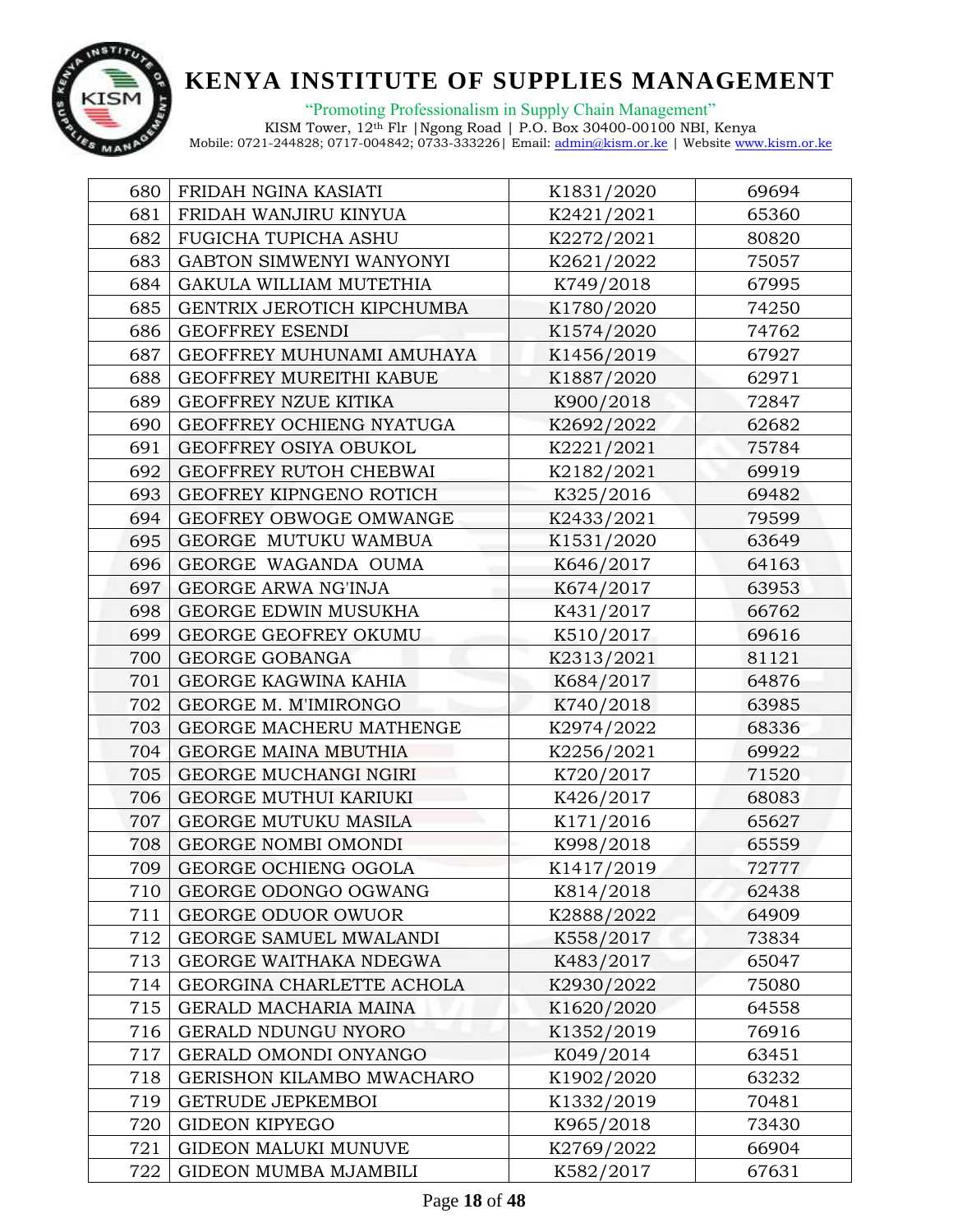

"Promoting Professionalism in Supply Chain Management"

| 723 | <b>GILBERT KEMBOI BOWEN</b>     | K2632/2022 | 65158 |
|-----|---------------------------------|------------|-------|
| 724 | GILBERT ONGUSO NYAIRO           | K004/2008  | 62952 |
| 725 | GILLIAN CHEPKEMOI SOI           | K685/2017  | 69445 |
| 726 | GITARI DEDAN KIMATHI            | K1834/2020 | 77704 |
| 727 | <b>GITAU MUIRURI</b>            | K704/2017  | 62526 |
| 728 | <b>GIVINAL EJILO</b>            | K2665/2022 | 63636 |
| 729 | <b>GLADYCE LANGAT</b>           | K305/2016  | 63255 |
| 730 | <b>GLADYS CHEPKIRUI</b>         | K3011/2022 | 80998 |
| 731 | <b>GLADYS CHERONO BORE</b>      | K1654/2020 | 71748 |
| 732 | <b>GLADYS JEMUTAI KORIR</b>     | K2046/2020 | 66303 |
| 733 | <b>GLADYS KIMALA IKIKII</b>     | K2962/2022 | 78382 |
| 734 | <b>GLADYS KOSGEI</b>            | K2817/2022 | 75589 |
| 735 | <b>GLADYS NJERI THUKU</b>       | K1245/2019 | 69125 |
| 736 | <b>GLADYS WANJIRU MATHENGE</b>  | K1637/2020 | 74069 |
| 737 | <b>GLORIA MAKENA KIRUKI</b>     | K1435/2019 | 66632 |
| 738 | GLOTILDAH CHEROP LIMO           | K1422/2019 | 65113 |
| 739 | GODFREY ADEDE MATAMA            | K2972/2022 | 62751 |
| 740 | GORDON OCHIENG OWINO            | K071/2017  | 71440 |
| 741 | GORDON OTIENO ANDIEGO           | K2366/2021 | 78888 |
|     | <b>GRACE CATHERINE NJERI</b>    |            |       |
| 742 | MURICHU                         | K322/2016  | 64189 |
| 743 | GRACE GATHEGU MATHENGE          | K2149/2021 | 70323 |
| 744 | <b>GRACE LUAH KUYA</b>          | K1852/2020 | 79243 |
| 745 | GRACE MUTANU KILONZO            | K1629/2020 | 78676 |
| 746 | <b>GRACE MUTHONI KIUNDU</b>     | K2307/2021 | 77390 |
| 747 | <b>GRACE NAIPEI MPAAYEI</b>     | K2450/2021 | 76900 |
| 748 | <b>GRACE NJERI MUNYUI</b>       | K716/2017  | 75546 |
| 749 | <b>GRACE ODERO</b>              | K1436/2019 | 65463 |
| 750 | <b>GRACE TINGWILI KIPCHILAT</b> | K343/2016  | 63085 |
| 751 | <b>GREGORY MATHEW KYALO</b>     | K2989/2022 | 65987 |
| 752 | HAARON KIPKEMOI NGENO           | K2860/2022 | 68988 |
| 753 | <b>HABIBA MOHAMED</b>           | K2996/2022 | 77961 |
| 754 | HALIMA ABDULRAZAK RAGEH         | K2376/2021 | 66834 |
| 755 | HALIMA ADAN DIBA                | K2688/2022 | 79023 |
| 756 | HALIMA MOHAMUD DOLAL            | K2772/2022 | 79398 |
| 757 | <b>HAMIDA MUKTAR</b>            | K2155/2021 | 74488 |
| 758 | HAMISI ABDALLAH NZIMO           | K465/2017  | 70387 |
| 759 | HANDARD MURIRA KIMARI           | K1978/2020 | 72651 |
| 760 | HANNAH MWAE WADUU               | K2664/2022 | 75903 |
| 761 | HANNAH NJOKI WAWERU             | K1223/2019 | 77703 |
| 762 | HANNAH RUGURU MIGWI             | K2729/2022 | 64653 |
| 763 | HANNAH WANGUI GICHUKI           | K1662/2020 | 71771 |
| 764 | HARETHA AHMED ALI               | K1020/2018 | 66159 |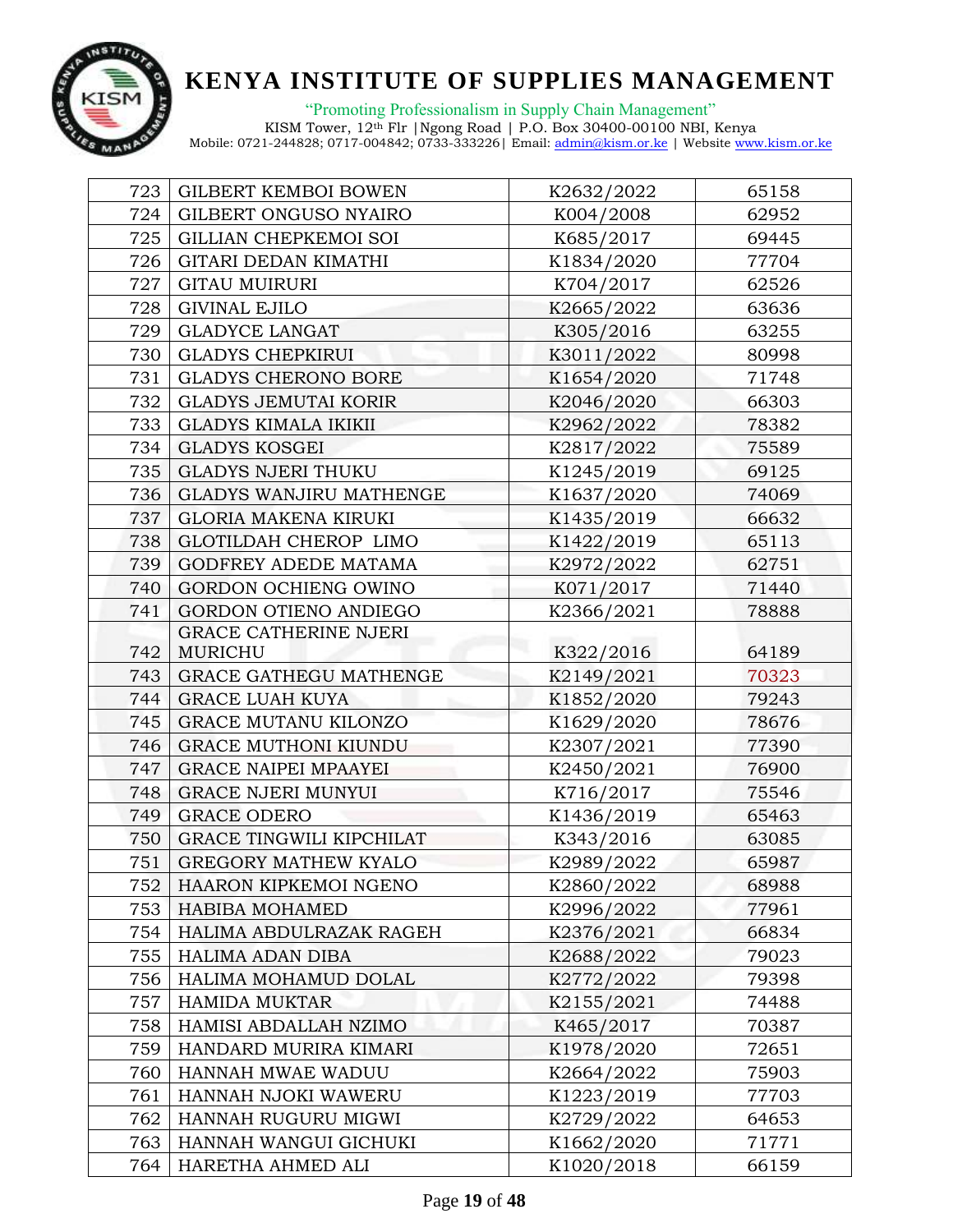

"Promoting Professionalism in Supply Chain Management"

| 765 | HARLEY KISYULA MUTISYA      | K085/2016  | 69701 |
|-----|-----------------------------|------------|-------|
| 766 | HARRIET KEMUNTO MATARA      | K2669/2022 | 73730 |
| 767 | HARRIS GACHERU MAINA        | K1468/2019 | 62449 |
|     | HARRISON FESTUS MUTWIRI     |            |       |
| 768 | MAGAJU                      | K1088/2018 | 73215 |
| 769 | HARRISON MUHIA KINUTHIA     | K1466/2019 | 77121 |
| 770 | HARRISON MUIA MBUVI         | K477/2017  | 74530 |
| 771 | HARRISON TISHO BAHARI       | K894/2018  | 74542 |
| 772 | HARUN KIPROP KIPYEGO        | K135/2016  | 64688 |
| 773 | HASSAN CHARO KITSAO         | K537/2017  | 73963 |
| 774 | HASSAN DEROW ALI            | K1378/2019 | 74141 |
| 775 | HASSAN KASAI AHMED          | K304/2016  | 68891 |
| 776 | HASSAN MOHAMED SURAW        | K2244/2021 | 70844 |
| 777 | HEIZEL NYANCHOKA BWOMBENGI  | K1354/2019 | 70828 |
| 778 | HELLEN CHEPKIRUI KOECH      | K774/2018  | 73885 |
| 779 | HELLEN CHEPKOSGEI CHUMO     | K2200/2021 | 80575 |
| 780 | HELLEN NKIROTE KAARIA       | K1193/2019 | 66189 |
| 781 | HENDERSON PARSINANTE LEMURT | K1828/2020 | 66036 |
| 782 | HENRY KIPKURUI MUTAI        | K235/2016  | 62973 |
| 783 | HENRY KIPRONO KERICH        | K373/2016  | 72968 |
| 784 | HENRY KIRIMI MUKINDIA       | K869/2018  | 70067 |
| 785 | HENRY MBOCHO MWANGI         | K751/2018  | 63217 |
| 786 | HENRY MUSAU PHILIP          | K418/2017  | 67746 |
| 787 | HENRY NTHARI NJERU          | K727/2018  | 66408 |
| 788 | HESBON ONANGI OYUGI         | K3025/2022 | 82520 |
| 789 | HEZEKIAH OBISA OMORENDA     | K1550/2020 | 63882 |
| 790 | HEZRON GICHIA MBUGUA        | K1608/2020 | 79045 |
| 791 | HIBO MOHAMED OMAR           | K2623/2022 | 64916 |
| 792 | HILARY OMONDI OUNA          | K825/2018  | 72660 |
| 793 | HILDA CHEROTICH KIPTOO      | K2980/2022 | 79727 |
| 794 | HILDA KHATEBI MOAHSHEM      | K308/2016  | 65327 |
| 795 | HILDER GATWIRI KAARIA       | K094/2016  | 66641 |
| 796 | HILLARY KIPKIRUI LANGAT     | K1539/2020 | 71608 |
| 797 | HILLARY KIPKIRUI TOO        | K1744/2020 | 64085 |
| 798 | HILLARY KIPYEGON SANG       | K1121/2018 | 71290 |
| 799 | HONGO NELSON OBURA          | K442/2017  | 73003 |
| 800 | HOSEA KEMBOI KIPKOECH       | K556/2017  | 65864 |
| 801 | HOSEAH CHERUIYOT NG'ETICH   | K1756/2020 | 74307 |
| 802 | HUMPHREY JUMA WAMONO        | K1715/2020 | 72922 |
| 803 | HUMPHREY NJOROGE NGUNU      | K564/2017  | 64665 |
| 804 | HUSSEIN ADAN BILALA         | K1212/2019 | 62934 |
| 805 | HUSSEIN OSMAN FARAH         | K1287/2019 | 69755 |
| 806 | HUSSEIN ADAN MOHAMED        | K533/2017  | 74603 |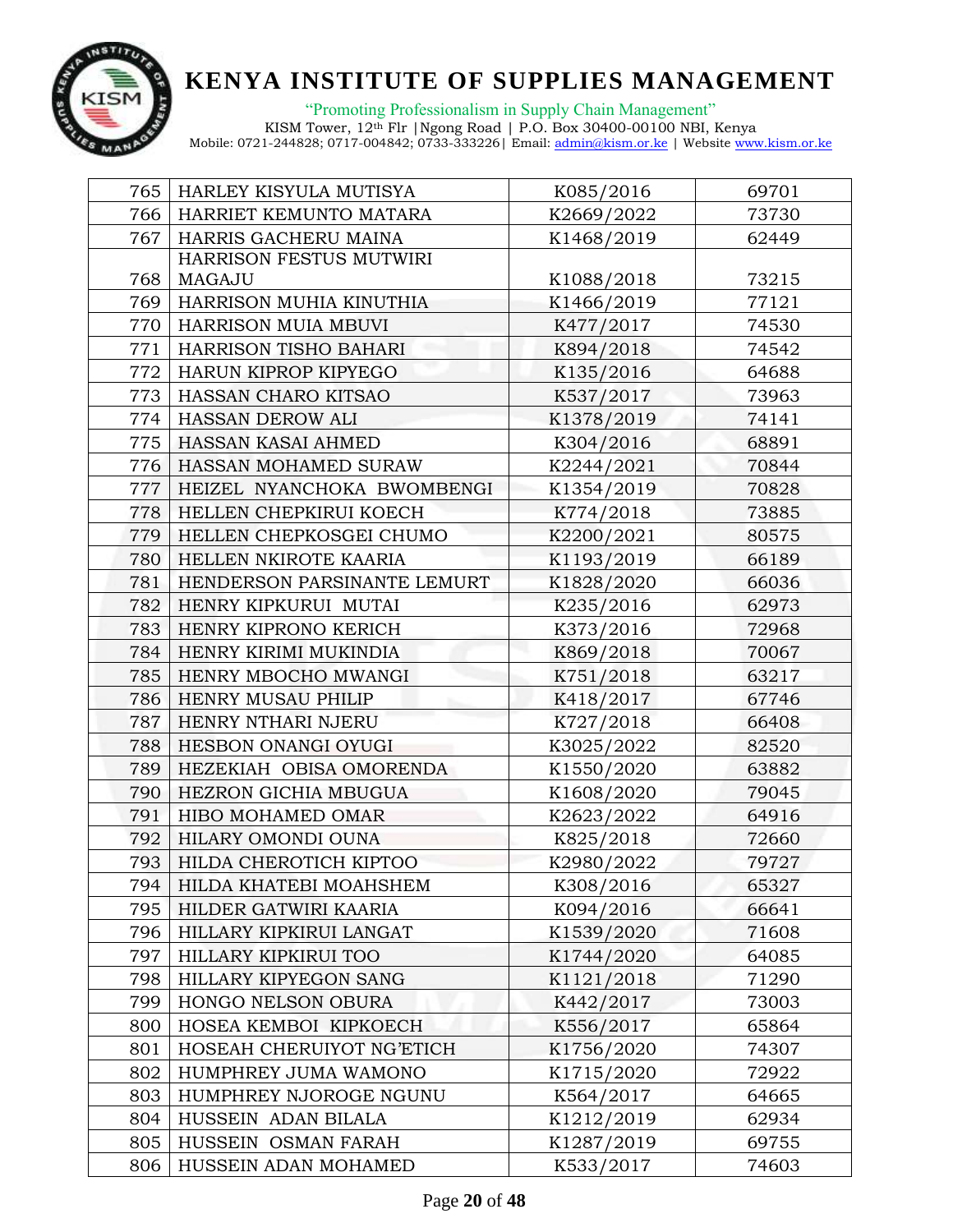

"Promoting Professionalism in Supply Chain Management" KISM Tower, 12th Flr |Ngong Road | P.O. Box 30400-00100 NBI, Kenya

| 807 | HUSSEIN LENTOINJONI           | K2213/2021 | 77714 |
|-----|-------------------------------|------------|-------|
| 808 | HUSSEIN YUSSUF NOOR           | K385/2017  | 71441 |
| 809 | IAN KHISA OMONDI              | K2737/2022 | 70261 |
| 810 | IAN MASIDZA AMBUGA            | K2977/2022 | 68912 |
| 811 | IAN MAXWELL SUERO             | K1448/2019 | 78056 |
| 812 | <b>IBRAHIM ABDOW IBRAHIM</b>  | K207/2016  | 68171 |
| 813 | <b>IBRAHIM ISSACK ABDULLA</b> | K860/2018  | 62435 |
| 814 | <b>IBRAHIM NAWIRI ORUMA</b>   | K2387/2021 | 76546 |
| 815 | <b>IBRAHIM SHEIKH BASHIR</b>  | K2432/2021 | 79371 |
| 816 | <b>ILHAM KULOW MAALIM</b>     | K2355/2021 | 75397 |
| 817 | IMELDA MUHADIA MANG'AVU       | K1830/2020 | 76585 |
| 818 | IMMACULATE AMODING ANUKURI    | K1049/2018 | 68901 |
| 819 | <b>INDAI NAHASHON MUSE</b>    | K2579/2021 | 64086 |
| 820 | INNOCENT NGUYAI KELVIN        | K2907/2022 | 69893 |
| 821 | <b>INVIOLATA OMODO WERE</b>   | K1783/2020 | 74244 |
| 822 | IRENE MORAA NYANGAI           | K2390/2021 | 70750 |
| 823 | <b>IRENE MUMBI TULI</b>       | K375/2016  | 73650 |
| 824 | <b>IRENE NDUNGI MUSYOKA</b>   | K2279/2021 | 76362 |
| 825 | <b>IRENE WAIRIMU NGUNYI</b>   | K393/2017  | 70070 |
| 826 | IRENE WAMBUI WANGITHI         | K1573/2020 | 67104 |
| 827 | <b>IRENE WANJIKU MUIRURI</b>  | K1838/2020 | 67591 |
| 828 | ISAAC BENSON ODHIAMBO         | K1054/2018 | 76134 |
| 829 | ISAAC CHIRCHIR CHERUIYOT      | K464/2017  | 65242 |
| 830 | ISAAC KARANI WALELA           | K2591/2021 | 65384 |
| 831 | <b>ISAAC KIGEN KIPLAGAT</b>   | K372/2016  | 68274 |
| 832 | <b>ISAAC KIPKOECH CHEROP</b>  | K1985/2020 | 79122 |
| 833 | <b>ISAAC KIPKURGAT ROTICH</b> | K586/2017  | 64591 |
| 834 | <b>ISAAC KIPYEGON KOECH</b>   | K777/2018  | 73216 |
| 835 | ISAAC MOHAMED IBRAHIM         | K2593/2021 | 71278 |
| 836 | <b>ISAAC RENSON AYOYI</b>     | K100/2016  | 68959 |
| 837 | ISABELLA CHRISTINE OYOO       | K2230/2021 | 67836 |
| 838 | ISACK OWITI KOJO OMBWAYO      | K632/2017  | 69527 |
| 839 | <b>ISAIAH GITHINJI KAMAU</b>  | K1643/2020 | 72331 |
| 840 | ISSACK ISMAIL YUSSUF          | K730/2018  | 66271 |
| 841 | <b>ISSACK YUSSUF MOHAMED</b>  | K147/2016  | 63607 |
| 842 | <b>IVY LAURA KWAMBOKA</b>     | K1406/2019 | 75580 |
| 843 | JACINTA ANYANGO OKELO         | K2597/2021 | 75854 |
| 844 | JACINTA KOKA KILONZI          | K1698/2020 | 77190 |
| 845 | <b>JACINTA MBULA MALOMBE</b>  | K2298/2021 | 77749 |
| 846 | <b>JACINTA WAMBUI WAMWAKI</b> | K2635/2022 | 63944 |
| 847 | <b>JACK GUMBOH</b>            | K132/2016  | 66258 |
| 848 | <b>JACK OMONDI OYIEKE</b>     | K1434/2019 | 76089 |
| 849 | JACKLINE ACHIENG OCHIENG      | K3024/2022 | 80019 |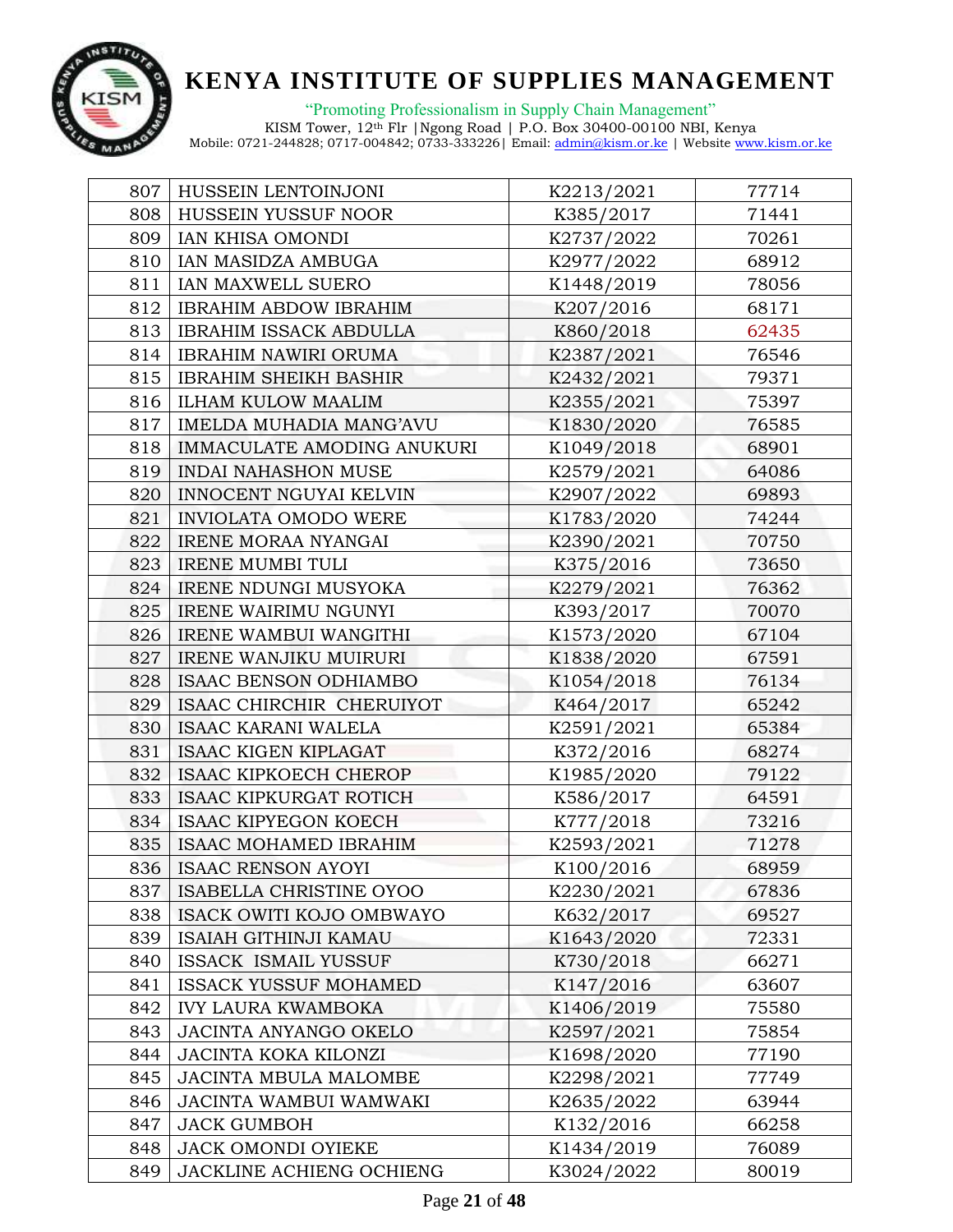

"Promoting Professionalism in Supply Chain Management"

| 850 | JACKLINE AKETCH OTIENO           | K2537/2021 | 72227 |
|-----|----------------------------------|------------|-------|
| 851 | <b>JACKLINE CHEPKOECH SUGUT</b>  | K2662/2022 | 75917 |
| 852 | <b>JACKLINE JEPCHIRCHIR</b>      | K2880/2022 | 75884 |
| 853 | JACKLINE KEMUNTO OBWOGI          | K2343/2021 | 74014 |
| 854 | JACKLINE MUTHUE MUTHOKA          | K1693/2020 | 63548 |
| 855 | JACKLINE MWANGO MOTURI           | K1473/2019 | 77754 |
| 856 | JACKLINE NGINA MUENDO            | K2725/2022 | 72727 |
|     | JACKLINE REBECCA OYIELA          |            |       |
| 857 | <b>OWUOR</b>                     | K2988/2022 | 73434 |
| 858 | JACKLYNE NAFULA MUMELO           | K1480/2019 | 73381 |
| 859 | JACKSON KIARIE KINUTHIA          | K1164/2019 | 73513 |
| 860 | <b>JACKSON KIPKOECH YAEM</b>     | K255/2016  | 71379 |
| 861 | JACKSON KIPROTICH CHERUIYOT      | K827/2018  | 73699 |
| 862 | <b>JACKSON LESIRAN LEIBOR</b>    | K2477/2021 | 76422 |
| 863 | JACKSON MUIRURI MWAURA           | K1553/2020 | 74880 |
| 864 | JACKSON MUTURI MUTUNGI           | K2523/2021 | 71079 |
| 865 | <b>JACKSON NJOROGE</b>           | K2248/2021 | 78957 |
| 866 | <b>JACKYLYNE BOSIBORI OTUNDO</b> | K1580/2020 | 69879 |
| 867 | JACOB K. KANGOGO                 | K1640/2020 | 63610 |
| 868 | <b>JACOB KIMUTAI CHERUIYOT</b>   | K1256/2019 | 62829 |
| 869 | JACOB MUIGAI GACHERU             | K736/2018  | 63539 |
| 870 | <b>JACOB MUTUI MATIVO</b>        | K404/2017  | 62963 |
| 871 | JACQUELENE MWENDE NZAMBU         | K172/2016  | 71439 |
| 872 | <b>JACQUELINE KAPTUM</b>         | K2028/2020 | 79059 |
| 873 | JACQUELINE KATUMBE KITENG'E      | K1893/2020 | 73284 |
| 874 | JACQUELINE MWENDE MUASYA         | K2586/2021 | 66324 |
| 875 | JACQUELINE SYOMITI MBUVI         | K1172/2019 | 74466 |
| 876 | <b>JACQUELINE WALUTSACHI</b>     | K2277/2021 | 66029 |
| 877 | JACQUELINE WANGU KARIUKI         | K249/2016  | 64849 |
| 878 | JACQUELINE WANJIRU NDERITU       | K617/2017  | 68815 |
| 879 | JAEL AKINYI OLACK                | K752/2018  | 63195 |
| 880 | <b>JAIRUS OUNZA KIRANDE</b>      | K2524/2021 | 64186 |
| 881 | JAMAL ADAM RAHMA                 | K218/2016  | 66503 |
| 882 | JAMAL MUTURI NJAU                | K2617/2022 | 80342 |
| 883 | JAMES MULINGE MUSYOKA            | K871/2018  | 63707 |
| 884 | <b>JAMES DOREEN MUTHEU</b>       | K1999/2020 | 78962 |
| 885 | <b>JAMES KAMAU KAIRU</b>         | K1041/2018 | 63660 |
| 886 | <b>JAMES KARANJA RIBIRU</b>      | K1469/2019 | 62812 |
| 887 | <b>JAMES KATANA KITSAO</b>       | K974/2018  | 65156 |
| 888 | <b>JAMES KIMATHI MITHAA</b>      | K2937/2022 | 81589 |
| 889 | JAMES MBUGUA KAMAU               | K958/2018  | 67607 |
| 890 | <b>JAMES MUSUNGU KAHONGA</b>     | K276/2016  | 67095 |
| 891 | JAMES MUSYOKI MUNYITHYA          | K2637/2022 | 64353 |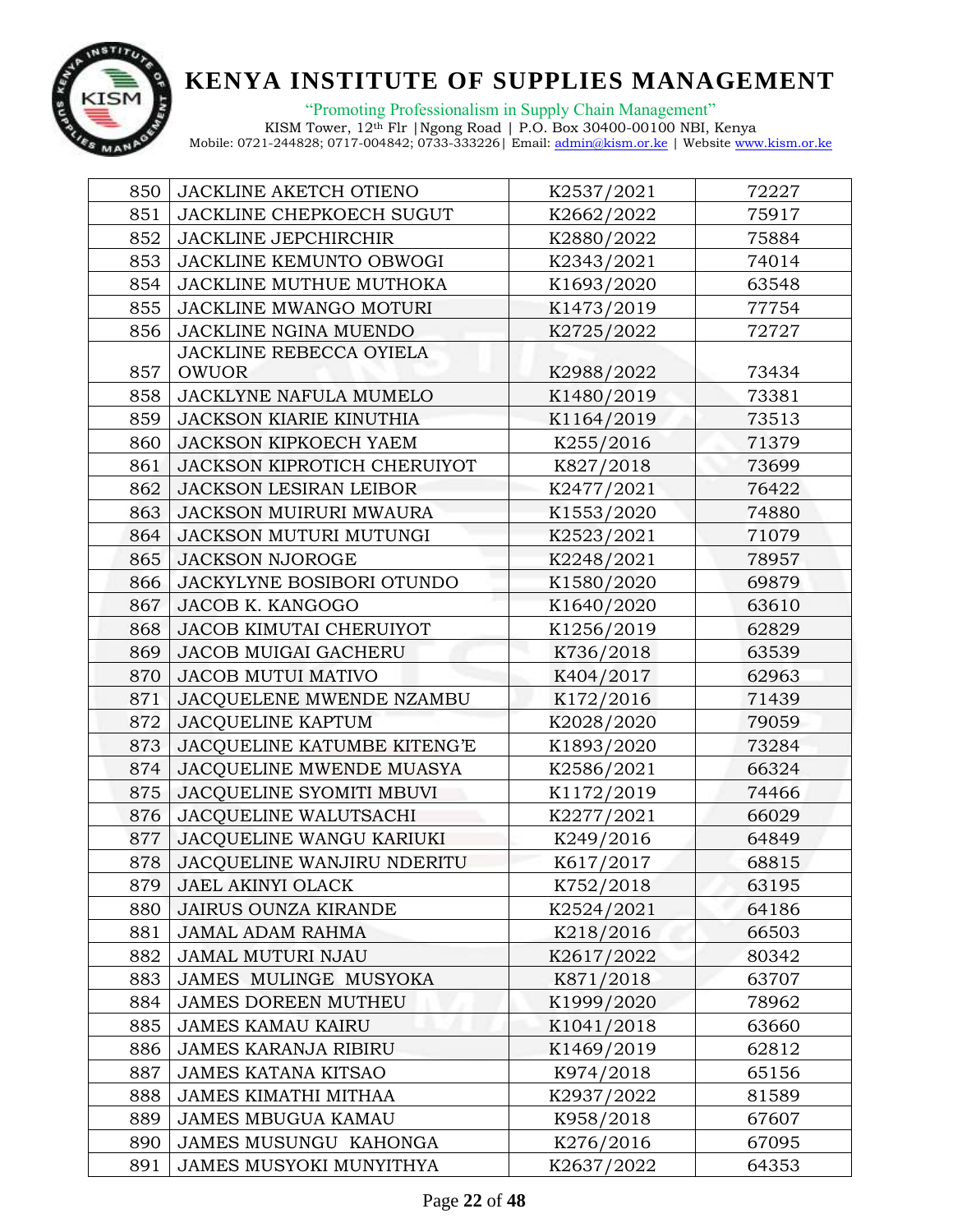

"Promoting Professionalism in Supply Chain Management"

| 892 | <b>JAMES MUTISO KALOKI</b>   | K882/2018  | 63278 |
|-----|------------------------------|------------|-------|
| 893 | <b>JAMES MWAWANA MUEMA</b>   | K2892/2022 | 70958 |
| 894 | <b>JAMES NDIRITU MAINA</b>   | K1787/2020 | 71091 |
| 895 | <b>JAMES NDUNG'U MUKUI</b>   | K1185/2019 | 73150 |
| 896 | <b>JAMES NYAKWEBA NYAKOE</b> | K348/2016  | 63494 |
| 897 | JAMES ODHIAMBO OTIENO        | K1171/2019 | 67819 |
| 898 | <b>JAMES OKIOGA GETUGI</b>   | K1340/2019 | 72631 |
| 899 | JAMES OPIRI CONSTANTINE      | K2824/2022 | 76815 |
| 900 | <b>JAMES WACHIRA MUTHUA</b>  | K347/2016  | 63526 |
| 901 | <b>JAMES WEBI SIKUKU</b>     | K1109/2018 | 69441 |
| 902 | <b>JAMILA ABDI ADAN</b>      | K1598/2020 | 75522 |
| 903 | <b>JANE ARBE ABKUL</b>       | K2622/2022 | 81237 |
| 904 | JANE CHEPCHIRCHIR CHERUIYOT  | K2975/2022 | 66519 |
| 905 | <b>JANE JEPTANUI ROTICH</b>  | K112/2016  | 63379 |
| 906 | JANE K. KILONZI              | K2746/2022 | 80636 |
| 907 | JANE KOSGEI KIPKEMEI KIYAI   | K411/2017  | 63425 |
| 908 | JANE MOIGE MENGE             | K2798/2022 | 68950 |
| 909 | <b>JANE MWIHAKI KIMANI</b>   | K2667/2022 | 81404 |
| 910 | <b>JANE NDAISI KYENGO</b>    | K2734/2022 | 64348 |
| 911 | <b>JANE NDINYA</b>           | K092/2016  | 65164 |
| 912 | <b>JANE NGAYA MBUVI</b>      | K2607/2021 | 80942 |
| 913 | JANE NJAMBI MUIGAI           | K1081/2018 | 63916 |
| 914 | <b>JANE NJERI KARIUKI</b>    | K872/2018  | 71221 |
| 915 | <b>JANE VULIGWA</b>          | K677/2017  | 65406 |
| 916 | <b>JANE WAITHERA</b>         | K1777/2020 | 71162 |
| 917 | JANE WAMBURA MURIUKI         | K1012/2018 | 67258 |
| 918 | JANE WANGARI NJOROGE         | K2774/2022 | 63057 |
| 919 | JANE WANJIRU MWANIKI         | K2759/2022 | 77941 |
| 920 | JANE WARUGURU KIMANI         | K552/2017  | 67584 |
| 921 | <b>JANET AKINYI OTIENO</b>   | K2264/2021 | 71799 |
| 922 | <b>JANET CHEPKEMOI</b>       | K133/2016  | 62471 |
| 923 | JANET CHEPKORIR LANGAT       | K313/2016  | 63262 |
| 924 | <b>JANET JEPLETTING KUTO</b> | K2814/2022 | 77798 |
| 925 | JANET KARUMANI IMUNYA        | K1751/2020 | 63545 |
| 926 | <b>JANET KIKENUA LERIRO</b>  | K1457/2019 | 77518 |
| 927 | JANET MUTHONI KAMAU          | K1814/2020 | 76029 |
| 928 | JANET MUTHONI WACIIRA        | K2120/2020 | 75721 |
| 929 | JANET WANJIRA MUNENE         | K2333/2021 | 68037 |
| 930 | JANETTE DOROTHY MUTIMBIA     | K712/2017  | 71796 |
| 931 | JAPHETH OCHARO KIAGE         | K1426/2019 | 68161 |
| 932 | JAPHETH OCHIENG OJWANG       | K2619/2022 | 70741 |
| 933 | JARED K. CHEROP              | K2174/2021 | 65919 |
| 934 | JARED OKEMWA ASANDE          | K2757/2022 | 66582 |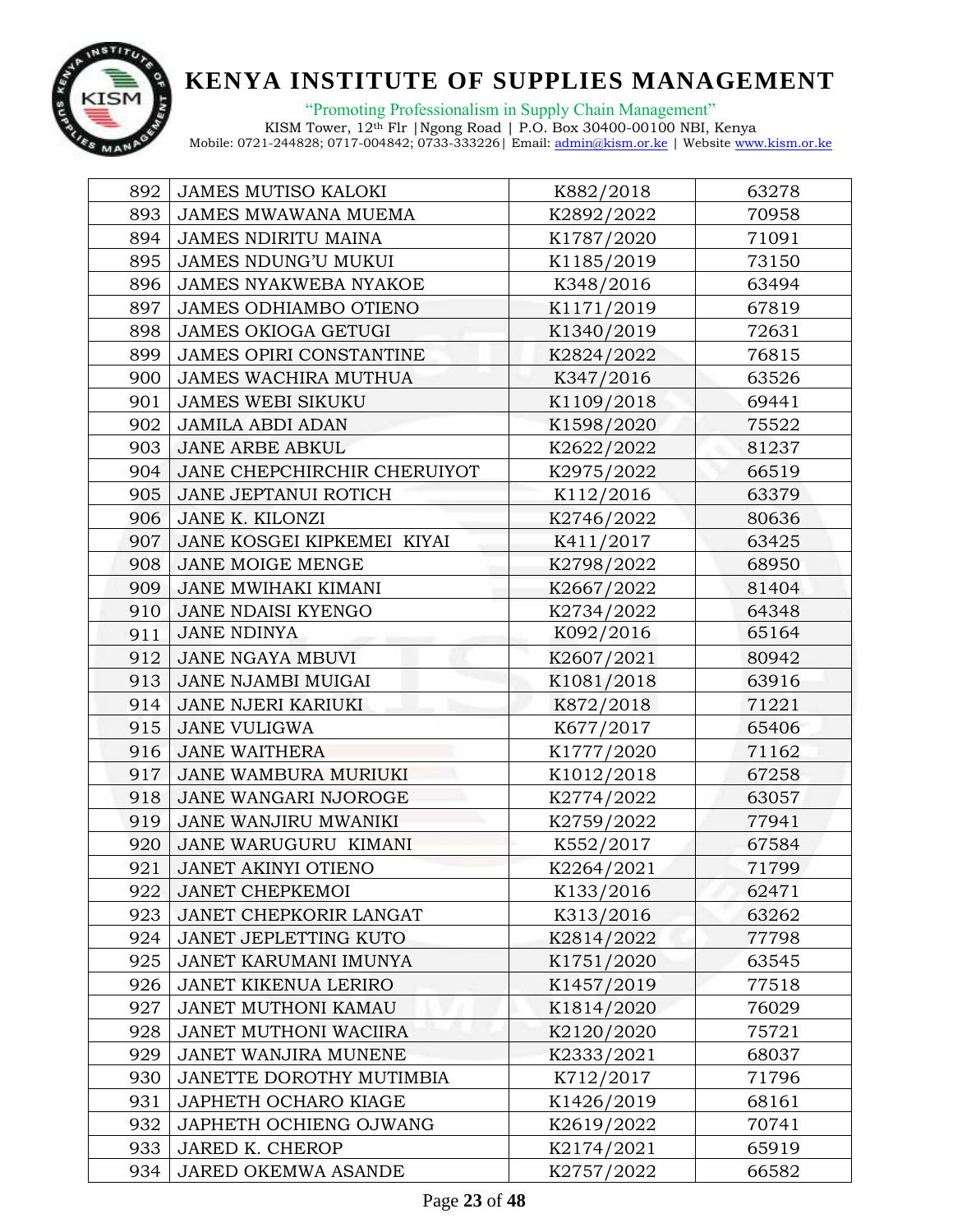

"Promoting Professionalism in Supply Chain Management" KISM Tower, 12th Flr |Ngong Road | P.O. Box 30400-00100 NBI, Kenya

| 935 | JARED OMONDI MBARE               | K2186/2021 | 73613 |
|-----|----------------------------------|------------|-------|
| 936 | JARED ONSOTI RANGERIA            | K651/2017  | 64337 |
| 937 | JARED OTIENO ONYANGO             | K2141/2021 | 76720 |
| 938 | JARED RODRICK NYAUNDI            | K1200/2019 | 65356 |
| 939 | JARED WILFRED MALOBA             | K209/2016  | 65665 |
| 940 | JEBICHII CAROLINE KIPKOROS       | K2305/2021 | 80366 |
| 941 | JECTONE YALA OTIENO              | K1166/2019 | 64708 |
| 942 | JEDDIDAH NASIMIYU KULUNDU        | K1995/2020 | 68743 |
| 943 | JEDIDAH NJERI KAIRIANJA          | K2830/2022 | 68353 |
| 944 | JEDIEL MUTURIA MBAABU            | K1997/2020 | 72458 |
| 945 | JEFTER GISEMBA GESAKA            | K1153/2018 | 65512 |
| 946 | <b>JEFWA MWACHIRU MATHIAS</b>    | K2116/2020 | 73651 |
| 947 | <b>JEIYLANI ISSACK ABDI</b>      | K2026/2020 | 74813 |
| 948 | <b>JEMIMMAH KOKAH JOHN</b>       | K2104/2020 | 75499 |
| 949 | <b>JEMUTAI KOMEN</b>             | K1953/2020 | 70263 |
| 950 | JENIFER JOY WAWUDA MWAPAGHA      | K1373/2019 | 63450 |
| 951 | JENIFFER CHEPKOECH SIGILAI       | K1341/2019 | 69741 |
| 952 | JENIFFER MBULA NZAMU             | K1639/2020 | 70949 |
| 953 | JENIPHER ADHIAMBO NYANJA         | K2519/2021 | 73008 |
| 954 | JENTA WAMVUA MLAMBO              | K123/2016  | 72267 |
| 955 | <b>JEPATIP CHERUIYOT ROSARIO</b> | K2961/2022 | 77043 |
| 956 | <b>JEPTOO NAOMI</b>              | K2365/2021 | 74503 |
| 957 | JEREMIAH KIBET YEGO              | K1381/2019 | 63266 |
| 958 | JEREMIAH KIIO NTHUSI             | K109/2016  | 63497 |
| 959 | JEREMIAH WANYAMA MUCHEMBI        | K430/2017  | 66283 |
| 960 | <b>JESCAH NEKESA WANYONYI</b>    | K1067/2018 | 63337 |
| 961 | <b>JESSICA REBECCA AKINYI</b>    | K2934/2022 | 77900 |
| 962 | <b>JIMSON OBIRI MANYURA</b>      | K1299/2019 | 69525 |
| 963 | <b>JOAB MBALANYA</b>             | K2466/2021 | 63369 |
| 964 | JOAN ACHIENG KANJEJO             | K1324/2019 | 64907 |
| 965 | JOAN JELANGA KIMOSOP             | K490/2017  | 65984 |
| 966 | <b>JOAN KIGEN BIRIR</b>          | K553/2017  | 65037 |
| 967 | JOAN NYAMBURA NG'ANG'A           | K1540/2020 | 72394 |
| 968 | <b>JOAN WANJA NDANYU</b>         | K2611/2021 | 66654 |
| 969 | JOANES OWUOR ODERO               | K934/2018  | 70300 |
| 970 | <b>JOANNE KWEYU</b>              | K500/2017  | 69898 |
| 971 | <b>JOASH KIRWAH KIBET</b>        | K2550/2021 | 76860 |
| 972 | <b>JOB NYANGENA ONGORI</b>       | K1908/2020 | 65676 |
| 973 | JOEL KHISA NYONGESA              | K884/2018  | 71625 |
| 974 | JOEL MBURU KIMANI                | K1994/2020 | 80063 |
| 975 | JOEL ONYANGO OSODO               | K1442/2019 | 70582 |
| 976 | JOHN CHERUIYOT SIONGOK           | K807/2018  | 70778 |
| 977 | JOHN DAVID OPIYO ODHIAMBO        | K161/2016  | 65583 |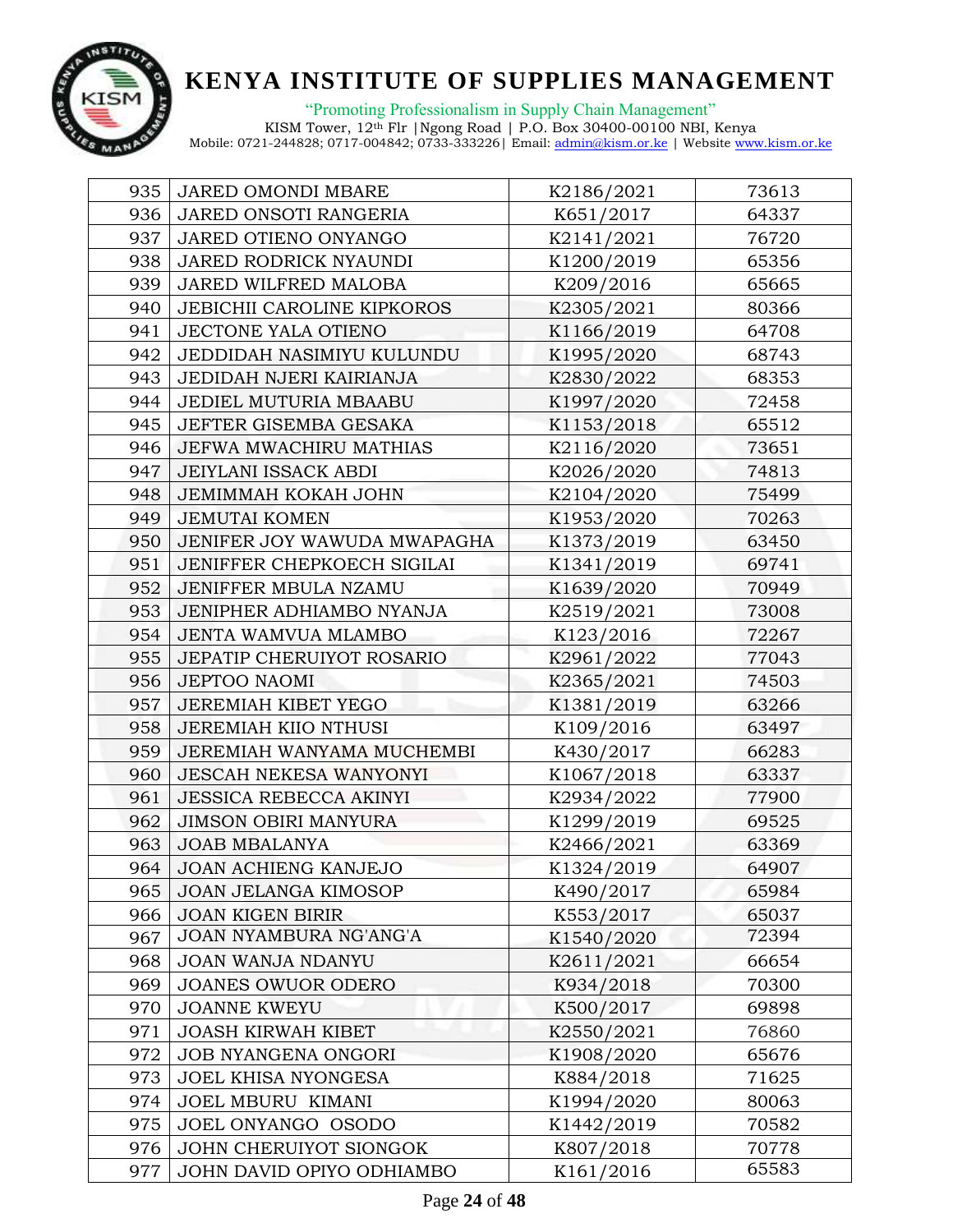

"Promoting Professionalism in Supply Chain Management"

| 978  | JOHN GATITHI WACHIRA         | K1441/2019 | 63922 |
|------|------------------------------|------------|-------|
| 979  | JOHN KAGIRI KINYANJUI        | K2955/2022 | 76205 |
| 980  | <b>JOHN KAMAU MIRING'U</b>   | K269/2016  | 65571 |
| 981  | JOHN KAMAU MWANGI            | K1846/2020 | 79609 |
| 982  | JOHN KARANI NDIWA            | K1097/2018 | 73895 |
| 983  | JOHN KARIUKI MWANGI          | K407/2017  | 62810 |
| 984  | <b>JOHN KARURI</b>           | K1462/2019 | 68949 |
| 985  | JOHN KENNEDY GEKARA MOGENI   | K045/2013  | 62927 |
| 986  | JOHN KIBYEGON NGENO          | K1137/2018 | 65956 |
| 987  | JOHN KINYUA KANYOTI          | K503/2017  | 62848 |
| 988  | <b>JOHN KIPKORIR</b>         | K648/2017  | 66377 |
| 989  | JOHN KIPKOSGEI KEBENEI       | K1353/2019 | 67537 |
| 990  | JOHN KIPLAGAT KOSKEI         | K2801/2022 | 79973 |
| 991  | JOHN KITHAKA KINYUA          | K257/2016  | 66883 |
| 992  | JOHN KITHUKA MUTUA           | K1658/2020 | 71764 |
| 993  | JOHN KWAMBOKA HYLINE         | K2415/2021 | 78816 |
| 994  | <b>JOHN KYALO</b>            | K1046/2018 | 64174 |
| 995  | JOHN MATHENGE LEKTARI        | K1874/2020 | 62774 |
| 996  | JOHN MBAGARA MBURU           | K501/2017  | 63196 |
| 997  | JOHN MULWA NDUNDA            | K169/2016  | 68335 |
| 998  | JOHN MWALYA MUSYOKA          | K1365/2019 | 65336 |
| 999  | JOHN MWAURA NDEGWA           | K331/2016  | 64610 |
| 1000 | <b>JOHN NGUGI KAMAU</b>      | K1970/2020 | 74898 |
| 1001 | <b>JOHN NGURE KIGERA</b>     | K2644/2022 | 72881 |
| 1002 | JOHN NYAGA MURIUKI           | K1127/2018 | 63225 |
| 1003 | JOHN NZEBI MUTYAUVYU         | K2095/2020 | 77666 |
| 1004 | <b>JOHN OCHIENG AUMA</b>     | K035/2012  | 62657 |
| 1005 | JOHN ODHIAMBO OKUKU          | K338/2016  | 64432 |
| 1006 | JOHN ODHIAMBO OCHIENG        | K2743/2022 | 71673 |
| 1007 | JOHN PAUL ONYANGO OKWIRI     | K983/2018  | 66023 |
| 1008 | <b>JOHN WAITARA THEURI</b>   | K425/2017  | 62811 |
| 1009 | JOHNSON GACHANJA NGURE       | K937/2018  | 64385 |
| 1010 | JOHNSTONE MAURICE OUMA       | K115/2016  | 63428 |
| 1011 | JOLYNE CHEPNGETICH CHUMO     | K1390/2019 | 73507 |
| 1012 | <b>JONAH BRUNO MAKHAPILA</b> | K2600/2021 | 67259 |
| 1013 | <b>JONATHAN KIRWA SANG</b>   | K808/2018  | 64639 |
| 1014 | JONATHAN MUTUKU MAKAU        | K764/2018  | 66095 |
| 1015 | JONATHAN OTOTI AGUNDA        | K933/2018  | 65441 |
| 1016 | JONES MWINZI KILONZI         | K314/2016  | 63728 |
| 1017 | JORAM RAMITI LENTOIJONI      | K508/2017  | 70730 |
| 1018 | JOSEPH MWANGI MAINA          | K494/2017  | 65207 |
| 1019 | JOSEPH AMURONO WAKA          | K285/2016  | 64118 |
| 1020 | <b>JOSEPH ANTONY MASILA</b>  | K1635/2020 | 76430 |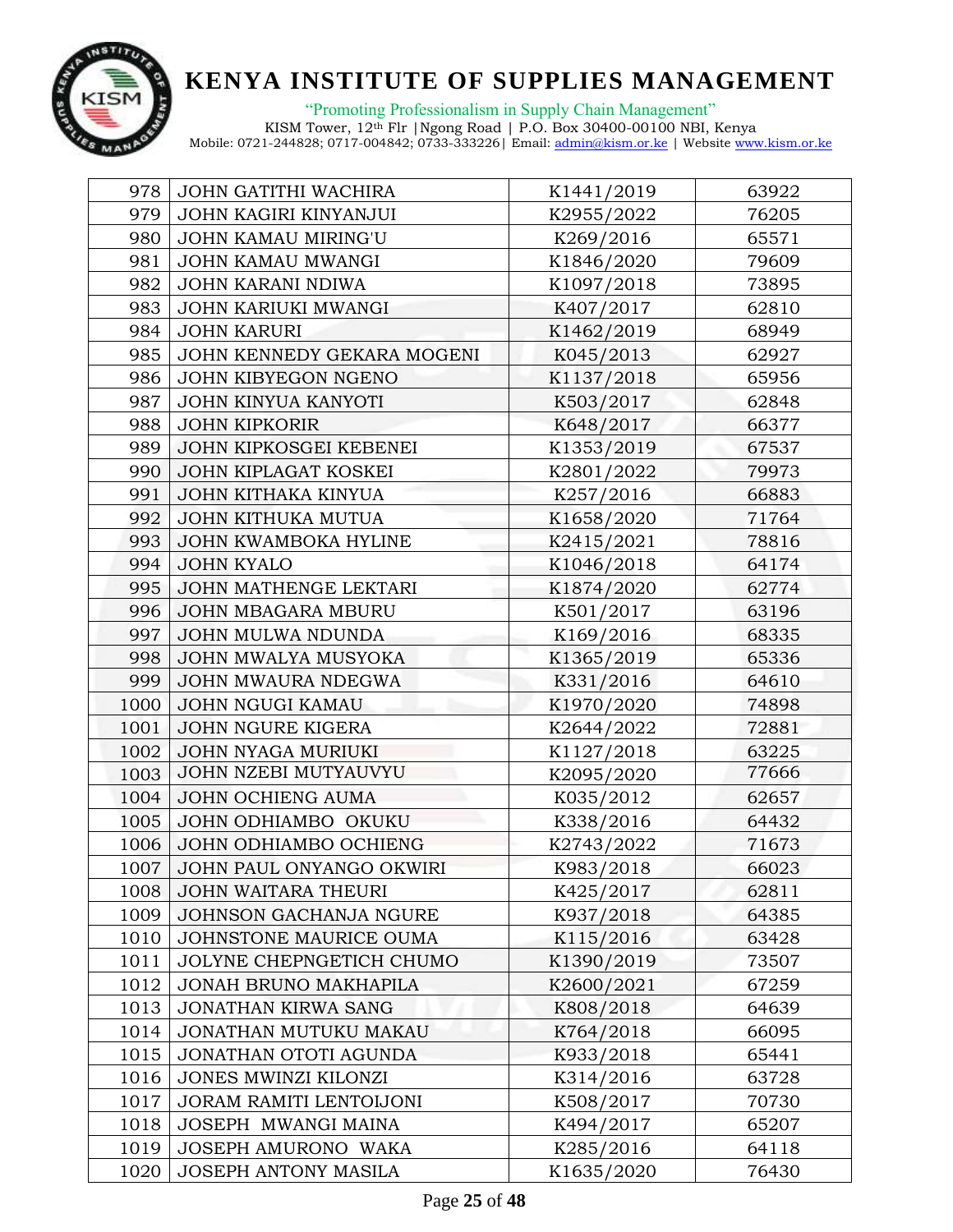

"Promoting Professionalism in Supply Chain Management"

| 1021 | <b>JOSEPH GICIMU KARIUKI</b> | K2254/2021 | 79642 |
|------|------------------------------|------------|-------|
| 1022 | JOSEPH KIMARU KARIUKI        | K705/2017  | 64188 |
| 1023 | <b>JOSEPH KIMELI SERONEY</b> | K311/2016  | 70467 |
| 1024 | JOSEPH KIMUTAI KIGEN         | K1722/2020 | 76995 |
| 1025 | <b>JOSEPH KIRWA BETT</b>     | K2700/2022 | 82101 |
| 1026 | <b>JOSEPH M KIBAARA</b>      | K063/2015  | 63789 |
| 1027 | <b>JOSEPH MAINA KARIUKI</b>  | K2738/2022 | 79978 |
| 1028 | JOSEPH MUHUTHU NDUATI        | K1173/2019 | 77180 |
| 1029 | JOSEPH MUTUA NGANGI          | K1657/2020 | 70131 |
| 1030 | JOSEPH MWAKA NZINA           | K1129/2018 | 66052 |
| 1031 | JOSEPH NJIHIA MWANGI         | K2854/2022 | 70906 |
| 1032 | <b>JOSEPH OCHUNG' AOL</b>    | K383/2016  | 69717 |
| 1033 | JOSEPH OTIENO OKOTH          | K1248/2019 | 66779 |
| 1034 | JOSEPH OTWERA OWINO          | K2673/2022 | 74644 |
| 1035 | JOSEPH SAFARI KOLANI         | K649/2017  | 65306 |
| 1036 | JOSEPH WAFULA MAKARI         | K1024/2018 | 68853 |
| 1037 | <b>JOSEPH WAKAHIA</b>        | K2710/2022 | 71198 |
| 1038 | JOSEPHAT OLWAL NGESAH        | K076/2016  | 63457 |
| 1039 | JOSEPHINE MBULWA WAMBUA      | K1717/2020 | 68660 |
| 1040 | JOSEPHINE MWELU MBUYA        | K197/2016  | 66119 |
| 1041 | <b>JOSEPHINE NJOKI KAMAU</b> | K1338/2019 | 77508 |
| 1042 | JOSEPHINE OGANGA YONGO       | K345/2016  | 70859 |
| 1043 | <b>JOSEPHINE ONDISA</b>      | K652/2017  | 75307 |
| 1044 | JOSEPHINE WAMBUI WAWERU      | K1310/2019 | 67550 |
| 1045 | <b>JOSHUA KIMEU MUSAU</b>    | K1552/2020 | 68423 |
| 1046 | JOSHUA KARIUKI OTIENO OKOTH  | K2789/2022 | 80796 |
| 1047 | JOSHUA KIPROTICH MENG'WA     | K1587/2020 | 78936 |
| 1048 | <b>JOSHUA KIPTUM KIBON</b>   | K2301/2021 | 76229 |
| 1049 | <b>JOSHUA NYARIBO OKONGO</b> | K2063/2020 | 69641 |
| 1050 | JOSHUA OCHENGE OKINYI        | K1971/2020 | 77656 |
| 1051 | <b>JOSHUA OMONDI ASEWE</b>   | K341/2016  | 63464 |
| 1052 | JOSHUA WAMITHI MAINA         | K838/2018  | 63639 |
| 1053 | <b>JOSIAH MWANGI KURIA</b>   | K350/2016  | 64530 |
| 1054 | <b>JOSPHAT NGENY TINGOS</b>  | K283/2016  | 62894 |
| 1055 | JOSPHAT MUSILA MAWEU         | K2461/2021 | 79488 |
| 1056 | <b>JOSPHINE MWAKITHI</b>     | K1941/2020 | 65996 |
| 1057 | JOY ADHIAMBO ODHIAMBO        | K1679/2020 | 76509 |
| 1058 | <b>JOY KOKI MBWELE</b>       | K2633/2022 | 69320 |
| 1059 | <b>JOY MURUGI NJAU</b>       | K1130/2018 | 65529 |
| 1060 | JOYCE CHEPKOECH SONGOK       | K1429/2019 | 72575 |
| 1061 | JOYCE MOKEIRA ONYIEGO        | K1044/2018 | 67099 |
| 1062 | JOYCE MOTURI                 | K113/2016  | 62821 |
| 1063 | JOYCE NAFULA BARASA          | K1491/2019 | 75378 |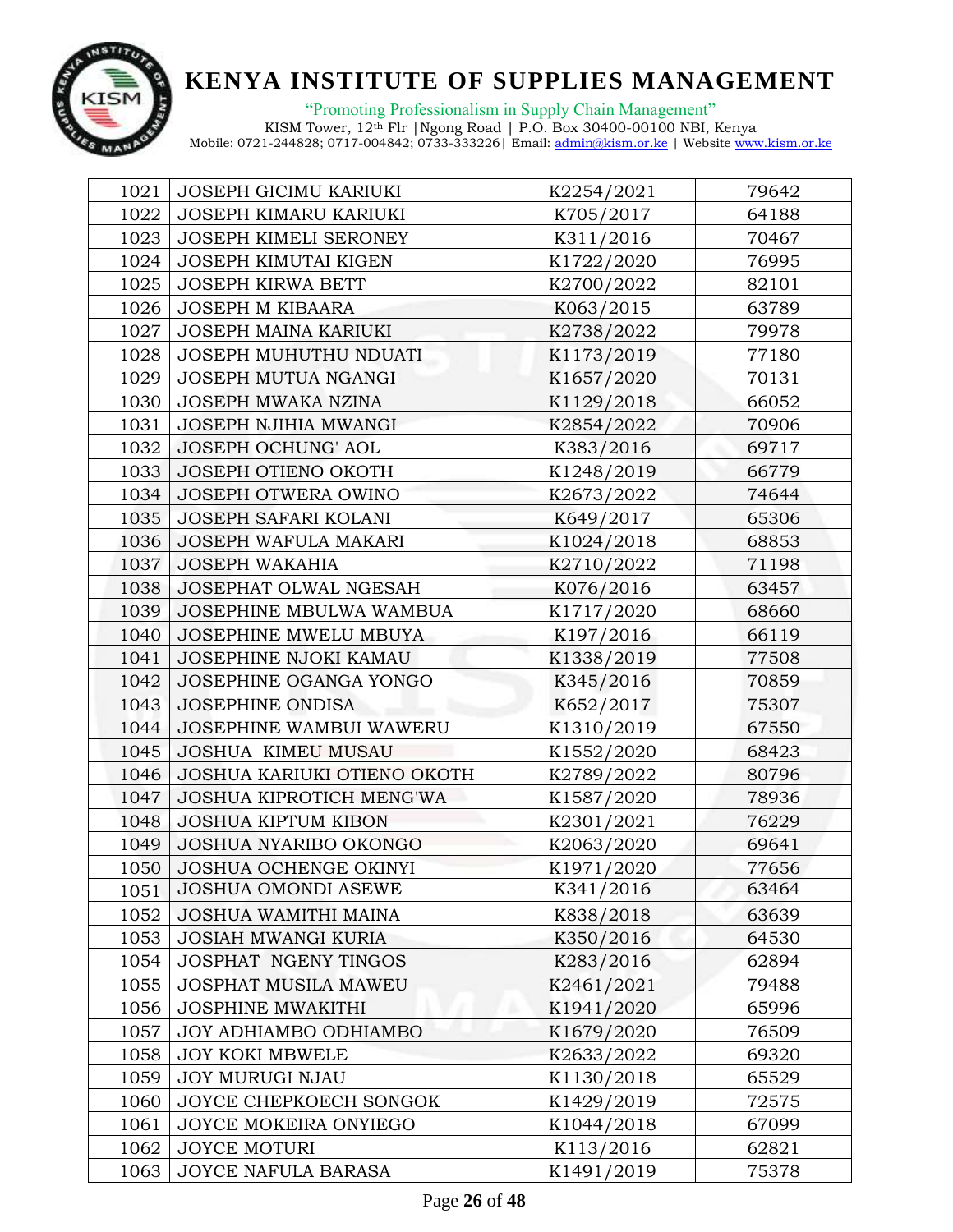

| 1064 | JOYCE NEKOYE WANYONYI         | K1918/2020 | 73327 |
|------|-------------------------------|------------|-------|
| 1065 | JOYCE NJERI GACHUHI           | K2053/2020 | 67962 |
| 1066 | <b>JOYCE NJERI MBURU</b>      | K1267/2019 | 64101 |
| 1067 | <b>JUDAH CHERUIYOT RUTTO</b>  | K2011/2020 | 78748 |
| 1068 | <b>JUDITH ADHIAMBO</b>        | K2698/2022 | 74150 |
| 1069 | JUDITH AMONDI OCHIENG'        | K1063/2018 | 63111 |
| 1070 | <b>JUDITH CHEPKURUI RONO</b>  | K2953/2022 | 79873 |
| 1071 | JUDITH KWAMBOKA ONCHOMBA      | K453/2017  | 68634 |
| 1072 | <b>JUDITH MNYAZI PENDA</b>    | K1977/2020 | 78176 |
| 1073 | JUDITH NYANCHAMA NYABERI      | K2405/2021 | 65679 |
| 1074 | <b>JUDITH YWAYA ORIGO</b>     | K2984/2022 | 78208 |
| 1075 | <b>JUDY KENDI KAILEMIA</b>    | K919/2018  | 63458 |
| 1076 | JUDY NJOROGE WANJIKU          | K3016/2022 | 80771 |
| 1077 | JUDY NYANCHOMBA CHEGE         | K2581/2021 | 63397 |
| 1078 | <b>JULIAN JEPCHIRCHIR</b>     | K2786/2022 | 81883 |
| 1079 | JULIAS MAAKE GITANGWA         | K2354/2021 | 79882 |
| 1080 | <b>JULIET ASILA AMBUNE</b>    | K397/2017  | 67912 |
| 1081 | <b>JULIET KALONDU KIIO</b>    | K2010/2020 | 72168 |
| 1082 | JULIUS THAIRU MURAGURI        | K584/2017  | 63833 |
| 1083 | <b>JULIUS KYALO MWITHUI</b>   | K881/2018  | 67156 |
| 1084 | JULIUS LIMO LONGURIARENG      | K2779/2022 | 78821 |
| 1085 | JULIUS MUCHIRI MAINA          | K1557/2020 | 63350 |
| 1086 | <b>JULIUS MUSAU MWILU</b>     | K052/2014  | 63909 |
| 1087 | <b>JULIUS OKINYI MAYUNGA</b>  | K2229/2021 | 65225 |
| 1088 | JULIUS ONYANGO ORARO          | K089/2016  | 63294 |
| 1089 | <b>JULIUS OYAMO</b>           | K237/2016  | 69109 |
| 1090 | JUSPER GISORE NYANGAU MOBIBO  | K662/2017  | 71629 |
| 1091 | <b>JUSTINE KIPLAGAT KOECH</b> | K1805/2020 | 74978 |
| 1092 | JUSTINE MAINA GITAIBA GITACHU | K1479/2019 | 62739 |
| 1093 | <b>JUSTUS BUNDI KINOTI</b>    | K737/2018  | 64288 |
| 1094 | JUSTUS MUSYOKI MASINGI        | K2999/2022 | 71583 |
| 1095 | <b>JUSTUS MUTHINI DAVID</b>   | K2859/2022 | 79386 |
| 1096 | <b>JUSTUS MUTINDA MUTISYA</b> | K1302/2019 | 66241 |
| 1097 | <b>JUSTUS WAMBUA KIMEU</b>    | K2645/2022 | 69154 |
| 1098 | <b>JUSTUS WANGIA WECHULI</b>  | K1090/2018 | 72804 |
| 1099 | KAISHA CATHERINE BIDALI       | K387/2017  | 65542 |
| 1100 | KALU KITABA FITTE             | K153/2016  | 69486 |
| 1101 | <b>KAMAR RAKAM</b>            | K2371/2021 | 72588 |
| 1102 | KAMAU JEREMIAH WAMBUA         | K2592/2021 | 64926 |
| 1103 | KAMOS SIMON NDIWA             | K2541/2021 | 62877 |
| 1104 | KANDA PURITY JEROTICH         | K1625/2020 | 63589 |
| 1105 | KARANJA CHARLES KURIA         | K2416/2021 | 65143 |
| 1106 | KARANJA GILBERT MAINA         | K2760/2022 | 82030 |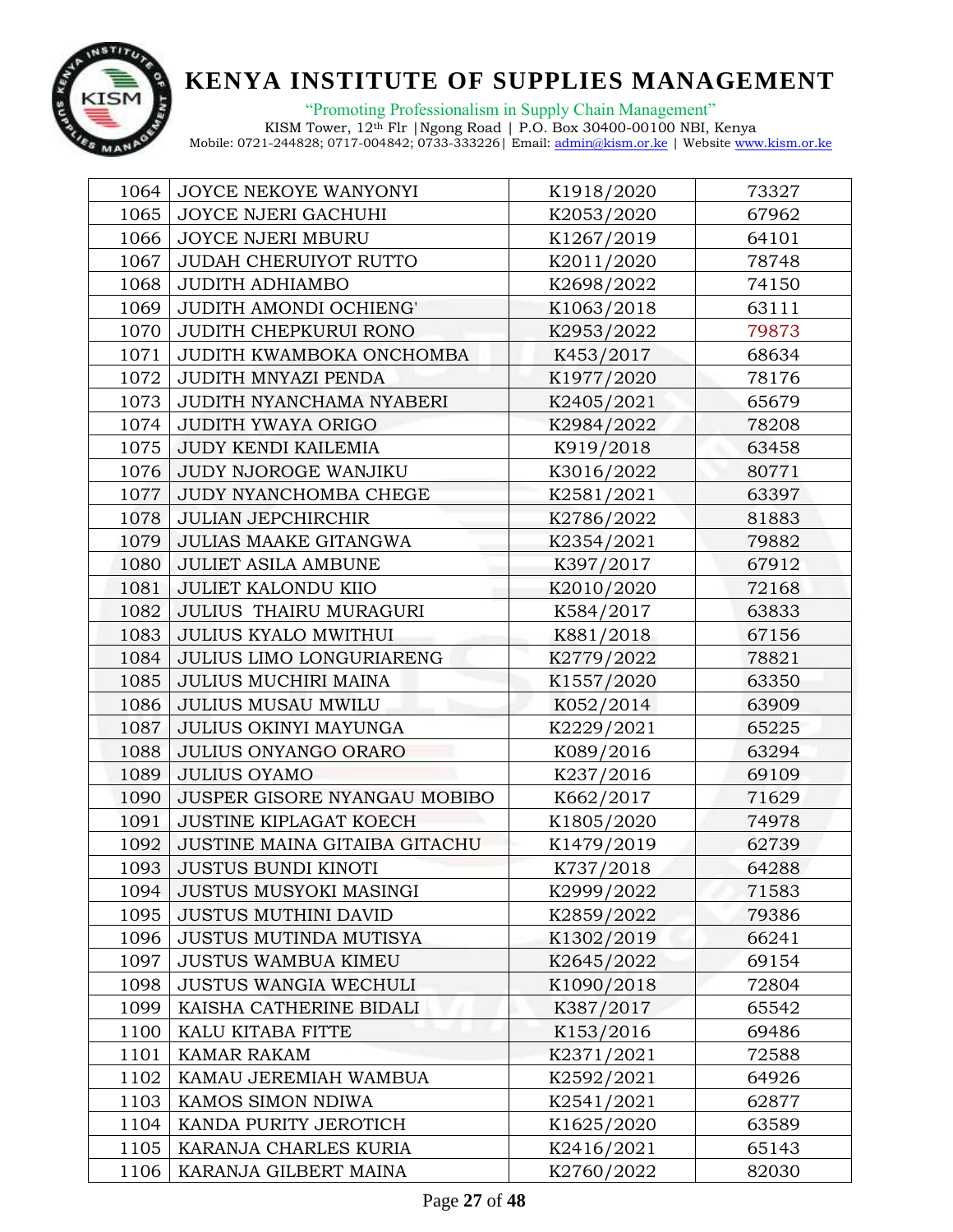

"Promoting Professionalism in Supply Chain Management"

| 1107 | KAREN WANGUI MAINA          | K1938/2020 | 75653 |
|------|-----------------------------|------------|-------|
| 1108 | KEDDY JEROP CHEMOIYWO       | K2547/2021 | 79291 |
| 1109 | KEINO PERIS CHEPLETING      | K2959/2022 | 78364 |
| 1110 | KEITH MUSYOKI KISUNGUH      | K1979/2020 | 79815 |
| 1111 | KELLY ADHIAMBO OGIRAH       | K2877/2022 | 74777 |
| 1112 | KELLY MUKOMA WAGAI          | K2484/2021 | 81426 |
| 1113 | KELVIN KASAINE MUNGASIO     | K863/2018  | 73205 |
| 1114 | <b>KEMBOI KEVIN</b>         | K1152/2018 | 76609 |
| 1115 | KEMUNTO OSOTI WINNIE        | K2791/2022 | 71427 |
| 1116 | <b>KENNEDY AUKA</b>         | K2056/2020 | 63008 |
| 1117 | KENNEDY AWINO ARIEMBI       | K1211/2019 | 71541 |
| 1118 | KENNEDY J OCHWANDO          | K1895/2020 | 63306 |
| 1119 | KENNEDY KIPCHIRCHIR KWAMBAI | K2670/2022 | 70226 |
| 1120 | KENNEDY MULANDI MALINDA     | K006/2008  | 62872 |
| 1121 | KENNEDY MUTHOMI KAARIA      | K2768/2022 | 72838 |
| 1122 | KENNEDY MUVAKA MUTHAMI      | K2925/2022 | 63865 |
| 1123 | KENNEDY NYAMBEGA OMBUKI     | K039/2012  | 64913 |
| 1124 | KENNEDY OBARE OMARI         | K2835/2022 | 63668 |
| 1125 | KENNEDY OCHIENG OGOLA       | K962/2018  | 65233 |
| 1126 | KENNEDY ONGOYE OGWENGO      | K408/2017  | 63893 |
| 1127 | KENNETH KANJA MUCHIRU       | K047/2013  | 62903 |
| 1128 | KENNETH KIMUTAI ROP         | K2059/2020 | 63572 |
| 1129 | KENNETH KIPKOECH SANG       | K2274/2021 | 75642 |
| 1130 | KENNETH KIREMA MUGAMBI      | K1019/2018 | 68380 |
| 1131 | KENNETH MUGWE WAHOME        | K1325/2019 | 73517 |
| 1132 | KENNETH NGARI NJERU         | K1270/2019 | 68687 |
| 1133 | KEPHA NYANG'AU OMBETA       | K1982/2020 | 73720 |
| 1134 | KEVIN KILONZO MUTUA         | K097/2016  | 68247 |
| 1135 | KEVIN MACDONALD MUEMA       | K2684/2022 | 79756 |
| 1136 | KEVIN MOINDI OMAI           | K2176/2021 | 68136 |
| 1137 | KEVIN NAMATSI OKUBO         | K2039/2020 | 69789 |
| 1138 | KEVIN OKOTH OKINDA          | K1551/2020 | 71085 |
| 1139 | KEVIN WAMBUTSI SALASIA      | K1357/2019 | 64382 |
| 1140 | KEZIAH NGINA NDETO          | K2676/2022 | 72724 |
| 1141 | KEZIAH NJOKI NGARI          | K2625/2022 | 74831 |
| 1142 | KHADIJA RAMADHAN            | K297/2016  | 63435 |
| 1143 | KHALIF ABEY HUSSEIN         | K400/2017  | 68936 |
| 1144 | KHALIF SOMANE ISSA          | K1577/2020 | 77337 |
| 1145 | KIBET LEONARD               | K1036/2018 | 74915 |
| 1146 | KIBET WILLY                 | K429/2017  | 74341 |
| 1147 | KINGSFORD MURIITHI RUCHA    | K1423/2019 | 77367 |
| 1148 | KINYA EVANGELINE RATANYA    | K1326/2019 | 65300 |
| 1149 | KIOKO MUTINDA               | K2002/2020 | 77092 |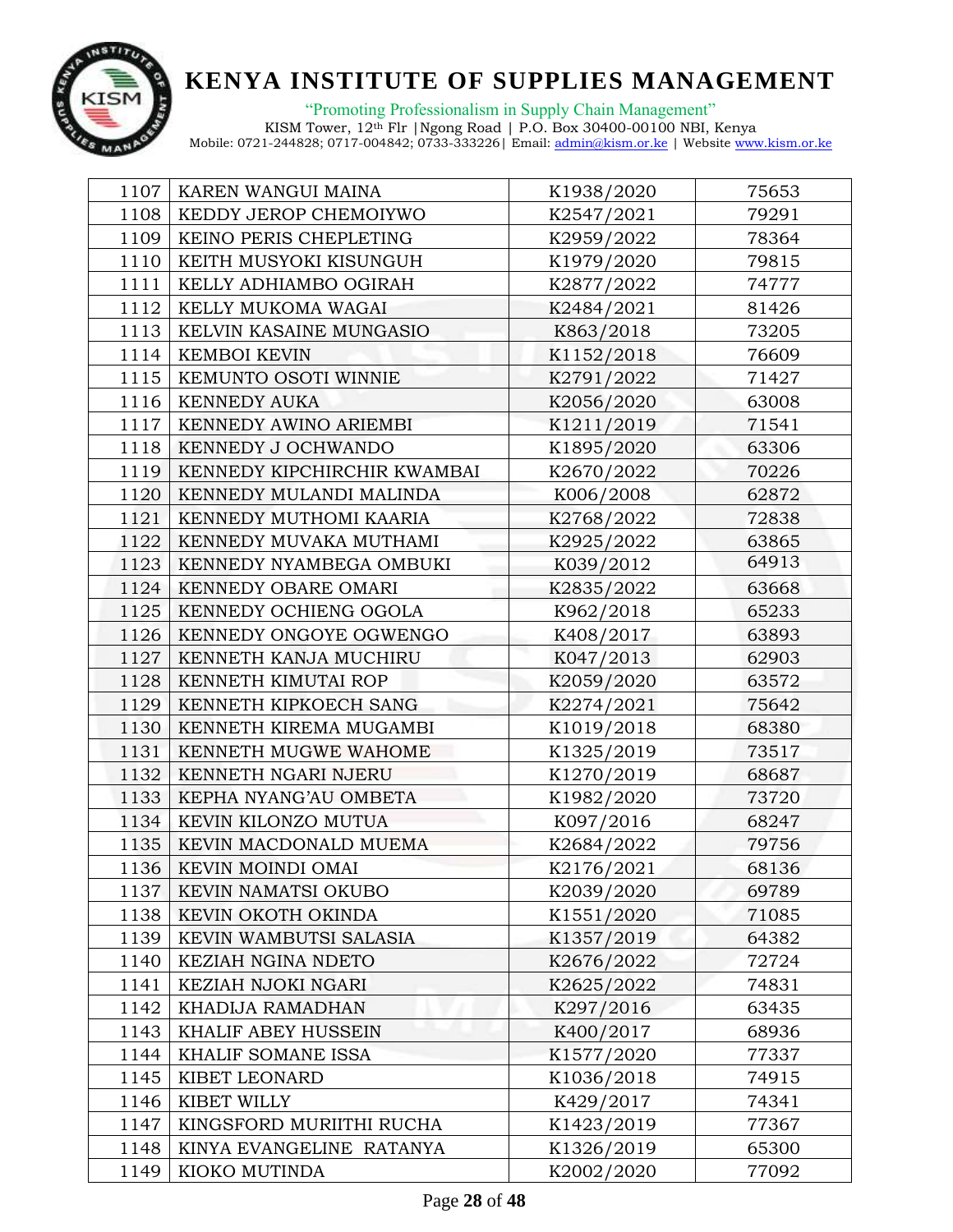

"Promoting Professionalism in Supply Chain Management"

| 1150 | KIPKOECH KIRUI                | K895/2018  | 63716 |
|------|-------------------------------|------------|-------|
| 1151 | KIPNG'ENO GILBERT BETT        | K2485/2021 | 75413 |
| 1152 | KIPNGETICH NGENO              | K1156/2018 | 74598 |
| 1153 | KIPROTICH ROBERT              | K2362/2021 | 77063 |
| 1154 | KIPROTICH SIMION KOSKEI       | K1402/2019 | 73496 |
| 1155 | KIPRUTO KIPKUTO LAKTANO       | K2986/2022 | 76817 |
| 1156 | KLAUS KATUMAA LILUMA          | K579/2017  | 73358 |
| 1157 | KOECH CHERWON ISIDORE         | K1597/2020 | 73989 |
| 1158 | KORWASIA YOHANA POGHISIO      | K2840/2022 | 81983 |
| 1159 | LABAN MURUTHI GICHOHI         | K1459/2019 | 65038 |
| 1160 | <b>LABARAKWE AARON</b>        | K1680/2020 | 77640 |
| 1161 | <b>LABOSO K THEOPHILUS</b>    | K1826/2020 | 67371 |
| 1162 | LALYVINE NALIAKA WANDABWA     | K781/2018  | 74326 |
| 1163 | LAMECK MOGUSU MOGENI          | K2169/2021 | 69038 |
| 1164 | LAMECK OMONDI OLWEYA          | K2833/2022 | 78912 |
| 1165 | LAMET KIMIREI MAIKA           | K1964/2020 | 79740 |
| 1166 | LANGAT BENARD KIMUTAI         | K997/2018  | 66344 |
| 1167 | LAURYNE GRACE ACHILA          | K1205/2019 | 73848 |
| 1168 | LAVENDER AKOTH ONDITI         | K1778/2020 | 75851 |
| 1169 | LAWRENCE KALE CHESAINA        | K528/2017  | 65808 |
| 1170 | LAWRENCE MADZAYO MONGO        | K2612/2021 | 81950 |
| 1171 | LAWRENCE MUENDO MUSYOKA       | K2913/2022 | 65250 |
| 1172 | LAWRENCE OGANGA OIMO          | K1628/2020 | 65382 |
| 1173 | LAWRENCE WAMALWA NANG'OLE     | K1418/2019 | 70015 |
| 1174 | LAWY NYAMUNI AURA             | K835/2018  | 66061 |
| 1175 | LAZARUS MUKONGOLO KAUSI       | K1538/2020 | 63072 |
| 1176 | LEADUMA FENCIA RAEL           | K2386/2021 | 75515 |
| 1177 | LEAH NAISOI LEPORE            | K587/2017  | 63033 |
| 1178 | LEAH JEBIY KOECH              | K942/2018  | 71710 |
| 1179 | LEBARLEYA LEBAYO              | K2739/2022 | 81937 |
| 1180 | LEON OKUNGU MUMBO             | K2596/2021 | 80713 |
| 1181 | LEONARD CHERUIYOT ROTICH      | K1703/2020 | 77958 |
| 1182 | LEONARD NJENGA MUNGAI         | K1059/2018 | 62807 |
| 1183 | LEONARD THOYA MRAMBA          | K1578/2020 | 70929 |
| 1184 | LEVINA KULUNDU WANYONYI       | K058/2015  | 63340 |
| 1185 | LIDBURY MUGABE WERE           | K1309/2019 | 64095 |
| 1186 | LILIAN AKINYI KIONGE          | K573/2017  | 65453 |
| 1187 | LILIAN AWINO OWEGI            | K2705/2022 | 78868 |
| 1188 | LILIAN MARGARET ANYANGO OKIDI | K1339/2019 | 62620 |
| 1189 | LILIAN NANJALA WAMBWILE       | K2575/2021 | 66072 |
| 1190 | LILIAN NJERI KABIGA           | K3021/2022 | 63931 |
| 1191 | LILIAN NYABOKE MONYANCHA      | K2678/2022 | 79537 |
| 1192 | LILIAN NYOKABI MUHIA          | K427/2017  | 71102 |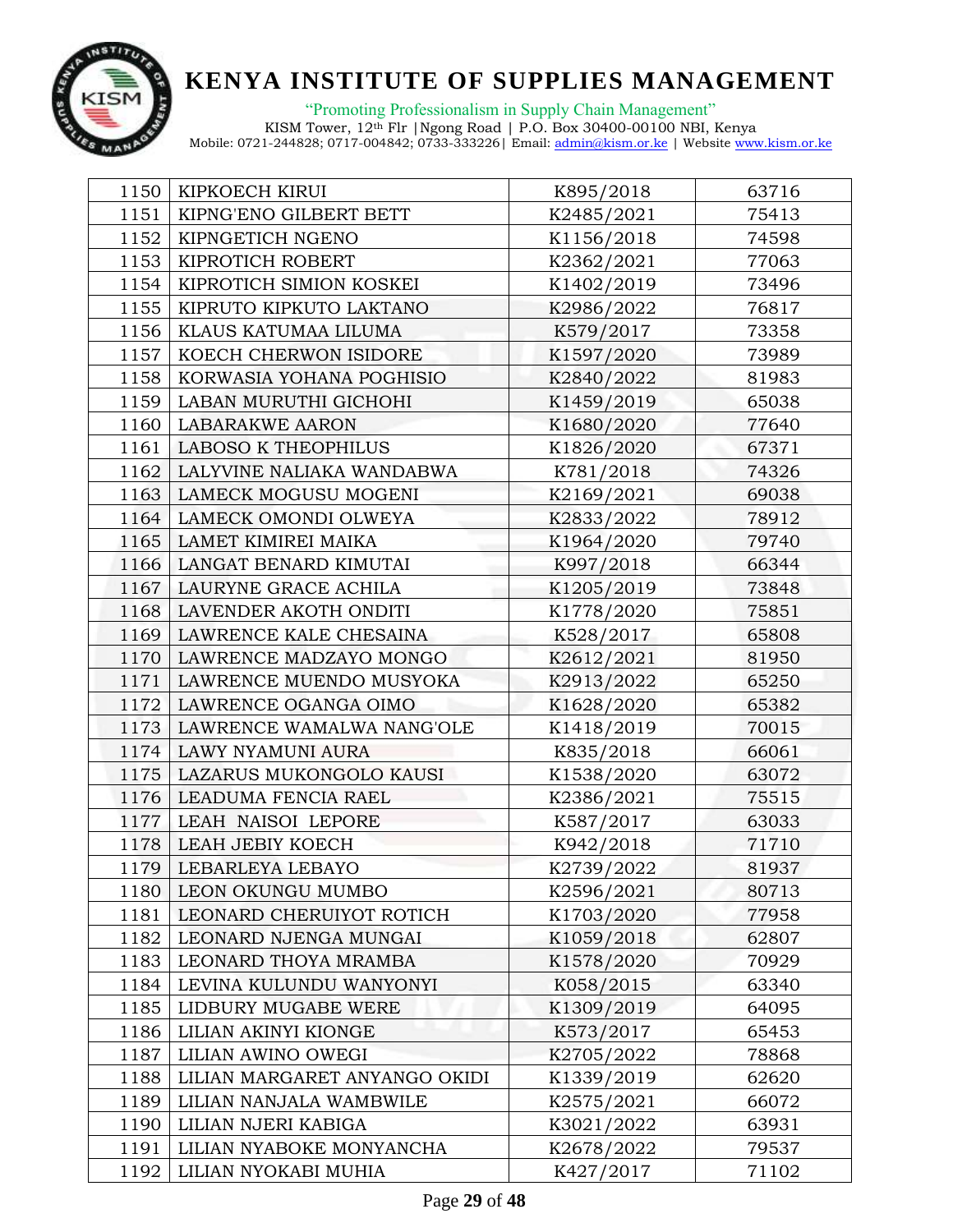

"Promoting Professionalism in Supply Chain Management" KISM Tower, 12th Flr |Ngong Road | P.O. Box 30400-00100 NBI, Kenya

| 1193 | LILIAN ODERO AKINYI       | K569/2017  | 72119 |
|------|---------------------------|------------|-------|
| 1194 | LILIAN ODUNGA NAKHWANGA   | K3019/2022 | 68993 |
| 1195 | LILIAN RITAH NEKESA       | K2956/2022 | 71383 |
| 1196 | LINDA ATIENO ADERO        | K1487/2019 | 64859 |
| 1197 | LINDA AWUOR NJOGA         | K802/2018  | 63194 |
| 1198 | LINDA INGARI OSUNDWA      | K031/2012  | 63159 |
| 1199 | LINDSAY NYAWIRA WACHIENI  | K2992/2022 | 72790 |
| 1200 | LINET ADHIAMBO AMOLLO     | K2696/2022 | 66141 |
| 1201 | LINUS BENARD THOMI        | K968/2018  | 69019 |
| 1202 | LINUS MAKHULO BALERA      | K2064/2020 | 64045 |
| 1203 | LIZA JEBOR KIPRONO        | K568/2017  | 63974 |
| 1204 | <b>LIZZY MAKENA MWITI</b> | K204/2016  | 63678 |
| 1205 | LOICE MUMBI THUGE         | K353/2016  | 63388 |
| 1206 | LOICE WAMBUI MBURU        | K288/2016  | 64545 |
| 1207 | LOKHO HUKA ADAN           | K2320/2021 | 67317 |
| 1208 | LORNA WAITHIRA NJUGUNA    | K2012/2020 | 71392 |
| 1209 | LORNA WANGARI KIMANI      | K1694/2020 | 71418 |
|      | LOUIS MICHAEL KIPRUGUT    |            |       |
| 1210 | <b>ROTICH</b>             | K868/2018  | 68188 |
| 1211 | LTAGOLON GABRIEL LESUPER  | K2325/2021 | 80876 |
| 1212 | LUCY ANISA SWALEH         | K535/2017  | 71949 |
| 1213 | LUCY BOCHABERI ONYANCHA   | K1747/2020 | 79144 |
| 1214 | LUCY DAMA FONDO           | K964/2018  | 76451 |
| 1215 | LUCY KAIMURI MUKARIA      | K2724/2022 | 77638 |
| 1216 | LUCY KAKI ARULA           | K2508/2021 | 77452 |
| 1217 | LUCY KANYUA MUGO          | K061/2015  | 63061 |
| 1218 | LUCY KINYA MUNGATIA       | K2066/2020 | 63079 |
| 1219 | <b>LUCY LUKANIA</b>       | K2583/2021 | 72835 |
| 1220 | LUCY NJOKI METHU          | K2148/2021 | 78924 |
| 1221 | LUCY RACHEAL ECHESA       | K2771/2022 | 73774 |
| 1222 | LUCY WAMBUI IRUNGU        | K3033/2022 | 72096 |
| 1223 | LUCY WAMBUI KAMOTHO       | K278/2016  | 65293 |
| 1224 | LUCY WANGECHI KAMAU       | K2933/2022 | 68089 |
| 1225 | LUCY WANJIRU NJOROGE      | K138/2016  | 64788 |
| 1226 | LUDOVICAS MWANGI MWACHARO | K1037/2018 | 67804 |
| 1227 | LUMADEDE LUGADILU WINSTON | K1782/2020 | 73558 |
| 1228 | LYDIA ADHIAMBO AIM        | K2832/2022 | 81580 |
| 1229 | LYDIA ATIENO OGENDO       | K2899/2022 | 79644 |
| 1230 | LYDIA BOSIBORI MIYOGO     | K1554/2020 | 69581 |
| 1231 | LYDIA KAKENYA KORIR       | K240/2016  | 66203 |
| 1232 | LYDIA KINA EVANSON        | K1710/2020 | 64832 |
| 1233 | LYDIA KIRIGO GAKUO        | K2641/2022 | 78230 |
| 1234 | LYDIA NYAGUTHII KANG'ARA  | K1505/2021 | 71337 |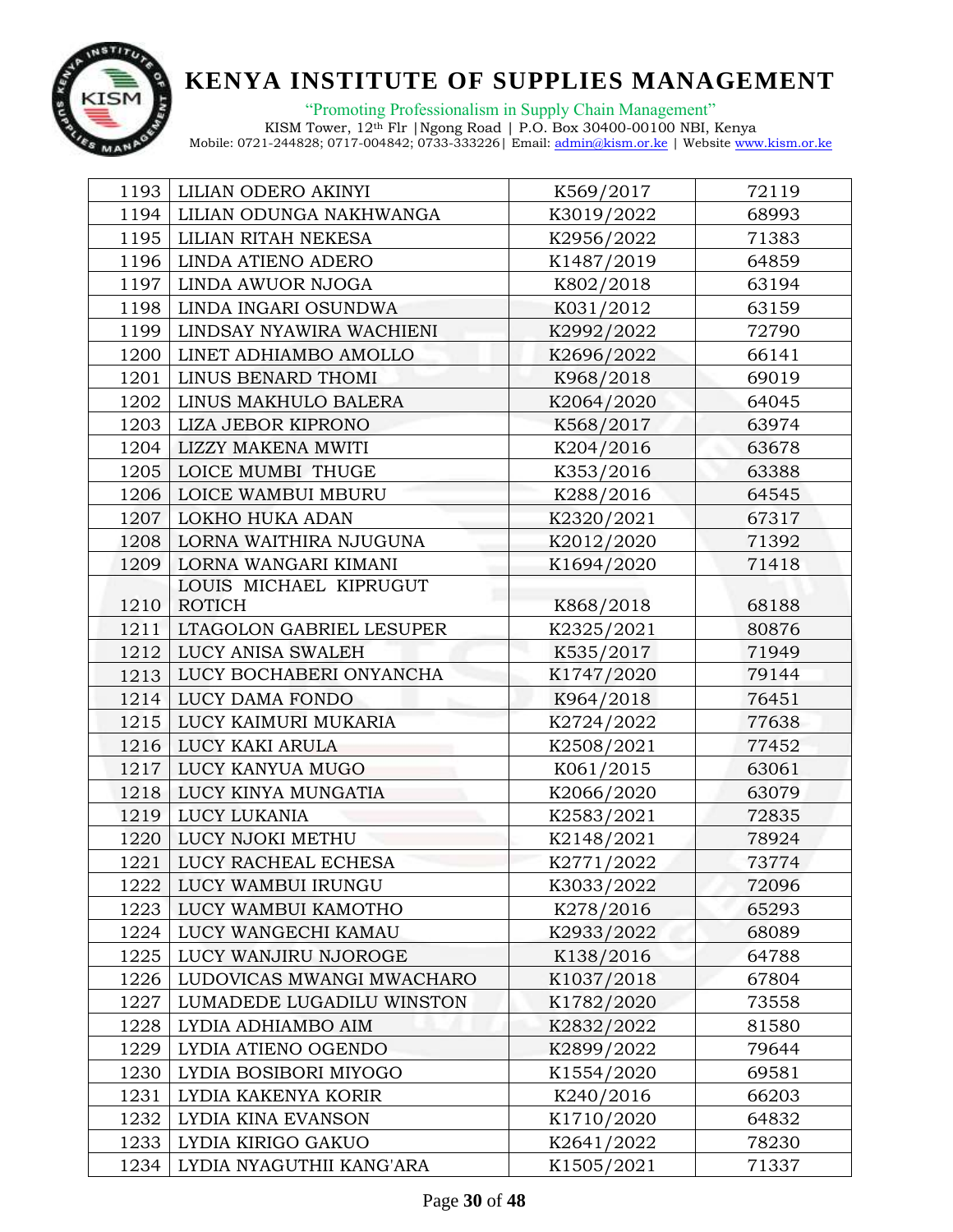

"Promoting Professionalism in Supply Chain Management" KISM Tower, 12th Flr |Ngong Road | P.O. Box 30400-00100 NBI, Kenya

| 1235 | LYDIAH NGAYA MUTINDA        | K1119/2018 | 64596 |
|------|-----------------------------|------------|-------|
| 1236 | LYDIAH NKIROTE NGEERA       | K359/2016  | 65923 |
| 1237 | LYDIAH NYAMBURA NDUNG'U     | K1674/2020 | 68714 |
| 1238 | LYNETTE WAMBUI IRUNGU       | K2378/2021 | 64939 |
| 1239 | MAALIM MOHAMUD KUNO         | K2271/2021 | 65623 |
| 1240 | MACKLINE ATIENO OTIU        | K2719/2022 | 71211 |
| 1241 | MADINA ALI JILLO            | K2017/2020 | 75067 |
| 1242 | MAGDALENE RUGUT             | K2379/2021 | 78682 |
| 1243 | MAGDALINE GAKII MUTHAMIA    | K2685/2022 | 75390 |
| 1244 | MAGDELINA JUNE MJENI MWINGA | K1065/2018 | 76986 |
| 1245 | MAHALATH AWINO MANGICHO     | K2936/2022 | 63795 |
| 1246 | <b>MAHAMUD SIAD</b>         | K2483/2021 | 77005 |
| 1247 | MAITHA SIRYA MUDIGO         | K2875/2022 | 68355 |
| 1248 | MARCELLINE MALEMBA MWAZIGHE | K3017/2022 | 74958 |
| 1249 | MARGARET AWINO ADHIAMBO     | K1582/2020 | 67588 |
| 1250 | MARGARET KAGENDO NGARI      | K1801/2020 | 73115 |
| 1251 | MARGARET MKANJALA MWAKUGHU  | K1671/2020 | 72317 |
| 1252 | MARGARET OSLAH MALONZA      | K2748/2022 | 66990 |
| 1253 | MARGARET WAMBUI KARANJA     | K1912/2020 | 69758 |
| 1254 | MARGARET WAMBUI MACHARIA    | K422/2017  | 65691 |
| 1255 | MARGARET WANGUI KINGORI     | K2122/2021 | 72098 |
| 1256 | MARGARET WANJA MUTHUI       | K163/2016  | 62986 |
| 1257 | MARGARET WANJIKU GIKANDI    | K2749/2022 | 71366 |
| 1258 | MARIAM ALI MAHMUD           | K527/2017  | 66513 |
| 1259 | MARIAM MSHUMA KAMBALE       | K2286/2021 | 80045 |
| 1260 | MARIE ORINDA                | K1781/2020 | 75871 |
| 1261 | MARION WACEKE THIONG'O      | K1358/2019 | 67547 |
|      | MARK ANTHONY GITHUKU        |            |       |
| 1262 | <b>MWANGI</b>               | K1045/2018 | 64736 |
| 1263 | MARK KEMBOI KANDA           | K440/2017  | 68157 |
| 1264 | MARK MEJOOLI LEMPAKA        | K2893/2022 | 77298 |
| 1265 | <b>MARK WAITA</b>           | K127/2016  | 64842 |
| 1266 | <b>MARTHA KYALAANI</b>      | K1412/2019 | 64391 |
| 1267 | MARTHA MAKOKHA OLUNG'ATI    | K2722/2022 | 72673 |
| 1268 | MARTHA NAMALWA SIRENGO      | K1583/2020 | 64686 |
| 1269 | MARTHA WAKIO NJUGUNA        | K1437/2019 | 62844 |
| 1270 | <b>MARTIN BARASA SIMIYU</b> | K1528/2020 | 71302 |
| 1271 | MARTIN BARASA WAMBAYA       | K2970/2022 | 68434 |
| 1272 | MARTIN GITHUI GACHIRI       | K380/2016  | 67704 |
| 1273 | MARTIN KANG'ETHE GACHUKIA   | K2337/2021 | 67776 |
| 1274 | MARTIN KATANA KENGA         | K3002/2022 | 70727 |
| 1275 | MARTIN KAZUNGU KATANA       | K2629/2022 | 73964 |
| 1276 | MARTIN MWITI NYAKI          | K1269/2019 | 68967 |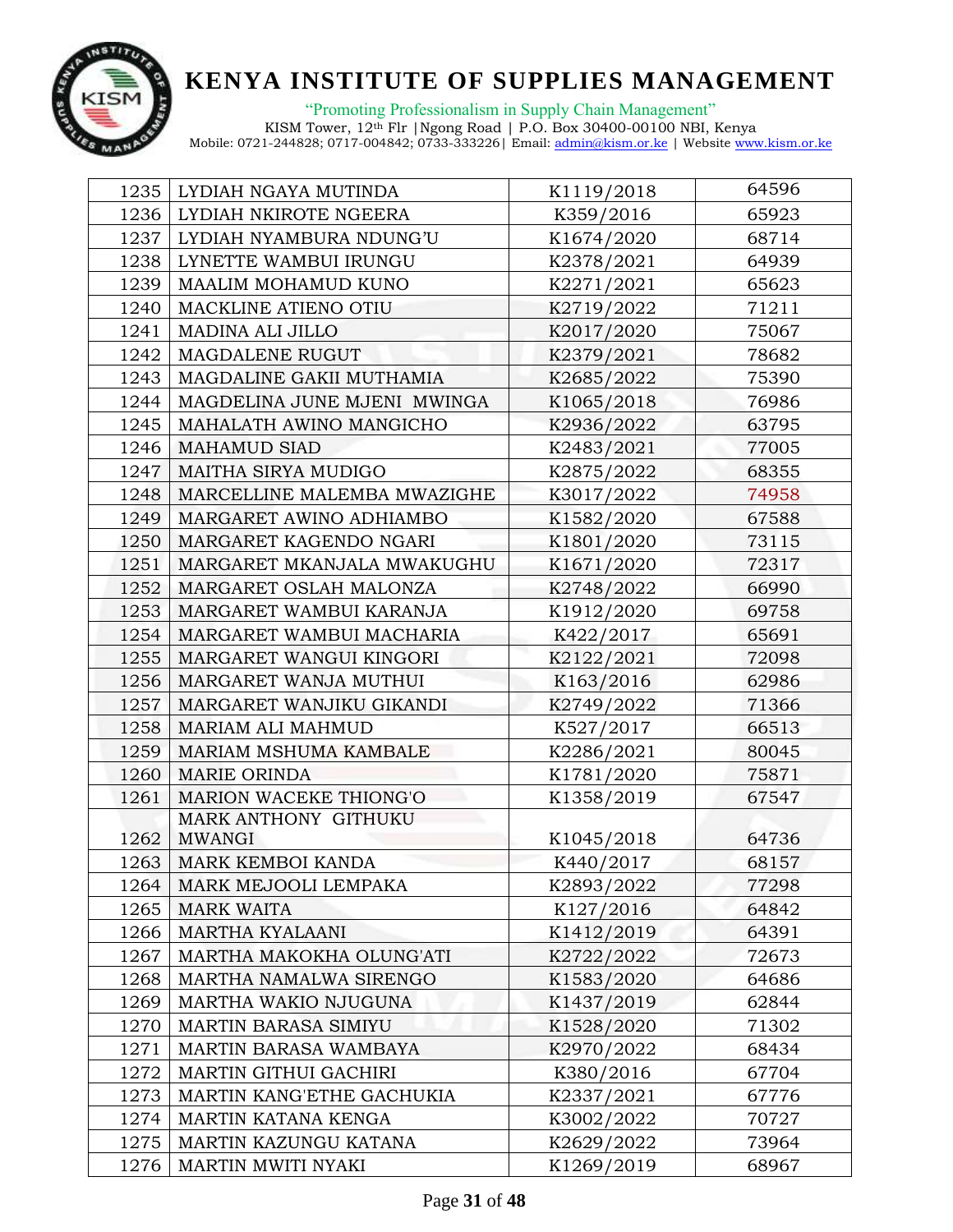

"Promoting Professionalism in Supply Chain Management"

| 1277 | MARTIN OTIENO OKWATTA        | K056/2014  | 62458 |
|------|------------------------------|------------|-------|
| 1278 | MARTIN SHEM ATEMO            | K2380/2021 | 68261 |
| 1279 | MARY AWINO MWAMBINGU         | K2070/2020 | 74367 |
| 1280 | MARY JENDEKA ANGADE          | K1624/2020 | 66764 |
| 1281 | MARY KALEVU MUEKE            | K2666/2022 | 79247 |
| 1282 | MARY KANINI KITISYA          | K351/2016  | 71389 |
| 1283 | MARY KARIMI NABEA            | K817/2018  | 75476 |
| 1284 | MARY KERUBO ONCHIRI          | K706/2017  | 66068 |
| 1285 | MARY MBULA KINGOLA           | K1346/2019 | 67160 |
| 1286 | MARY MKAMBURI MWATIKA        | K216/2016  | 65063 |
| 1287 | MARY MUKAMI GITAU            | K2780/2022 | 71132 |
| 1288 | MARY MUKULU MBITHI           | K1497/2020 | 78809 |
| 1289 | MARY MUMBI KARIUKI           | K604/2017  | 64598 |
| 1290 | MARY MUTHONI KIARIE          | K2924/2022 | 78539 |
| 1291 | MARY MUTHONI KINYUA          | K2931/2022 | 79304 |
| 1292 | MARY NASWA SIFUMA            | K2584/2021 | 73630 |
| 1293 | MARY NDUNGE KITAKA           | K1125/2018 | 65618 |
| 1294 | MARY NDUTA NGUGI             | K2464/2021 | 77350 |
| 1295 | MARY NYABOKE MANGERERE       | K461/2017  | 62802 |
| 1296 | MARY NYAMBURA KIMANI         | K2947/2022 | 69693 |
| 1297 | MARY RIZIKI NZARO            | K1122/2018 | 76415 |
| 1298 | MARY WANJIRU KANYUIRA        | K2217/2021 | 73367 |
| 1299 | MARYAM KHAMIS OMAR           | K1377/2019 | 76699 |
| 1300 | MARYANNE KUVOCHI KARANJA     | K2454/2021 | 79124 |
| 1301 | MASUD ADEN MOHAMED           | K757/2018  | 71005 |
| 1302 | MATAM MABEL ACHIENG'         | K2423/2021 | 74746 |
| 1303 | MATHEW KIOKO MUSAU           | K084/2016  | 66785 |
| 1304 | MATHEW LEWA CHILUMO          | K2031/2020 | 72006 |
| 1305 | MATHEW MAMO ADANO            | K2642/2022 | 70333 |
| 1306 | MATHEW MBOE PONDA            | K766/2018  | 76105 |
| 1307 | MATILDA JEPKOSGEI            | K226/2016  | 62756 |
| 1308 | MAUREEN CHEBET KORIR         | K1881/2020 | 77800 |
| 1309 | MAUREEN CHEPCHIRCHIR LIPWOP  | K1486/2019 | 76918 |
| 1310 | MAUREEN GATWIRI LACIA        | K439/2017  | 65495 |
| 1311 | MAUREEN MORAA SYMEKAH        | K1307/2019 | 77812 |
| 1312 | MAUREEN MUTHONI NJAGI        | K1344/2019 | 67729 |
| 1313 | MAUREEN WAITHERA MWENJE      | K623/2017  | 70348 |
| 1314 | MAURICE JUMA ATIENDE         | K2348/2021 | 74804 |
| 1315 | MAURICE KIPCHIRCHIR KIPTANUI | K780/2018  | 65435 |
| 1316 | MAURICE MUTWIRI GITARI       | K2074/2020 | 75609 |
| 1317 | MAURICE NZIOKA MAKAU         | K1286/2019 | 63452 |
| 1318 | MAURICE OMONDI OBONYO        | K2903/2022 | 82224 |
| 1319 | MAURINE CHIYUMBA SHIVACHI    | K1209/2019 | 68158 |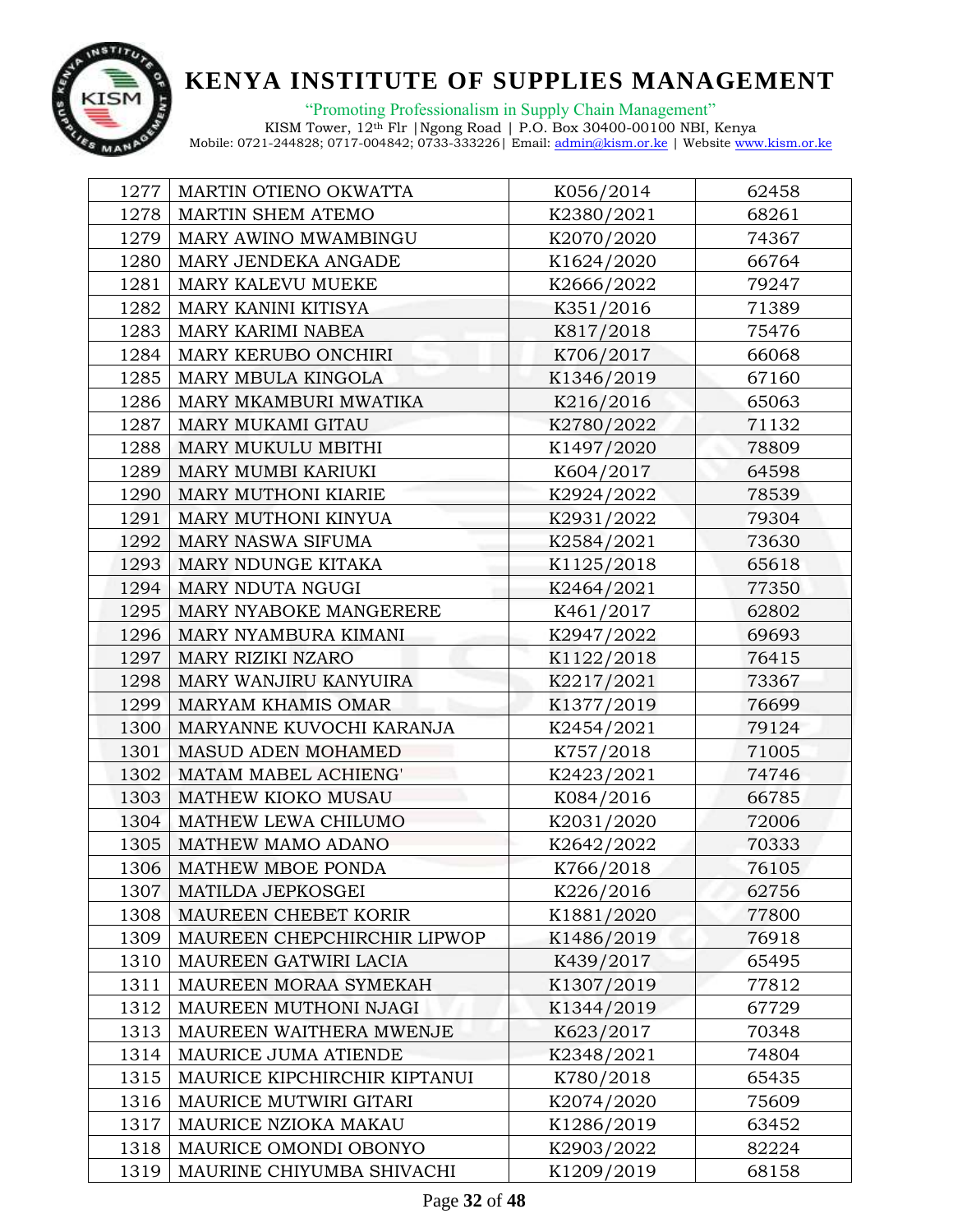

"Promoting Professionalism in Supply Chain Management" KISM Tower, 12th Flr |Ngong Road | P.O. Box 30400-00100 NBI, Kenya

| 1320 | MAURINE MAMAKANA AURA       | K1134/2018 | 71176 |
|------|-----------------------------|------------|-------|
| 1321 | MAWIRA MUTERIA MIKE         | K2973/2022 | 80099 |
| 1322 | MAX MOKANDU ABUYA           | K2718/2022 | 82050 |
| 1323 | MAXIMUS SIWA KAMOTA         | K657/2017  | 62776 |
| 1324 | MBITHA NELSON AMANI         | K1666/2020 | 74113 |
| 1325 | MEBBO TEMKO KUTUKHULU       | K2653/2022 | 73659 |
| 1326 | MELODY WANGECI MWANIKI      | K1260/2019 | 76733 |
| 1327 | MERCY CHEPKOECH             | K770/2018  | 75069 |
| 1328 | MERCY JEMUTAI MARINDICH     | K813/2018  | 75286 |
| 1329 | MERCY JEPLETING BIRGEN      | K574/2017  | 73201 |
| 1330 | MERCY JESCAH OGERO          | K451/2017  | 70121 |
| 1331 | MERCY KATHAMBI MBURUGU      | K530/2017  | 72896 |
| 1332 | MERCY MWENDE MUEMA          | K2459/2021 | 73528 |
| 1333 | MERCY WANGUI NDEGWA         | K2866/2022 | 63638 |
| 1334 | MERCY WANGUI WAIRIMU        | K2839/2022 | 79062 |
| 1335 | MERCY WANJIRU MUTHONI       | K1677/2020 | 68121 |
| 1336 | MERCYLINE NIGHT ADONGO      | K2991/2022 | 81055 |
| 1337 | MESHACK KIPNGETICH SOGEY    | K2429/2021 | 72748 |
| 1338 | MESHACK OGWANG ODAGO        | K2602/2021 | 62636 |
| 1339 | MICHAEL AMUKANGA            | K2297/2021 | 67816 |
| 1340 | MICHAEL EVANS OCHIENG OUMA  | K1226/2019 | 63631 |
| 1341 | MICHAEL GACHIE WANJIRU      | K671/2017  | 67093 |
| 1342 | MICHAEL GATHURU MBUGUA      | K1241/2019 | 63738 |
| 1343 | MICHAEL KEITANY MUNDUI      | K2044/2020 | 77716 |
| 1344 | MICHAEL MWADALI MARANGI     | K1118/2018 | 71004 |
| 1345 | MICHAEL NTHIGA MBOGO        | K437/2017  | 72924 |
| 1346 | MICHAL MIDIWO DIETTO        | K3015/2022 | 76808 |
| 1347 | MIGWI BEATRICE MUTHONI      | K826/2018  | 72731 |
| 1348 | MILCAH CHEBOSIS SITET       | K266/2016  | 63007 |
| 1349 | MILCAH JERONO               | K264/2016  | 62857 |
| 1350 | MILCAH KERUBO GACHUHI       | K1113/2018 | 65832 |
| 1351 | MILCAH W. KAMAU             | K2236/2021 | 79019 |
| 1352 | MILDRED BWARI MAINA         | K1511/2020 | 65524 |
| 1353 | MILKA JEROTICH KIBOR        | K2714/2022 | 73564 |
| 1354 | MILLICENT ASEYO MUSALIA     | K1281/2019 | 71758 |
| 1355 | MILLICENT JEBICHII BIRCHOGO | K2112/2020 | 77919 |
| 1356 | MILLICENT JEPKORIR BARNO    | K2898/2022 | 75717 |
| 1357 | MILLICENT NAKHUMICHA WEKESA | K2702/2022 | 76361 |
| 1358 | MILTON OBOTE OMOLLO         | K734/2018  | 63348 |
| 1359 | MIRIAM MWENDE NYONGESA      | K565/2017  | 73378 |
| 1360 | MIRRIAM MUMO MUSYIMI        | K936/2018  | 69015 |
| 1361 | MIRRIAM MWONGELI MULEI      | K768/2018  | 69587 |
| 1362 | MKAMBE REHEMA DERI          | K1754/2020 | 65934 |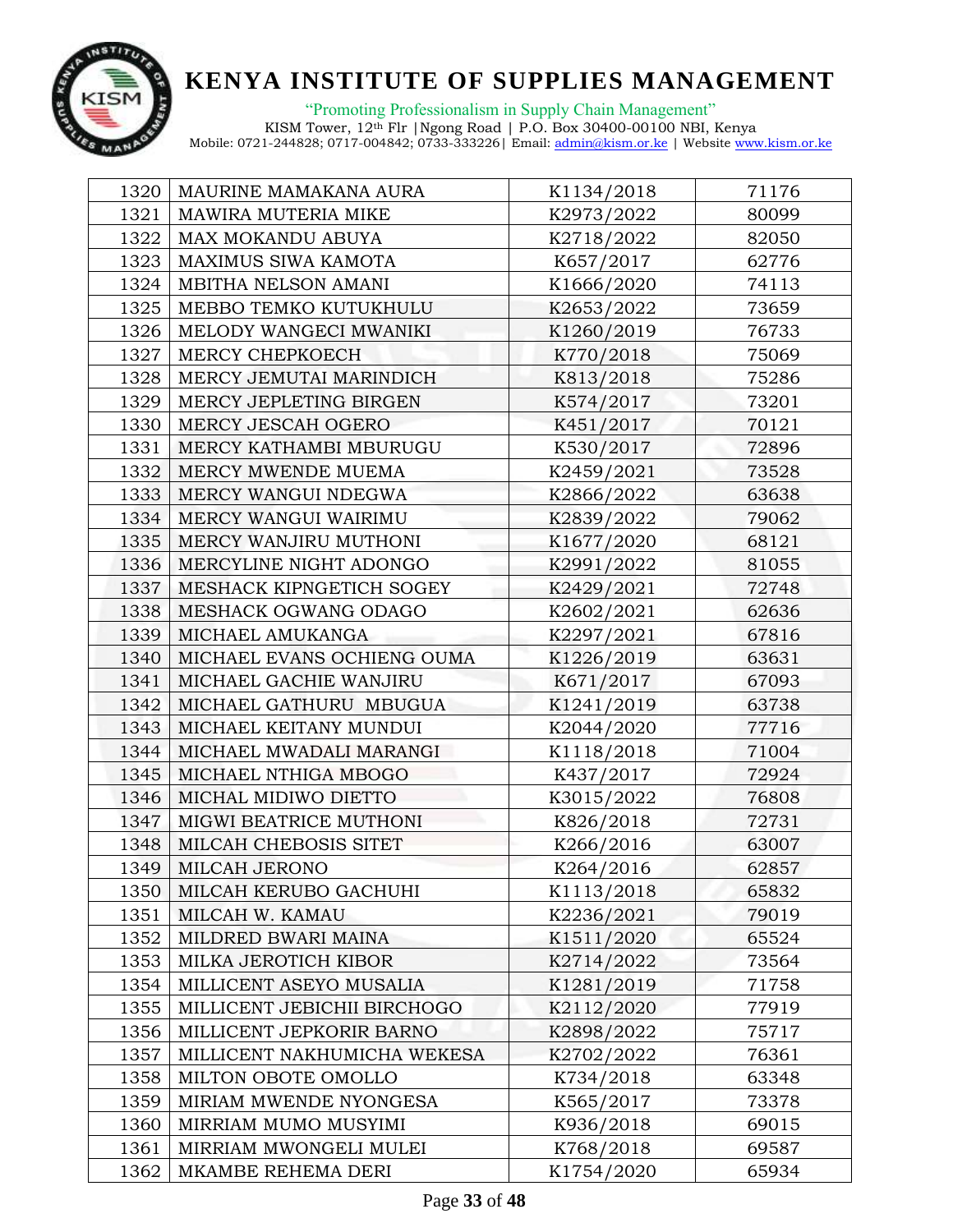

|      | 1363   MLANDA MWAZONGA MAKANDA | K1100/2018 | 69073 |
|------|--------------------------------|------------|-------|
| 1364 | MOHAMED ABDIRAHMAN FARAH       | K318/2016  | 68923 |
| 1365 | MOHAMED ABDULLAHI AHMED        | K071/2016  | 63358 |
| 1366 | MOHAMED ABDULLAHI SALAT        | K2793/2022 | 81768 |
| 1367 | MOHAMED ADOW ADAN              | K2179/2021 | 79382 |
| 1368 | MOHAMED ALI KORANE             | K906/2018  | 76150 |
| 1369 | MOHAMED BADEL FARAH            | K1678/2020 | 66752 |
| 1370 | MOHAMED BARE                   | K606/2017  | 63634 |
| 1371 | MOHAMED DIRIYE IBRAHIM         | K2577/2021 | 78687 |
| 1372 | MOHAMED HASSAN MOHAMUD         | K1542/2020 | 66311 |
| 1373 | MOHAMED HASSAN TUYA            | K195/2016  | 62691 |
| 1374 | MOHAMED HUSSEIN NOOR           | K1589/2020 | 75335 |
| 1375 | MOHAMED IBRAHIM ALI            | K664/2017  | 71220 |
| 1376 | MOHAMED MAALIM ABDI            | K190/2016  | 65331 |
| 1377 | MOHAMED MUSA ABIKAR            | K2312/2021 | 71403 |
| 1378 | MOHAMEDNOOR BASHIR FARAH       | K139/2016  | 70841 |
| 1379 | MOHAMEDNUR KHALIF ADOW         | K1268/2019 | 73415 |
| 1380 | MOHAMUD ABDI FARAH             | K2468/2021 | 65367 |
| 1381 | MOMANYI FREDRICK MAUTI         | K1415/2019 | 72802 |
| 1382 | MONICA KERUBO ORINA            | K701/2017  | 66382 |
| 1383 | MONICA NJERI KANGATTA          | K029/2011  | 63432 |
| 1384 | MONICA WAMBUI MUNGAI           | K1384/2019 | 69769 |
| 1385 | MONICA WANGARI MACHARIA        | K2895/2022 | 65711 |
| 1386 | MONICAH WANJIKU MWANGI         | K2997/2022 | 71430 |
| 1387 | MOREKA GWARO DENNIS            | K2384/2021 | 72425 |
| 1388 | MORRICE MAKHAYA SHILUNGU       | K1146/2018 | 69223 |
| 1389 | MORRIS MARWA MASAGA            | K2952/2022 | 66056 |
| 1390 | MORRIS MUSOMBA WAMBUA          | K1513/2020 | 72336 |
| 1391 | MORRIS TIMOTHY NYAGA           | K027/2010  | 63145 |
| 1392 | MOSES MURIITHI MARANGA         | K181/2016  | 66916 |
| 1393 | MOSES ALLAN OMONDI             | K1453/2019 | 62893 |
| 1394 | MOSES KAGEMA MUMBI             | K1704/2020 | 63268 |
| 1395 | <b>MOSES KIPROP</b>            | K2335/2021 | 77713 |
| 1396 | MOSES KIPROTICH TANUI          | K2819/2022 | 71800 |
| 1397 | MOSES KIPTANUI SIRGOI          | K1314/2019 | 77520 |
| 1398 | MOSES KIPTUM RAGOR             | K2058/2020 | 65444 |
| 1399 | MOSES KIRUI TOROITICH          | K644/2017  | 71770 |
| 1400 | MOSES MAKAU MATUVI             | K1110/2018 | 77154 |
| 1401 | MOSES MBITHI MUIA              | K1741/2020 | 74116 |
| 1402 | MOSES MUTUGI KINYUA            | K2926/2022 | 75958 |
| 1403 | MOSES SANNINGO MWARE           | K2846/2022 | 80406 |
| 1404 | MOSES SUDI OTOA                | K230/2016  | 73250 |
| 1405 | MOULID ABDI HIREY              | K2862/2022 | 77993 |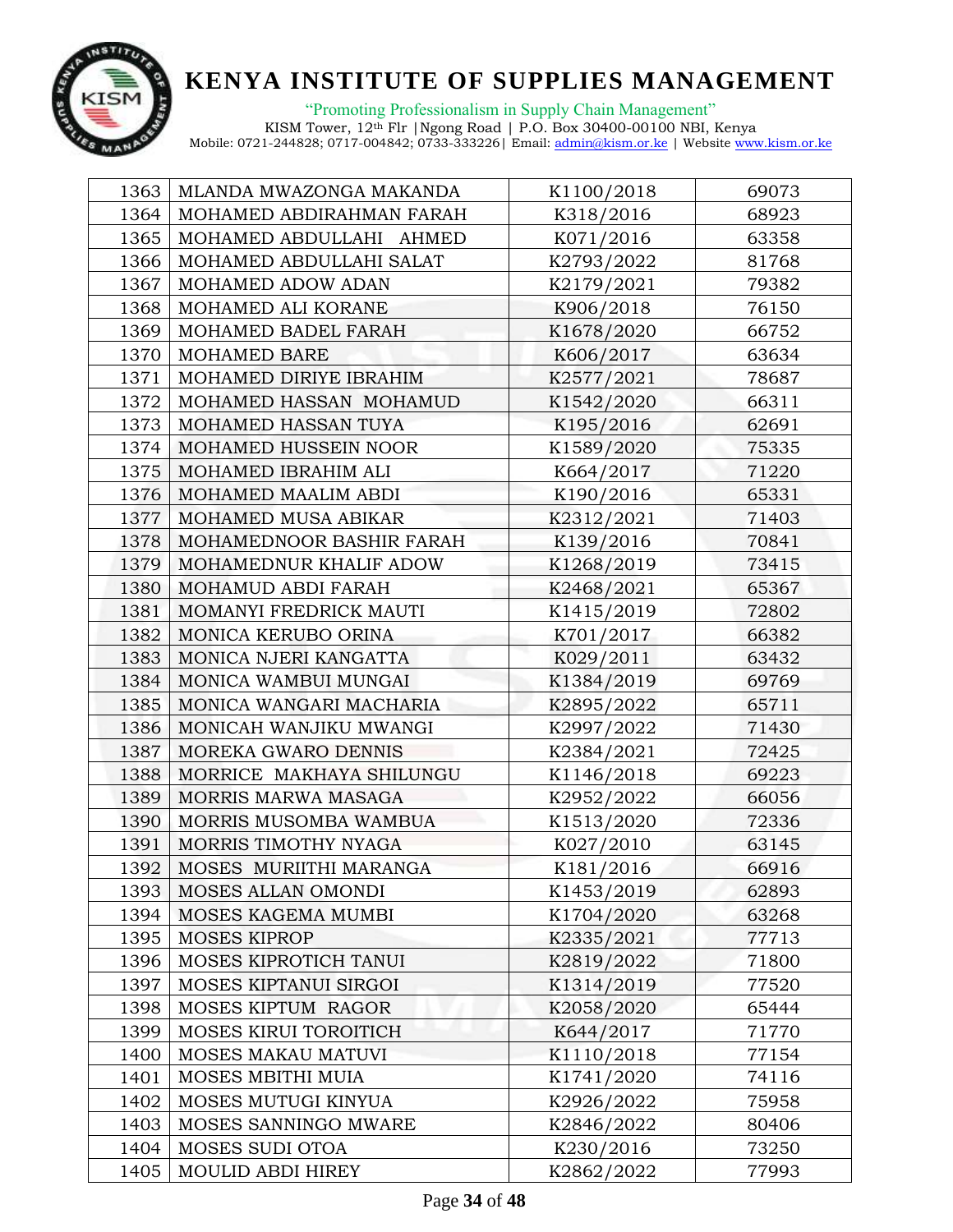

"Promoting Professionalism in Supply Chain Management"

| 1406 | MUEMA KIMANI                | K1959/2020 | 69847 |
|------|-----------------------------|------------|-------|
| 1407 | MUHSIN HAJI HASSAN          | K2690/2022 | 77842 |
| 1408 | <b>MUHSIN LALI</b>          | K3012/2022 | 76523 |
| 1409 | MUKTAR MOHAMED AMIN         | K121/2016  | 69435 |
| 1410 | <b>MULI MALUKI</b>          | K755/2018  | 63957 |
| 1411 | MUNGIIRA MBOROKI CHARLES    | K2979/2022 | 75886 |
| 1412 | MUTENGE ALUMASA GILBERT     | K2825/2022 | 78280 |
| 1413 | MUTHUI BENSON MUSYA         | K1896/2020 | 73195 |
| 1414 | MUTTAI JOYCE JEROTICH       | K2396/2021 | 66763 |
| 1415 | MUTUA MATHEW MUTUKU         | K2420/2021 | 65366 |
| 1416 | MWACHARO DIANA NADZUA       | K232/2016  | 65732 |
| 1417 | MWAKE GITHINJI              | K1498/2020 | 67702 |
| 1418 | MWANAHAMISI HALUBHA GOBU    | K452/2017  | 70281 |
| 1419 | MWANGI DISHON GITONGA       | K360/2016  | 65722 |
| 1420 | MWANGI MONICA MUTHONI       | K2133/2021 | 78194 |
| 1421 | MWENGEI MUTHOKA DENNIS      | K504/2017  | 68700 |
| 1422 | NABULU LESINKO OLE          | K2363/2021 | 68998 |
| 1423 | NADHIFO IBRAHIM HARO        | K1264/2019 | 70522 |
| 1424 | NAFTALI OMONDI OKODO        | K541/2017  | 71902 |
| 1425 | NAIBOR GRAHAM SIMIREN       | K1273/2019 | 67345 |
| 1426 | NANCY CHEPKEMOI RONO        | K454/2017  | 63438 |
| 1427 | NANCY CHEPNGENO NGETICH     | K2594/2021 | 72454 |
| 1428 | NANCY JEPCHUMBA KIMUTAI     | K2294/2021 | 73014 |
| 1429 | NANCY NAINGASHA LENAIROSHI  | K887/2018  | 63277 |
| 1430 | NANCY NDUNGE MUUNDA         | K630/2017  | 65840 |
| 1431 | NANCY NJAHIRA NDOMO         | K700/2017  | 69655 |
| 1432 | NANCY WAITHIRA MWANGI       | K2994/2022 | 81165 |
| 1433 | NANCY WAMBUI WANGAI         | K1581/2020 | 65059 |
| 1434 | NANCY WANJIKU GATHUNDIA     | K2223/2021 | 74646 |
| 1435 | NAOM KERUBO ONGWAE          | K669/2017  | 67149 |
| 1436 | NAOMI CHELIMO SAINA         | K2356/2021 | 71666 |
| 1437 | NAOMI KALEWA KITHUKA        | K1321/2019 | 73721 |
| 1438 | NAOMI NUNGARI MBURU         | K136/2016  | 69216 |
| 1439 | <b>NASRA BILLOW HUSSEIN</b> | K709/2017  | 71900 |
| 1440 | NASUMBO MERCY MUKWANJA      | K2838/2022 | 71346 |
| 1441 | NATHANIEL SULEIMAN CHENJI   | K1149/2018 | 75025 |
| 1442 | NEEMA MBARU ROBERT          | K440/2020  | 77653 |
| 1443 | NEHEMIAH NJIHIA NGIGI       | K2640/2022 | 71651 |
| 1444 | NELLY KAJUJU KINYUA         | K2750/2022 | 80546 |
| 1445 | NELLY WAMUYU MWENDWA        | K2431/2021 | 65405 |
| 1446 | NELSON KERINA MAGETO        | K1465/2019 | 72576 |
| 1447 | NELSON KIPROTICH MARU       | K2808/2022 | 79236 |
| 1448 | NELSON MUKUNA THIONG'O      | K2701/2022 | 81482 |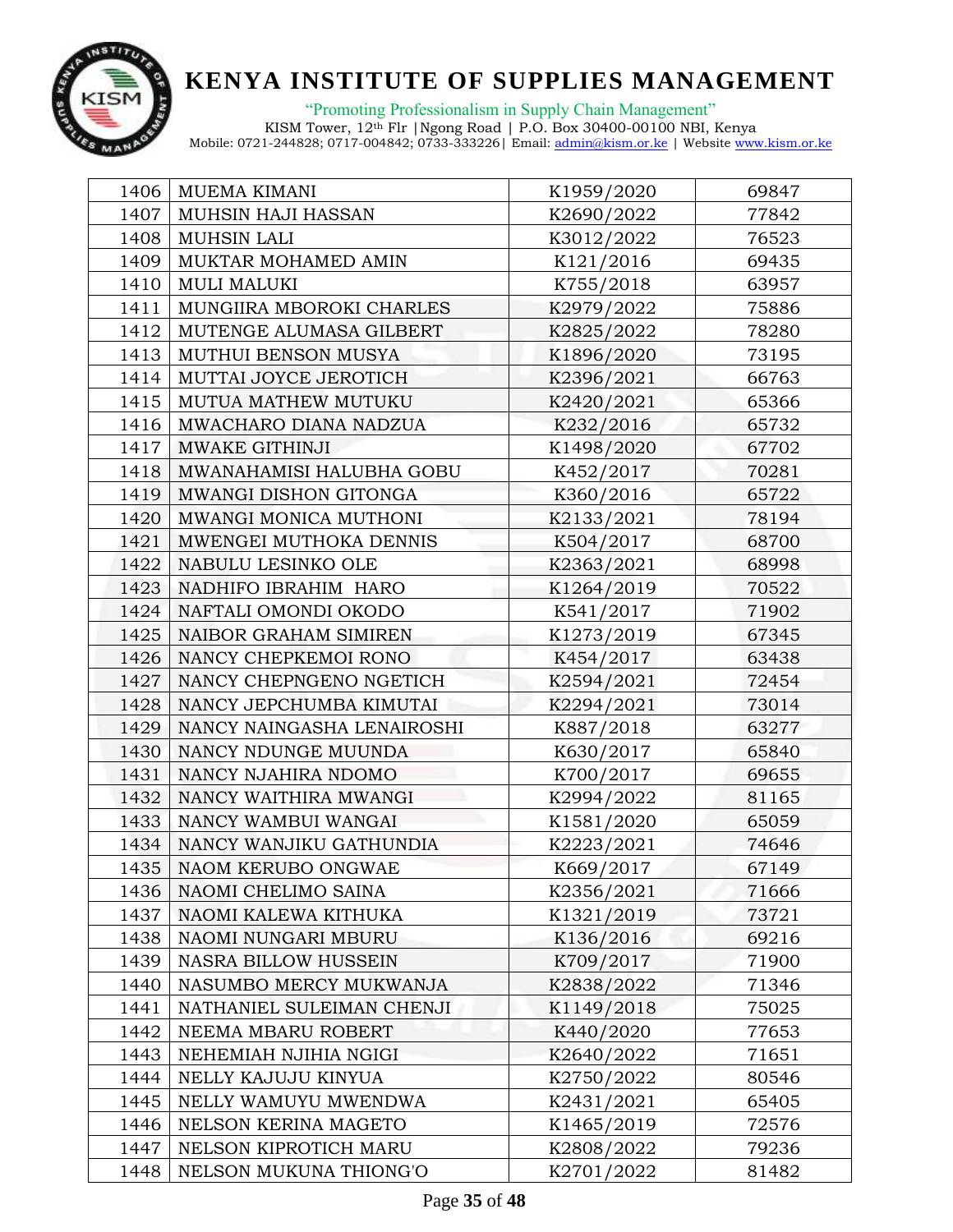

| 1449 | NELSON WILFRED NYABWARI   | K2831/2022 | 75597 |
|------|---------------------------|------------|-------|
| 1450 | NEMWEL MASESE ARAMA       | K2834/2022 | 64809 |
| 1451 | NEREAH AKELLO ODUOR       | K2578/2021 | 80795 |
| 1452 | NESPHATE GITONGA GEOFFREY | K941/2018  | 63537 |
| 1453 | NETTY AMONDI OMBUORO      | K2694/2022 | 80653 |
| 1454 | NEWTON KIMUTAI CHOGE      | K1261/2019 | 72602 |
| 1455 | NEWTON MUTEA MURIITHI     | K2105/2020 | 80262 |
| 1456 | NEWTON OWUOR OYUKE        | K2115/2020 | 78743 |
| 1457 | NGOTIE KIPLIMO KENEI      | K1064/2018 | 70499 |
| 1458 | NICELLAH WAIRIMU MWAI     | K468/2017  | 66093 |
| 1459 | NICERA WANGIRI NDWIGA     | K2165/2021 | 76022 |
| 1460 | NICHOLAS CHENGEH CHEPTORA | K1143/2018 | 65863 |
| 1461 | NICHOLAS GITOBU           | K621/2017  | 64655 |
| 1462 | NICHOLAS MUNYAO KIVEVU    | K1181/2019 | 73681 |
| 1463 | NICHOLAS NJERU MUTHENGI   | K1463/2019 | 65114 |
| 1464 | NICHOLAS OMBONGI MANG'ATA | K1191/2019 | 63557 |
| 1465 | NICHOLAS OUMA ODERO       | K2556/2021 | 73794 |
| 1466 | NIMO ABDULLAHI HUSSEIN    | K1071/2018 | 64649 |
| 1467 | NIXON KIPRONO KANDAWALA   | K847/2018  | 72544 |
| 1468 | NOAH KIPRUTO RONO         | K2159/2021 | 78264 |
| 1469 | <b>NOELLE TANYASSIS</b>   | K1765/2020 | 77793 |
| 1470 | NORAH KAJUJU MUGAMBI      | K1716/2020 | 72901 |
| 1471 | NORAH KHASANDI SHIKULE    | K1685/2020 | 78427 |
| 1472 | NORAH MBODZE MWAGAMBO     | K2784/2022 | 70283 |
| 1473 | NORAH NDINDA KAMBA        | K2855/2022 | 73382 |
| 1474 | NORAH NYANGASI MUKUNA     | K1142/2018 | 70123 |
| 1475 | NURIA MOLU BILIDHA        | K2167/2021 | 74554 |
| 1476 | <b>NURIA SHEIKH TAKOY</b> | K785/2018  | 73374 |
| 1477 | NURWIN FOZIA RAJAB        | K079/2016  | 65888 |
| 1478 | NYANGWESO ONYANGO REUBEN  | K2364/2021 | 76429 |
| 1479 | OBADIAH KIPKOECH KOSGEI   | K2781/2022 | 69186 |
| 1480 | OBAT GEORGE KEVIN         | K2776/2022 | 80175 |
| 1481 | OBED AMURIA ERUKWAN       | K1204/2019 | 69846 |
| 1482 | OBEGI KWAMBOKA ELIZABETH  | K546/2017  | 73064 |
| 1483 | OGACHI JOSEPH FIDELIS     | K001/2008  | 62540 |
| 1484 | OGOLLA SELPHINE AKINYI    | K2828/2022 | 63714 |
| 1485 | OKENO CHRIS OMONDI        | K1072/2018 | 65823 |
| 1486 | OLIVE MLALE MKAKINA       | K2098/2020 | 79959 |
| 1487 | OLIVER ANYONGE MULAMA     | K2136/2021 | 71190 |
| 1488 | OLUKO IAN JUSTO           | K2437/2021 | 78142 |
| 1489 | OMAGWA EVANCE MOGAKA      | K1216/2019 | 70665 |
| 1490 | OMAR ABDALLA              | K1419/2019 | 73893 |
| 1491 | ONESMUS MUEMA KINYANZUI   | K390/2017  | 70126 |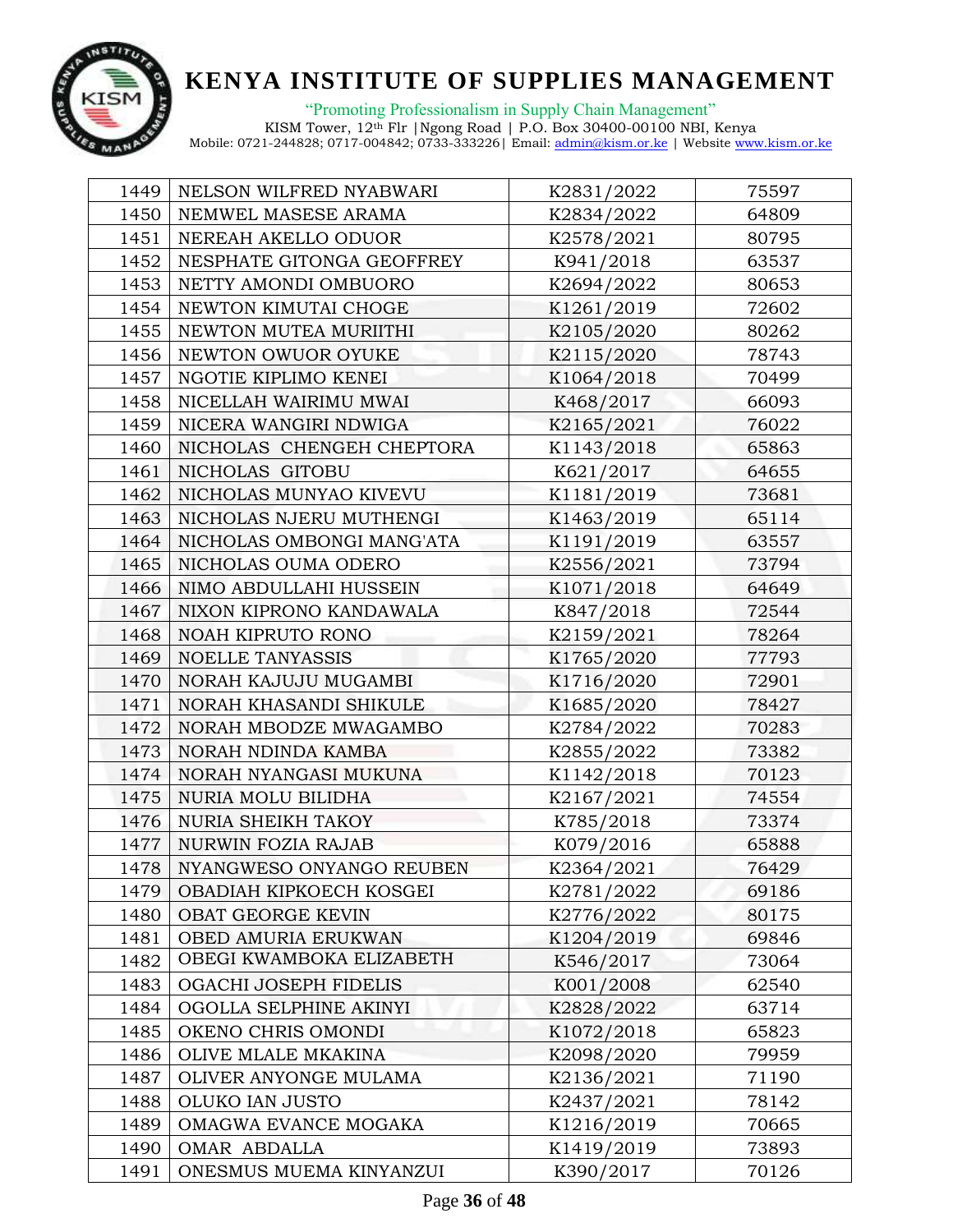

"Promoting Professionalism in Supply Chain Management" KISM Tower, 12th Flr |Ngong Road | P.O. Box 30400-00100 NBI, Kenya

| 1492 | ONESMUS MUIMI MWETI         | K2954/2022 | 79657 |
|------|-----------------------------|------------|-------|
| 1493 | ONESMUS MUSYOKI MUEMA       | K401/2017  | 63866 |
| 1494 | ONGARO MAGANGA JOB          | K1431/2019 | 76278 |
| 1495 | ONYANGO KENNEDY MITO        | K1489/2019 | 71252 |
| 1496 | ORINA ENOCK ORWOBA          | K2247/2021 | 76076 |
| 1497 | ORINA MOCHACHE STEPHEN      | K1323/2019 | 65230 |
| 1498 | <b>OSCAR BARASA AWORY</b>   | K858/2018  | 65646 |
| 1499 | OSMAN ALI SAMAN             | K2352/2021 | 75032 |
| 1500 | OSMAN JELE HASSAN           | K1882/2020 | 76555 |
| 1501 | <b>OUKO TOM MBOYA</b>       | K1697/2020 | 75808 |
| 1502 | OUMA MONICA OGOLLA          | K957/2018  | 72931 |
| 1503 | OWINO AKOTH OLGAH           | K1195/2019 | 76202 |
| 1504 | OYARO NYABOKE VANE          | K1790/2020 | 74175 |
| 1505 | OYOO JUDITH ADHIAMBO        | K670/2017  | 74504 |
| 1506 | PAMELA MAKUTSA KHAMBA OUMA  | K832/2018  | 68278 |
| 1507 | PAMELA MALENYA              | K1396/2019 | 69929 |
| 1508 | PAMELA MALUTI               | K441/2017  | 64843 |
| 1509 | PAMELA MARENDI NYABOKE      | K114/2016  | 63584 |
| 1510 | PAMELA NANJALA WAKOLI       | K371/2016  | 66080 |
| 1511 | PATIENCE PAHE MUMBA         | K1739/2020 | 77404 |
| 1512 | PATRICIA CHEPKORIR KIPTUI   | K2740/2022 | 75938 |
| 1513 | PATRICIA NJAMBI GACHUNGI    | K151/2016  | 68884 |
| 1514 | PATRICIA NYAGUTHIE WANYOIKE | K2503/2021 | 68092 |
| 1515 | PATRICIA SYOMBUA KIOKO      | K154/2016  | 66075 |
| 1516 | PATRICIA WANJA KATHURIMA    | K1688/2020 | 67700 |
| 1517 | PATRICK ABUYA OWEKE         | K829/2018  | 65783 |
| 1518 | PATRICK CHERUIYOT KORIR     | K1154/2018 | 65196 |
| 1519 | PATRICK GITHAGA MUTUMA      | K666/2017  | 70045 |
| 1520 | PATRICK KANYUNGO WANJUKI    | K256/2016  | 64302 |
| 1521 | PATRICK KIPKOECH ROTICH     | K2582/2021 | 67609 |
| 1522 | PATRICK KIPROP KAPTO        | K382/2016  | 63238 |
| 1523 | PATRICK KIPROTICH MALAKWEN  | K164/2016  | 62930 |
| 1524 | PATRICK KIPTOO KORIR        | K2458/2021 | 74789 |
| 1525 | PATRICK LUMUMBA ODEK        | K2867/2022 | 66898 |
| 1526 | PATRICK MACHARIA NGARA      | K2870/2022 | 70869 |
| 1527 | PATRICK MASAGO MOKINYO      | K2490/2021 | 76510 |
| 1528 | PATRICK MENG'ATI LEWERI     | K1682/2020 | 67774 |
| 1529 | PATRICK MUEMA KIEMA         | K192/2016  | 66930 |
| 1530 | PATRICK MURITHI MUCHIRI     | K549/2017  | 65208 |
| 1531 | PATRICK MWANGI WAMBUGU      | K2969/2022 | 79536 |
| 1532 | PATRICK MWITI GITOBU        | K2938/2022 | 68302 |
| 1533 | PATRICK NDIRANGU KIMEMIA    | K072/2016  | 62409 |
| 1534 | PATRICK NYOIKE NJOORA       | K2998/2022 | 79728 |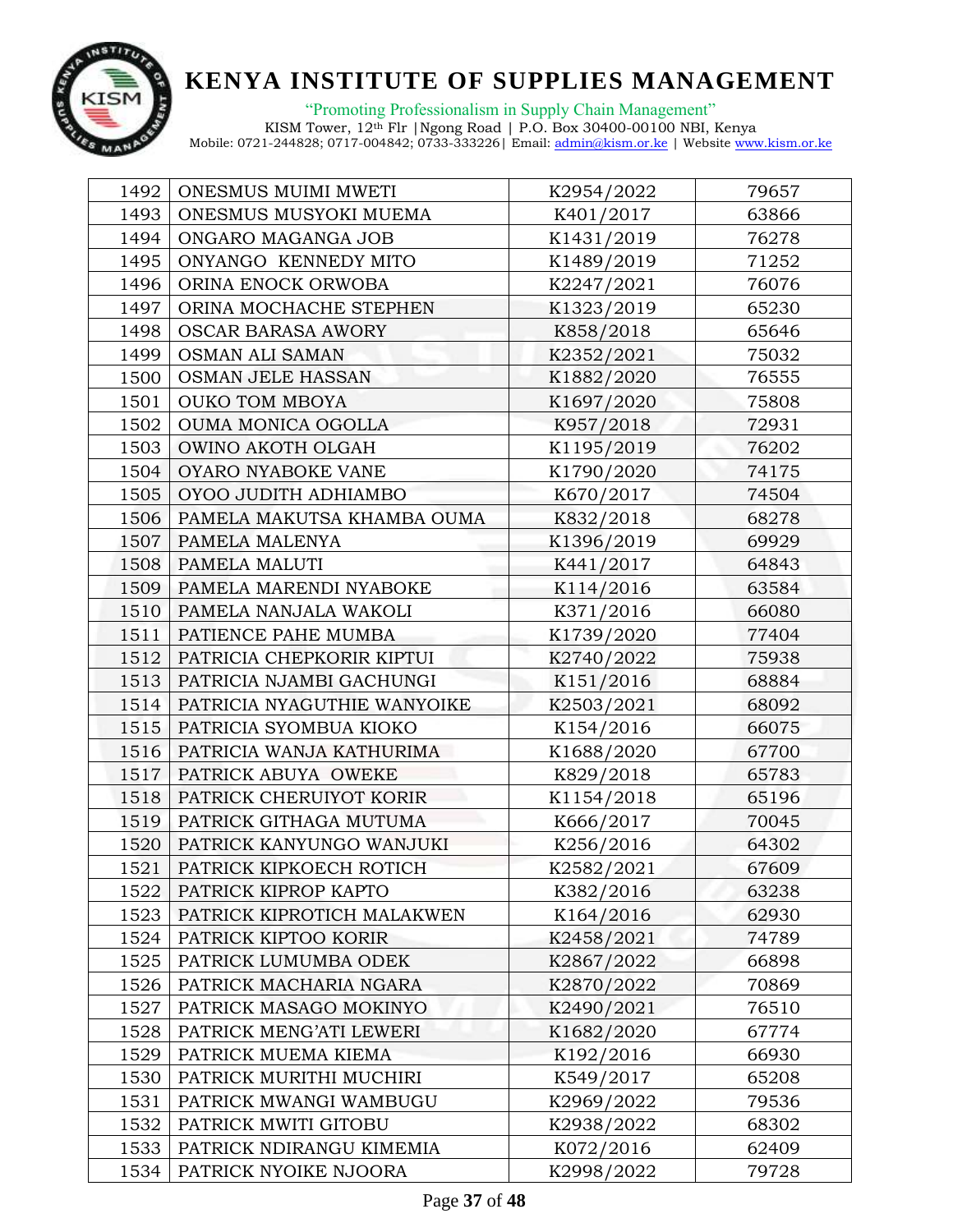

"Promoting Professionalism in Supply Chain Management"

| 1535 | PATRICK PAUL MEYO       | K2158/2021 | 63616 |
|------|-------------------------|------------|-------|
| 1536 | PAUL AKIDA JILANI       | K399/2017  | 62972 |
| 1537 | PAUL CHEPLIM KISANG     | K2758/2022 | 69373 |
| 1538 | PAUL GATHIGA KAMAU      | K369/2016  | 62998 |
| 1539 | PAUL GITAU MUGURO       | K2224/2021 | 77593 |
| 1540 | PAUL KIOKO NZUKI        | K449/2017  | 63784 |
| 1541 | PAUL MATHENGE NYATHORE  | K717/2017  | 67738 |
| 1542 | PAUL MUCHIRA NJAGI      | K1981/2020 | 64758 |
| 1543 | PAUL MUINDE MUTISYA     | K624/2017  | 64645 |
| 1544 | PAUL MUKURIA NGUNJIRI   | K903/2018  | 65632 |
| 1545 | PAUL NYAREGA DZORO      | K2654/2022 | 69765 |
| 1546 | PAUL ODUOR ANGILA       | K1190/2019 | 64172 |
| 1547 | PAUL PANUEL NYAGA       | K261/2016  | 63106 |
| 1548 | PAUL VINCENT NJELI      | K2863/2022 | 72812 |
| 1549 | PAUL WANGILA SAPIRI     | K146/2016  | 64685 |
| 1550 | PAULINE M WAWIRA NJIRU  | K686/2017  | 72783 |
| 1551 | PAULINE MASHAKA MWABILI | K3005/2022 | 77823 |
| 1552 | PAULINE MBULWA KILONZO  | K128/2016  | 67187 |
| 1553 | PAULINE NANGEKHE NGANGA | K2951/2022 | 77884 |
| 1554 | PENDO MWAMBIRE EVERLYNE | K2976/2022 | 80161 |
| 1555 | PENINA MALONI LESHOOMO  | K2211/2021 | 76786 |
| 1556 | PENINA OMENDA KIBISU    | K2407/2021 | 67399 |
| 1557 | PENINAH CHEPITOK RUTTO  | K854/2018  | 67793 |
| 1558 | PERIS JEROTICH CHEROP   | K547/2017  | 70110 |
| 1559 | PERIS WAIRIMU MWANIKI   | K2742/2022 | 79017 |
| 1560 | PERMENAS DAVID MUTTU    | K480/2017  | 64669 |
| 1561 | PERPEJUA KIPLAGAT       | K2851/2022 | 75436 |
| 1562 | PETER MUNYAKA MUNENE    | K051/2014  | 62965 |
| 1563 | PETER CHIGIRI MWARABU   | K1136/2018 | 65370 |
| 1564 | PETER GITAU MWANGI      | K975/2018  | 70076 |
| 1565 | PETER JUMA ALOO         | K3003/2022 | 63219 |
| 1566 | PETER KABUGU NDICHU     | K668/2017  | 65452 |
| 1567 | PETER KAMAU CHEGE       | K605/2017  | 72690 |
| 1568 | PETER KAUMBUTHU         | K281/2016  | 73805 |
| 1569 | PETER KIMANTHI MUTHOKA  | K1833/2020 | 73779 |
| 1570 | PETER KINARO MUCHORI    | K3018/2022 | 65451 |
| 1571 | PETER KIOGOTHI KABOKA   | K2601/2021 | 69518 |
| 1572 | PETER KITONYI KIOKO     | K362/2016  | 62924 |
| 1573 | PETER MAINA NJEHIA      | K178/2016  | 62763 |
| 1574 | PETER MAINA WANGUI      | K1161/2019 | 64251 |
| 1575 | PETER MBATHA MUIA       | K224/2016  | 70151 |
| 1576 | PETER MBWANGI MWAKIMA   | K1926/2020 | 73452 |
| 1577 | PETER MICHIEKA MOKAYA   | K2948/2022 | 78872 |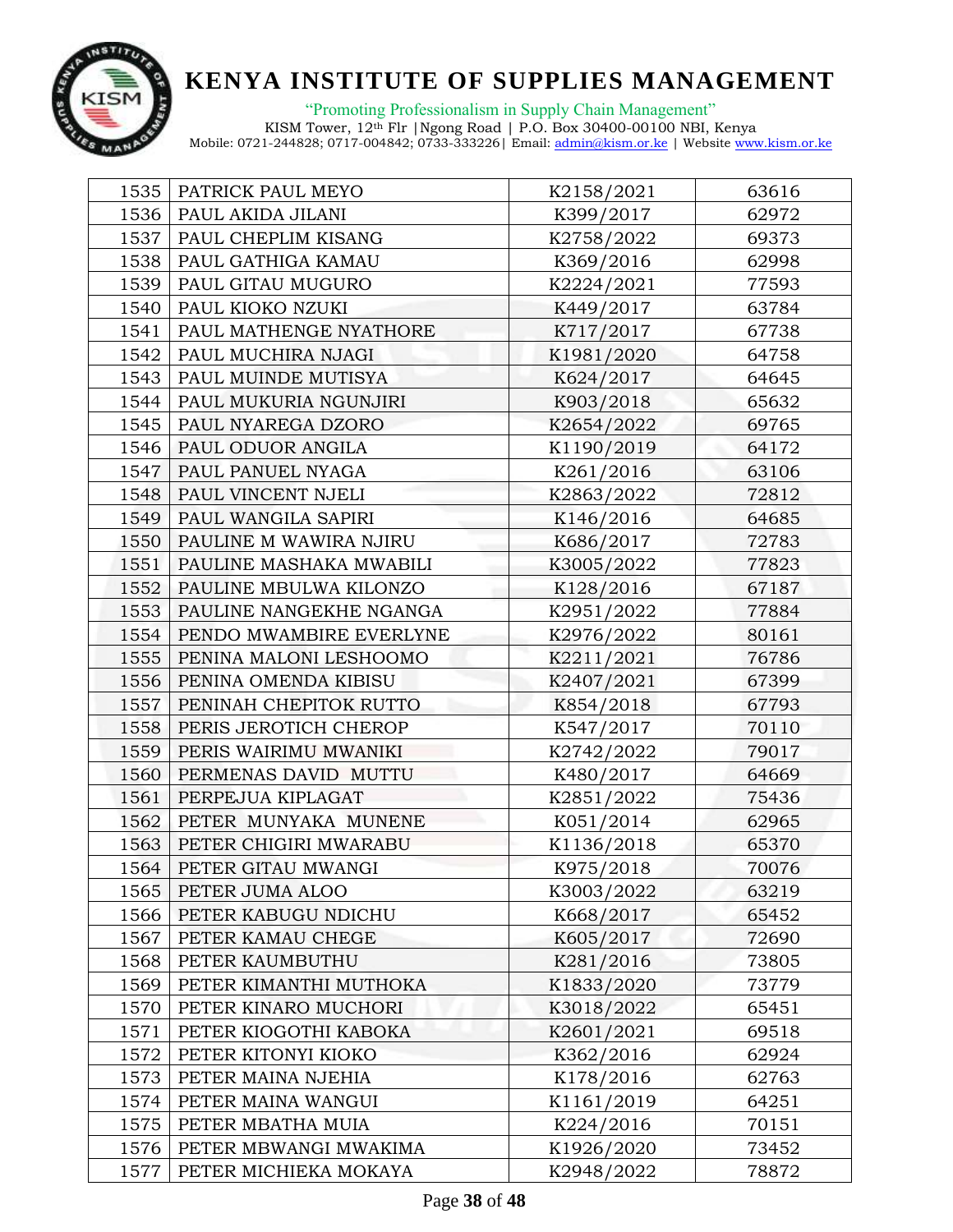

"Promoting Professionalism in Supply Chain Management" KISM Tower, 12th Flr |Ngong Road | P.O. Box 30400-00100 NBI, Kenya

| 1578 | PETER MUNGAI MURIGI          | K1827/2020  | 79325 |  |
|------|------------------------------|-------------|-------|--|
| 1579 | PETER MWANGANGI MUTEVU       | K2675/2022  | 64949 |  |
| 1580 | PETER NGAO MUTUA             | K2616/2022  | 81687 |  |
| 1581 | PETER NJOROGE MWANGI         | K724/2018   | 68237 |  |
| 1582 | PETER NJUGUNA MWANGI         | K078/2016   | 64342 |  |
| 1583 | PETER ODHIAMBO NYANGWARA     | K162/2016   | 64733 |  |
| 1584 | PETER OMUKAYA MUTELE         | K1709/2020  | 69848 |  |
| 1585 | PETER PASAKA OWUOR ONYANGO   | K680/2017   | 62967 |  |
|      | PETER RIONORIPO AKUDUNYANG   |             |       |  |
| 1586 | <b>PSERET</b>                | K1646/2020  | 76684 |  |
| 1587 | PETER RUORO RITHO            | K2909/2022  | 70504 |  |
| 1588 | PETERSON MURAGE MBICHO       | K2965/2022  | 69035 |  |
| 1589 | PETERSON NDEGWA KAMUNYA      | K1719/2020  | 73685 |  |
| 1590 | PETRONILLA REHEMA KEAH       | K1761/2020  | 77172 |  |
| 1591 | PHANICE ADHIAMBO ONYANGO     | K2560/2021  | 65445 |  |
| 1592 | PHARIS GITAU KINYANJUI       | K319/2016   | 64123 |  |
| 1593 | PHELIX NYADWA ODHIAMBO       | K514/2017   | 65228 |  |
| 1594 | PHILEMON ONGALO OMUTITI      | K2651/2022  | 80350 |  |
| 1595 | PHILIGONAH KWAMBOKA ONSARE   | K2631/2022  | 73614 |  |
| 1596 | PHILIP ANTONY MATHENGE MUIGA | K174/2016   | 72732 |  |
| 1597 | PHILIP KIPKEMEI YATOR        | K2707/2022  | 79046 |  |
| 1598 | PHILIP KIPKEMOI YEGO         | K1277/2019  | 63588 |  |
| 1599 | PHILIP KIPLANGAT KORIR       | K1630/2020  | 63546 |  |
| 1600 | PHILIP ODOYO ODINDO          | K840/2018   | 70649 |  |
| 1601 | PHILIP ODUOR AHOMO           | K1066/2018  | 69833 |  |
| 1602 | PHILIP ONYANGO OCHOLA        | K182/2016   | 66739 |  |
| 1603 | PHOEBE AUMA MUOK             | K2533/2021  | 81504 |  |
| 1604 | PHYLIS NJERI MARAI           | K2708/2022  | 69013 |  |
| 1605 | PHYLIS NJERI NDUNG'U         | K2237/2021  | 79480 |  |
| 1606 | PHYLLIS JERUTO KIPRUTO       | K191/2016   | 63236 |  |
| 1607 | PHYLLIS WANJIRA KARIMI       | K540/2017   | 65874 |  |
| 1608 | PHYLLIS WANJIRU MUIRURI      | K754/2018   | 70133 |  |
| 1609 | PIUS WANYONYI WAFULA         | K2971/2022  | 71557 |  |
| 1610 | PRISCA CHEBET BARSAMBU       | K2821/2022  | 67981 |  |
| 1611 | PRISCA LIHAVI KUBASU         | K844 / 2018 | 63903 |  |
| 1612 | PRISCAH CHEPCHIRCHIR BETT    | K1652/2020  | 64349 |  |
| 1613 | PRISCILLA MURUGI MACHARIA    | K2102/2020  | 65698 |  |
| 1614 | PRISCILLA MWAKA MUNGA        | K413/2017   | 66650 |  |
| 1615 | PRISCILLA NDINDI MUSYOKA     | K1232/2019  | 68133 |  |
| 1616 | PRISCILLAH WANJIRU MBURU     | K1089/2018  | 73363 |  |
| 1617 | PURITY NDALE TAURA           | K1278/2019  | 74202 |  |
| 1618 | PURITY MUKIRI MWIRIGI        | K402/2017   | 62506 |  |
| 1619 | PURITY MURINGI GACHEMI       | K2879/2022  | 80673 |  |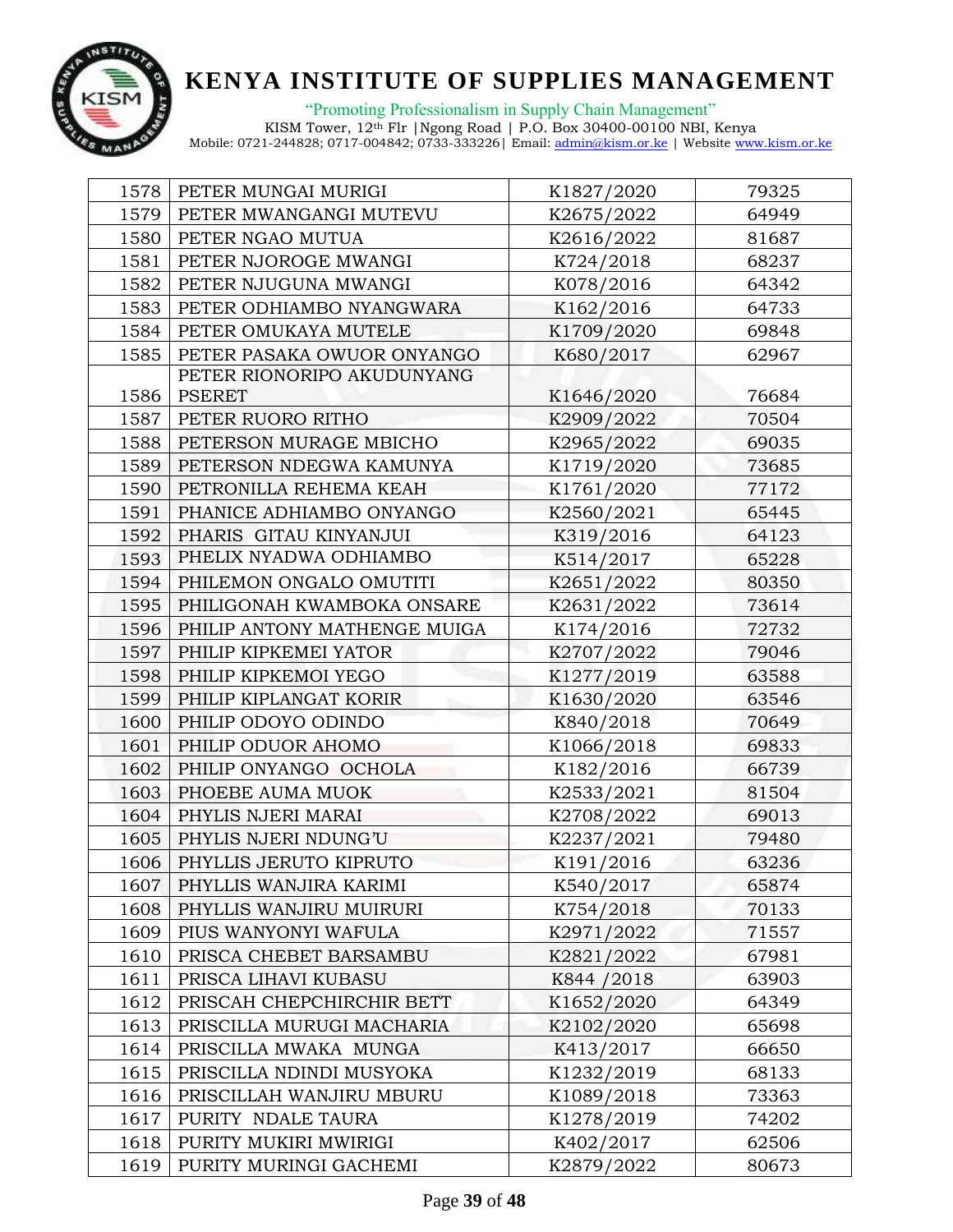

"Promoting Professionalism in Supply Chain Management" KISM Tower, 12th Flr |Ngong Road | P.O. Box 30400-00100 NBI, Kenya

| 1620 | PURITY MUTHOKI MUSAU           | K2717/2022 | 71226 |  |
|------|--------------------------------|------------|-------|--|
| 1621 | PURITY NGUNJU MUGARURI         | K467/2017  | 74266 |  |
| 1622 | PURITY RONO                    | K2803/2022 | 77981 |  |
| 1623 | QUINTER ADHIAMBO DAN           | K1844/2020 | 69367 |  |
| 1624 | <b>QURESHA ABDIKADIR GEDOW</b> | K529/2017  | 74273 |  |
| 1625 | RACHAEL RESIAN PERTET          | K1735/2020 | 71447 |  |
| 1626 | RACHEAL WANGECHI NYINGI        | K1225/2019 | 73769 |  |
|      | RACHEL RAHAB WAMAITHA          |            |       |  |
| 1627 | NDUNG'U                        | K398/2017  | 63202 |  |
| 1628 | RACHEL WAIRIMU IRUNGU          | K2945/2022 | 71138 |  |
| 1629 | RAHAB FURAHA DAVID             | K2327/2021 | 76248 |  |
| 1630 | RAHMA AHMED BONAYA             | K446/2018  | 70340 |  |
| 1631 | RAHMA IBRAHIM HUSSEIN          | K845/2018  | 69471 |  |
| 1632 | RAHMA MOHAMED HASSAN           | K2563/2021 | 74347 |  |
| 1633 | RAYMOND KIPROTICH KOROS        | K865/2018  | 64618 |  |
| 1634 | RAYMOND TOMNO KIBICHI          | K199/2016  | 65286 |  |
| 1635 | REBECCA MUTANU JOHN            | K2762/2022 | 81971 |  |
| 1636 | REGINA JEROTICH KIBOR          | K1500/2020 | 78429 |  |
| 1637 | REGINA WANJIRU NG'ANG'A        | K880/2018  | 76381 |  |
| 1638 | REUBEN EKAI EBEI               | K961/2018  | 66167 |  |
| 1639 | REUBEN KIPSANG MARITIM         | K2804/2022 | 80186 |  |
| 1640 | REUBEN MUTISYA KIMEU           | K550/2017  | 74683 |  |
| 1641 | REUBEN MWENDA MAUKI            | K635/2017  | 66561 |  |
| 1642 | RHODA ESIRABA ONDISO           | K1472/2019 | 74402 |  |
| 1643 | RHODA OLESI KIRUI              | K2357/2021 | 66076 |  |
| 1644 | RHODAH NZOVILA                 | K1586/2020 | 69346 |  |
| 1645 | RHODEMPTER MUMBI MUTHOKA       | K2319/2021 | 71590 |  |
| 1646 | RICHARD CHERUIYOT BII          | K729/2018  | 62869 |  |
| 1647 | RICHARD KAGUNDA MAINA          | K2052/2020 | 73168 |  |
| 1648 | RICHARD KEMBOI KEMEI           | K1823/2020 | 72127 |  |
| 1649 | RICHARD KIMUTAI KILEL          | K475/2017  | 62813 |  |
| 1650 | RICHARD KIPKURUI KAPLELACH     | K779/2018  | 75929 |  |
| 1651 | RICHARD LOLKIDIANYE K          | K707/2017  | 65010 |  |
| 1652 | RICHARD OGAKE OTONDI           | K2668/2022 | 77915 |  |
| 1653 | RICHARD OLIECH ODUONG          | K1382/2019 | 74205 |  |
| 1654 | RISPER CHEMUTAI BETT           | K2202/2021 | 79426 |  |
| 1655 | RISPER NYAMOITA LUKA           | K507/2017  | 68428 |  |
| 1656 | RIZIKI MATANO CHOGA            | K105/2016  | 68702 |  |
| 1657 | ROBERT KAZUNGU RIZIKI          | K678/2017  | 68552 |  |
| 1658 | ROBERT KANYI WACHIRA           | K1210/2019 | 63012 |  |
| 1659 | ROBERT NGATA WAINAINA          | K2658/2022 | 75104 |  |
| 1660 | ROBERT OBONGO KAGORI           | K2486/2021 | 67071 |  |
| 1661 | ROBINSON MULWA KANUKU          | K2861/2022 | 73311 |  |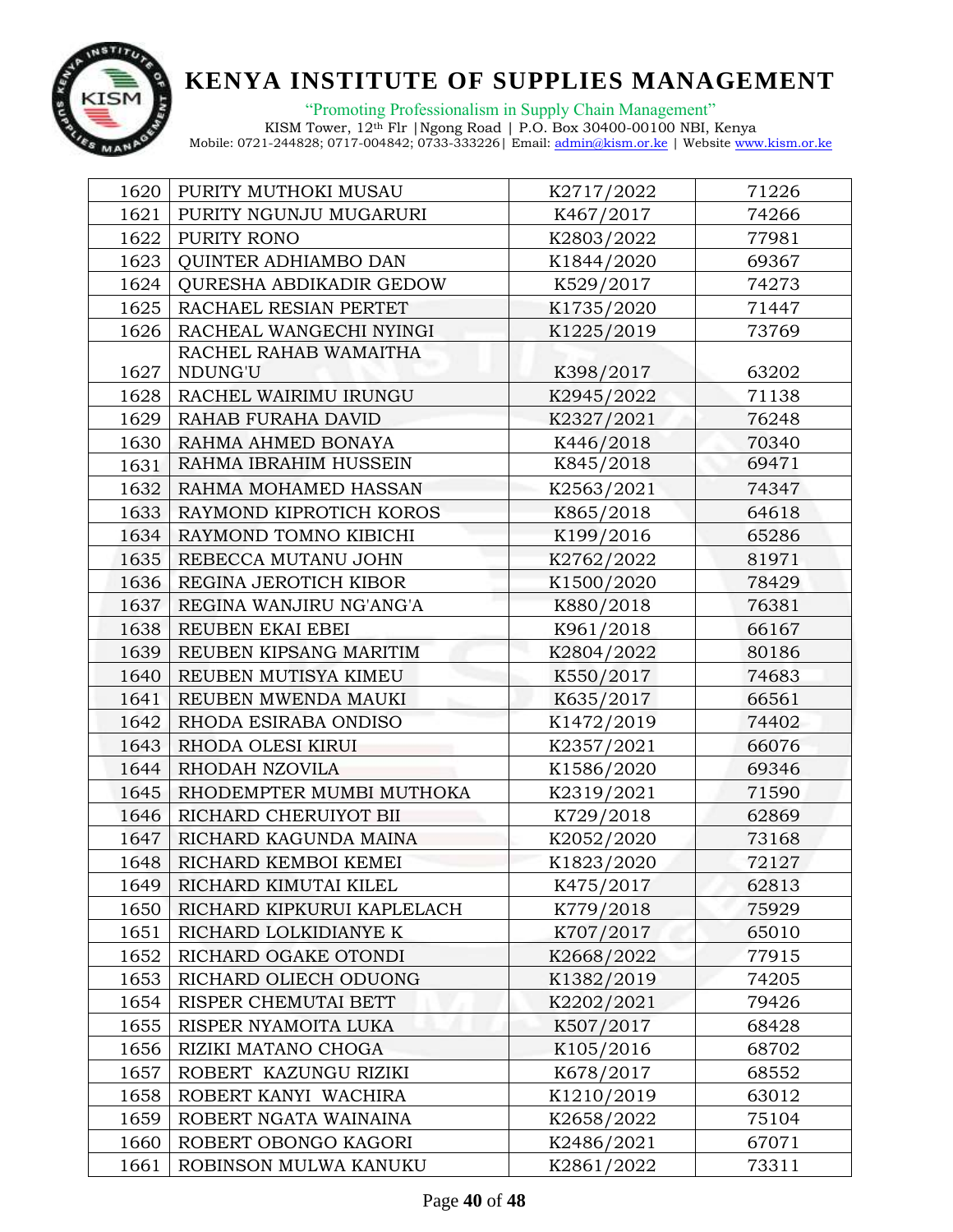

"Promoting Professionalism in Supply Chain Management" KISM Tower, 12th Flr |Ngong Road | P.O. Box 30400-00100 NBI, Kenya

|      | 1662   RODAH CHEMOIWO    | K137/2016  | 68416 |  |
|------|--------------------------|------------|-------|--|
| 1663 | RODAH JELIMO CHERUTICH   | K1651/2020 | 70120 |  |
| 1664 | RODAH OKOSE MAKANGA      | K2463/2021 | 63108 |  |
| 1665 | RODGERS KIPROP KIPTURGO  | K469/2017  | 65090 |  |
| 1666 | RODRICK RONOH            | K3032/2022 | 76099 |  |
| 1667 | ROMANA AUMA OKWANY       | K2559/2021 | 75993 |  |
| 1668 | RONNIE OBULA ACHOLA      | K3030/2022 | 78274 |  |
| 1669 | RONO EDWIN KIPNGETICH    | K831/2018  | 67532 |  |
| 1670 | ROSAITA WAVINYA MUSENGYA | K2040/2020 | 72730 |  |
| 1671 | ROSALIA MAGOMBE DZOMBO   | K2314/2021 | 71461 |  |
| 1672 | ROSE ACHIENO MUKHONGO    | K143/2016  | 67033 |  |
| 1673 | ROSE AMALIA OSORE        | K484/2017  | 74157 |  |
| 1674 | ROSE ATIENO AMAYO        | K2900/2022 | 78869 |  |
| 1675 | ROSE CHEPKOECH RONO      | K2709/2022 | 77303 |  |
| 1676 | ROSE KANANA MUGAMBI      | K088/2016  | 67357 |  |
| 1677 | ROSE MUNIAFU             | K361/2016  | 63242 |  |
| 1678 | ROSE SOILA SHUNET        | K2604/2021 | 67610 |  |
| 1679 | ROSE WAITHIRA GICHIMU    | K2720/2022 | 80089 |  |
| 1680 | ROSELINE SAILE           | K2716/2022 | 75916 |  |
| 1681 | ROSELYN NJERI MUTAHI     | K1824/2020 | 79548 |  |
| 1682 | ROSELYNE ANYANGO OUKO    | K2761/2022 | 82022 |  |
| 1683 | ROSEMARY AKINYI OMOLO    | K2546/2021 | 75056 |  |
| 1684 | ROSEMARY ATIENO ADONGO   | K855/2018  | 63561 |  |
| 1685 | ROSEMARY NDUNGE DAUDI    | K1387/2019 | 73903 |  |
| 1686 | ROSEMARY NJERI MUIRU     | K1986/2020 | 67991 |  |
| 1687 | ROTICH ROBERT            | K2507/2021 | 77511 |  |
| 1688 | ROY MGHANGA MTUNGURU     | K2377/2021 | 70911 |  |
| 1689 | ROY SASAKA TELEWA        | K117/2016  | 65659 |  |
| 1690 | <b>RUBEN KIPRONO</b>     | K1275/2019 | 63839 |  |
| 1691 | RUFUS RUTTO YEGO         | K2889/2022 | 73079 |  |
| 1692 | RUMBA JUMA MAZERA        | K1219/2019 | 74177 |  |
| 1693 | RUTH ANYURA              | K588/2017  | 67790 |  |
| 1694 | RUTH AWINO OGOLA         | K2657/2022 | 72993 |  |
| 1695 | RUTH JEPKOECH ROP        | K2076/2020 | 71328 |  |
| 1696 | RUTH MUENI KIMEU         | K647/2017  | 72565 |  |
| 1697 | RUTH NTHENYA SILA        | K2310/2021 | 73669 |  |
| 1698 | RUTH NYAMBURA MWANGI     | K2304/2021 | 81142 |  |
| 1699 | RUTH PAULINE WERE        | K1796/2020 | 71477 |  |
| 1700 | RUTH WANJIRU MUGO        | K1675/2020 | 65802 |  |
| 1701 | RUTHWIN WANJIKU KARIUKI  | K1641/2020 | 71374 |  |
| 1702 | RYAN ALFRED OUKO         | K1973/2020 | 68427 |  |
| 1703 | SAADIA ABDI HUSSEIN      | K2209/2021 | 64951 |  |
| 1704 | SAADIA HAJI ADANKHALIF   | K176/2016  | 64813 |  |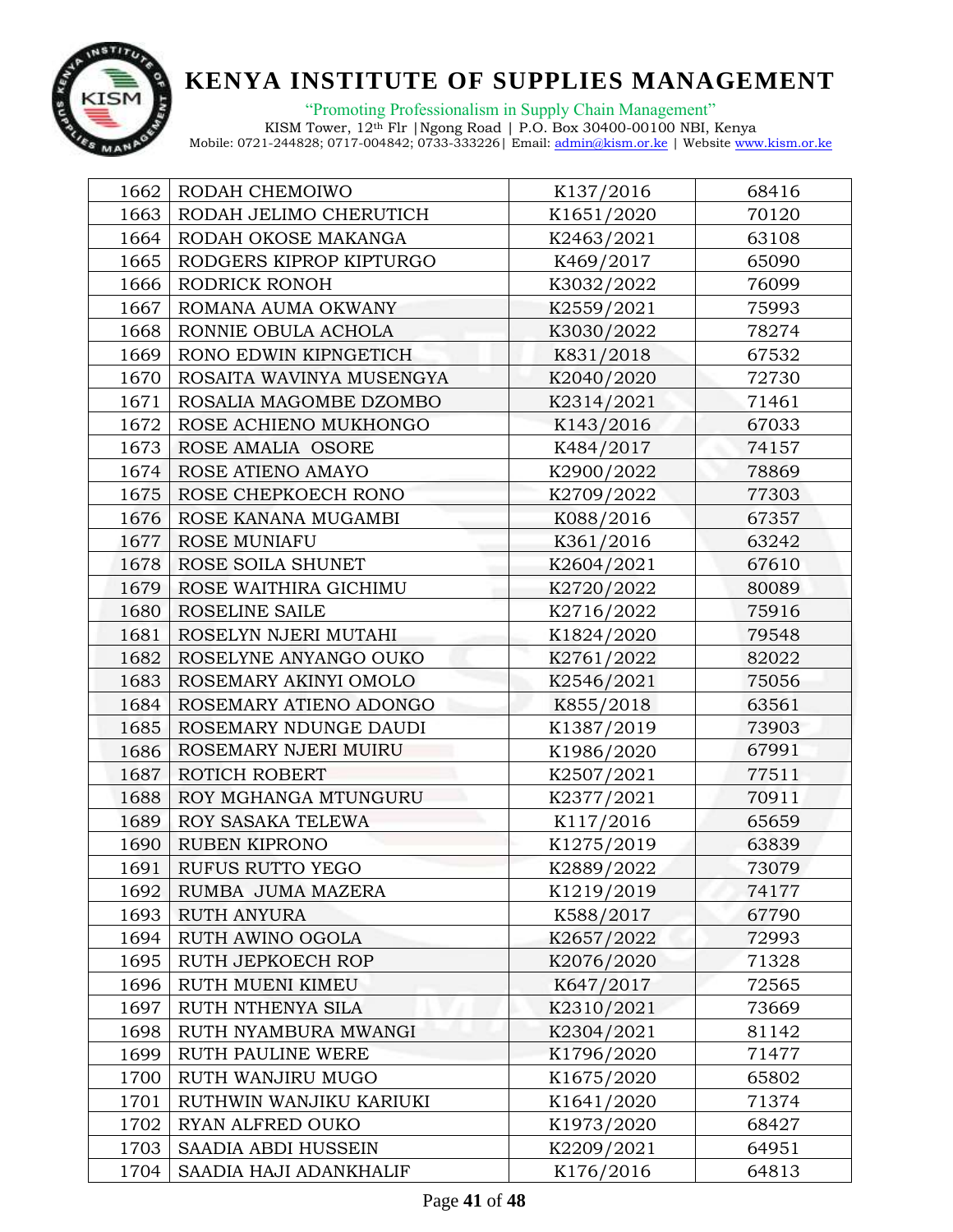

| 1705 | SAADIA MOHAMUD ISSAK         | K2446/2021 | 79235 |  |
|------|------------------------------|------------|-------|--|
| 1706 | SADIYA BASHIR YAQUB          | K2845/2022 | 80260 |  |
| 1707 | SAHARA ISSACK ALI            | K743/2018  | 68558 |  |
| 1708 | SAHARA MUHUMED ADAN          | K2005/2020 | 72340 |  |
| 1709 | SAID ABDI ELMI               | K506/2017  | 74353 |  |
| 1710 | SALAD KIKUYU SARITE          | K126/2016  | 71404 |  |
| 1711 | <b>SALAD SWALEH ABASHORA</b> | K1638/2020 | 78327 |  |
| 1712 | <b>SALAT ADAN BULLE</b>      | K811/2018  | 76177 |  |
| 1713 | <b>SALIM AHMED SALIM</b>     | K2013/2020 | 77687 |  |
| 1714 | SALLY MORAA MANOTI           | K3013/2022 | 71155 |  |
| 1715 | <b>SALMA MOHAMED ABUD</b>    | K2383/2021 | 78541 |  |
| 1716 | SALOME KASICHANA IHA         | K2770/2022 | 66475 |  |
| 1717 | SALOME WANJIKU KURU          | K2915/2022 | 73163 |  |
| 1718 | SAMMY MUTURA MUIRURI         | K2944/2022 | 67363 |  |
| 1719 | SAMMY ODARI NAMUSONGE        | K2467/2021 | 74851 |  |
| 1720 | <b>SAMMY PONDA MOSES</b>     | K2788/2022 | 74277 |  |
| 1721 | <b>SAMSON CHIRA MURIGI</b>   | K609/2017  | 66287 |  |
| 1722 | <b>SAMSON JUMA OKUMU</b>     | K1876/2020 | 75783 |  |
| 1723 | SAMSON KIPKOGEI CHANGWONY    | K615/2017  | 63444 |  |
| 1724 | SAMSON LOKWEI NAKITO         | K1141/2018 | 72108 |  |
| 1725 | SAMSON MZERA MAGHANGA        | K2072/2020 | 80225 |  |
| 1726 | SAMSON NUNGA MATILU          | K577/2017  | 65564 |  |
| 1727 | SAMSON ODHIAMBO OKOK         | K1891/2020 | 70520 |  |
| 1728 | <b>SAMSON OUMA OTIENO</b>    | K2882/2022 | 79338 |  |
| 1729 | SAMUEL B.OBWOCHA             | K038/2012  | 64356 |  |
| 1730 | SAMUEL KARIUKI MAINA         | K1414/2019 | 69496 |  |
| 1731 | SAMUEL KIBIEGON LOWASIKAU    | K660/2017  | 66850 |  |
| 1732 | SAMUEL MAINGI MATHEKA        | K3014/2022 | 81513 |  |
| 1733 | SAMUEL MARK THINGURI MATHU   | K1380/2019 | 68641 |  |
| 1734 | SAMUEL MIGWI MUNENE          | K2175/2021 | 63115 |  |
| 1735 | SAMUEL MUCHIRI MWANGI        | K726/2018  | 62437 |  |
| 1736 | SAMUEL MUTHIKE MUTUKU        | K1176/2019 | 66673 |  |
| 1737 | SAMUEL MUTHUI IKIMA          | K330/2016  | 70288 |  |
| 1738 | SAMUEL MWANGI NDIRANGU       | K2521/2021 | 63805 |  |
| 1739 | SAMUEL OKANDA ODUOR          | K1280/2019 | 65408 |  |
| 1740 | SAMUEL WATIMA WASIKE         | K2457/2021 | 79298 |  |
| 1741 | SAMWEL NANOK KOSPIR          | K967/2018  | 69962 |  |
| 1742 | <b>SANYA JACINTER</b>        | K1794/2020 | 75058 |  |
| 1743 | SAPHIA FARHIA ABASS          | K2606/2021 | 67937 |  |
| 1744 | SARAH CHEPCHUMBA             | K1899/2020 | 74259 |  |
| 1745 | SARAH KWAMBOKA KINGI         | K2242/2021 | 77811 |  |
| 1746 | SARAH MUTHONI NDIRANGU       | K262/2016  | 65186 |  |
| 1747 | SARAH OWANO NDUBI            | K2628/2022 | 70442 |  |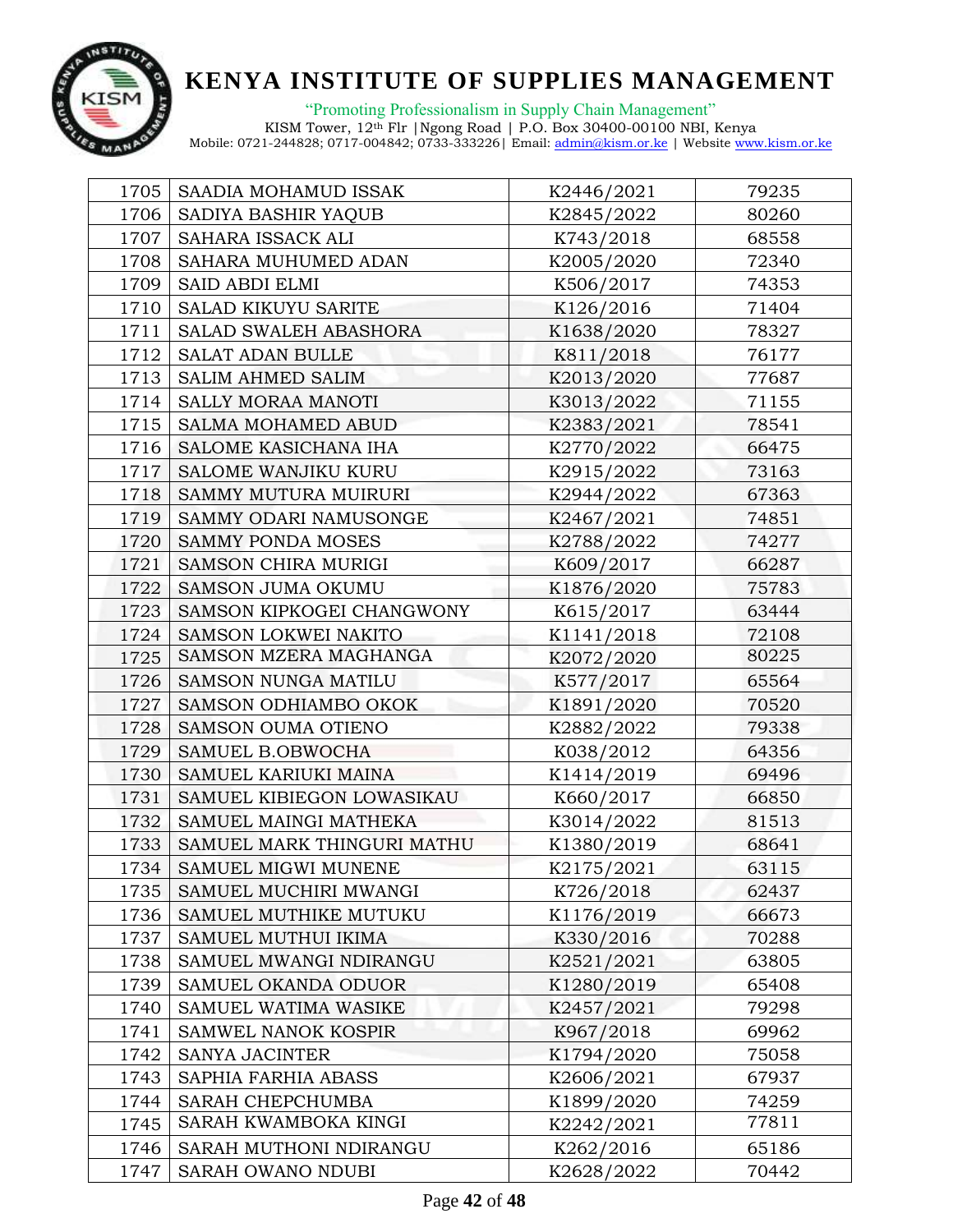

"Promoting Professionalism in Supply Chain Management"

| 1748 | <b>SARAH SIAMBI</b>         | K1303/2019         | 63445 |  |
|------|-----------------------------|--------------------|-------|--|
| 1749 | SAUL CYPRUS AMEMBA          | K2417/2021         | 63600 |  |
| 1750 | SCARLET KAVAYA MUNZATSI     | K742/2018          | 65298 |  |
| 1751 | SCHOLASTICAH K MUTHARA      | 70199<br>K229/2016 |       |  |
|      | <b>SCOLASTICA NARASHA</b>   |                    |       |  |
| 1752 | <b>GALGIDHELE</b>           | K2590/2021         | 77326 |  |
| 1753 | SEBASTIAN NYAN'GATE NYABERA | K2799/2022         | 78787 |  |
| 1754 | SERAH KANGWELE MALONZA      | K421/2017          | 70367 |  |
| 1755 | SERAH WANJIRU NGUGI         | K2234/2021         | 78792 |  |
| 1756 | SHADRACK KEMBOI BOIYWO      | K2919/2022         | 65296 |  |
| 1757 | SHADRACK KIBET RUTTO        | K1170/2019         | 66195 |  |
| 1758 | SHAFEE YAQUB MOHAMED        | K658/2017          | 72609 |  |
| 1759 | SHAMSI MUENI MAINA          | K1726/2020         | 77288 |  |
| 1760 | SHARIFA ADONYO SHABRAM      | K1958/2020         | 72166 |  |
| 1761 | SHARLET CHARI CHIMERAH      | K866/2018          | 76013 |  |
| 1762 | SHARON NDUTA GITAU          | K2510/2021         | 72877 |  |
| 1763 | SHEENA NG'ENDO MUNAH        | K2636/2022         | 78487 |  |
| 1764 | <b>SHEILA AKALA</b>         | K590/2017          | 67438 |  |
| 1765 | SHEILA JERONO RUTTO         | K2820/2022         | 81029 |  |
| 1766 | SHEILLAH JENNY WARUINU      | K2891/2022         | 63193 |  |
| 1767 | SHELMITH WANJIRU WACHIRA    | K723/2018          | 67301 |  |
| 1768 | SHEM MUSEVE SHALAKHA        | K628/2017          | 65203 |  |
| 1769 | SHEM ONSASE MOSETI          | K3010/2022         | 74958 |  |
| 1770 | SIBLINAH MDULO MWASHIGHADI  | K3004/2022         | 77833 |  |
| 1771 | SIFUNA ADELIDE NASIMIYU     | K2373/2021         | 76256 |  |
| 1772 | <b>SILAS CHEBII KIMITEI</b> | K2419/2021         | 79313 |  |
| 1773 | <b>SILAS E NJERU</b>        | K1139/2018         | 63399 |  |
| 1774 | SILLA OJWANG ODHIAMBO       | K2299/2021         | 70647 |  |
| 1775 | <b>SILPHER ACHIENG</b>      | K2704/2022         | 62936 |  |
| 1776 | SILVIA AUMA ONYANGO         | K2469/2021         | 80407 |  |
| 1777 | SIMION LOTH KIPSAIYA        | K585/2017          | 67444 |  |
| 1778 | <b>SIMON CHAI JEFWA</b>     | K614/2017          | 74780 |  |
| 1779 | SIMON KIMANI MUCHUNU        | K1975/2020         | 70797 |  |
| 1780 | SIMON MUCHIRI WAMBUGU       | K320/2016          | 65175 |  |
| 1781 | SIMON NGALA SYENGO          | K415/2017          | 70498 |  |
| 1782 | SIMON NJERU MBOGO           | K542/2017          | 65857 |  |
| 1783 | SIMON WAGURA WAITHAKA       | K1395/2019         | 68024 |  |
| 1784 | SIYAD MAALIM ABDISHAKUR     | K2639/2022         | 81507 |  |
| 1785 | SLYSTONE MALOMBE MUTAMBU    | K2677/2022         | 81632 |  |
| 1786 | SOLOMON GITAHI GICHOHI      | K2487/2021         | 78739 |  |
| 1787 | SOLOMON JOSEPH KAPELI       | K1400/2019         | 66759 |  |
| 1788 | SOLOMON KIPROP CHEBOI       | K1850/2020         | 68647 |  |
| 1789 | SOLOMON KIPSIRIA BIWOTT     | K890/2018          | 66526 |  |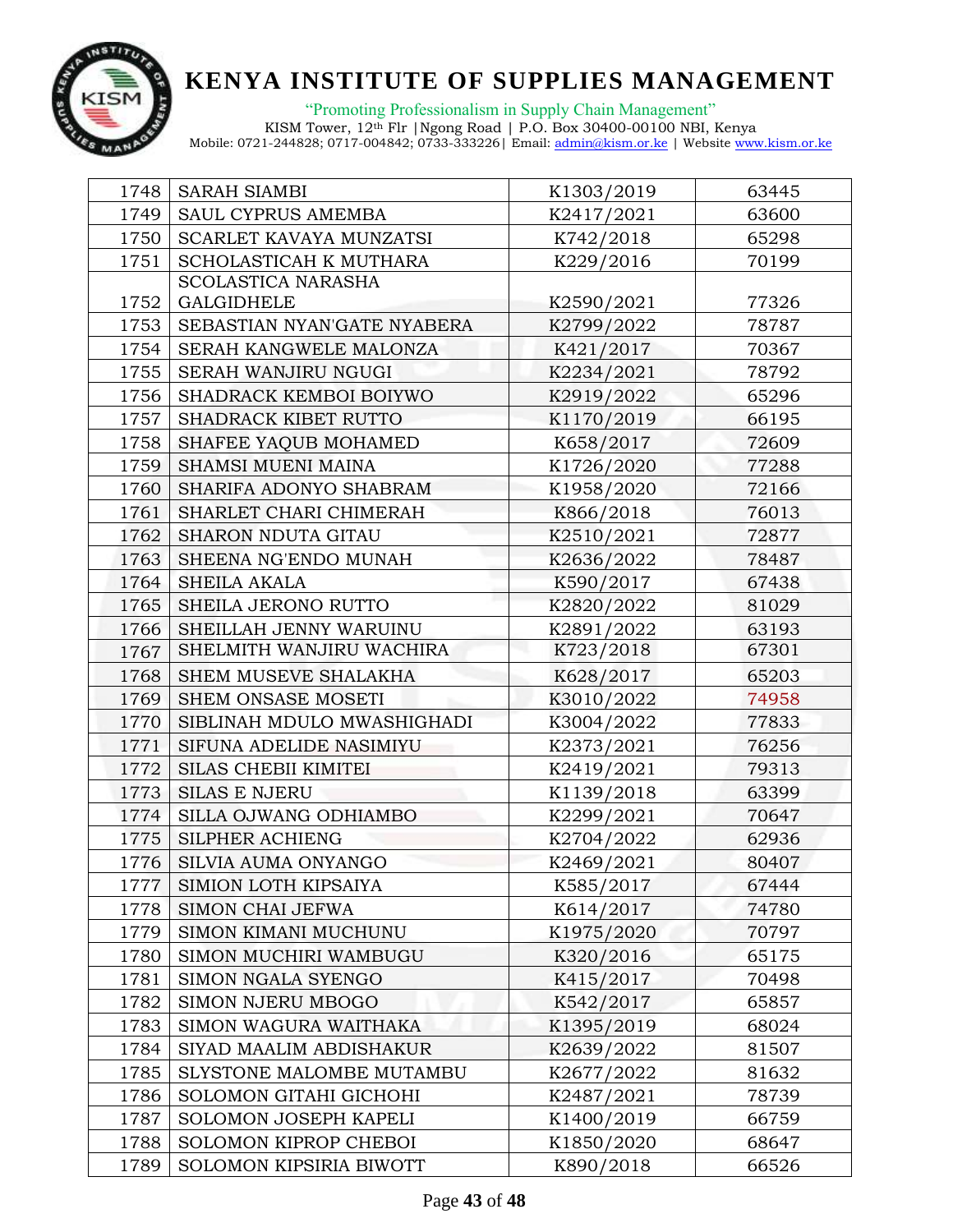

| 1790 | SOLOMON KWEMOI KIPLAMAI  | K2993/2022 | 71131 |  |
|------|--------------------------|------------|-------|--|
| 1791 | SOLOMON KYALO MUTANGILI  | K301/2016  | 73914 |  |
| 1792 | SOLOMON LESERE KITIYIA   | K1298/2019 | 74970 |  |
| 1793 | SOLOMON SASINE SHUKURU   | K1494/2020 | 72328 |  |
| 1794 | SOPHIA ATIENO OGILA      | K745/2018  | 67593 |  |
| 1795 | SOPHIA MWIHAKI MUTURI    | K1750/2020 | 63519 |  |
| 1796 | SOSTANIS OKOTH OTIENO    | K497/2017  | 65664 |  |
| 1797 | SOSTEN KIBET LELAN       | K2589/2021 | 72599 |  |
| 1798 | SOTTY ELIUD OBONYO       | K352/2016  | 74206 |  |
| 1799 | STANLEY MAINA SIMON      | K2878/2022 | 68892 |  |
| 1800 | STANLEY NDIRANGU NDUNGU  | K1360/2019 | 75030 |  |
| 1801 | STANSLOUS KATIKU KIMATU  | K2942/2022 | 71143 |  |
| 1802 | STANSLUS JIRA MWAYONGO   | K488/2017  | 64129 |  |
| 1803 | STELLA CHEMINY CHESSETO  | K1366/2019 | 63408 |  |
| 1804 | STELLA KWAMBOKA OGOTI    | K2564/2021 | 70610 |  |
| 1805 | STELLAMARIS MUENI WAMBUA | K898/2018  | 73454 |  |
|      | STEPHEN CHEPSOIYO        |            |       |  |
| 1806 | CHEPKANGOR               | K1104/2018 | 64394 |  |
| 1807 | STEPHEN IKHOLI ESHARANDA | K2309/2021 | 73668 |  |
| 1808 | STEPHEN KAIRU WANJIRU    | K2193/2021 | 72296 |  |
| 1809 | STEPHEN KANJA KIOGE      | K1288/2019 | 72418 |  |
| 1810 | STEPHEN MBUTHIA KIENJEKU | K631/2017  | 64290 |  |
| 1811 | STEPHEN MPAADA SUMAT     | K1055/2018 | 72506 |  |
| 1812 | STEPHEN MUINDI MBITHI    | K293/2016  | 68736 |  |
| 1813 | STEPHEN MUNGAI KARIUKI   | K2445/2021 | 65058 |  |
| 1814 | STEPHEN NGUTI MAINA      | K386/2017  | 72110 |  |
| 1815 | STEPHEN ODHIAMBO NYAMILA | K2220/2021 | 70359 |  |
| 1816 | STEPHEN WACHIRA GATHONI  | K2906/2022 | 79082 |  |
| 1817 | STEPHEN WAMBUA MWAIWA    | K2744/2022 | 74364 |  |
| 1818 | STEVENS OMONDI MUSEWE    | K1048/2018 | 65040 |  |
| 1819 | <b>SUSAN CHESANG</b>     | K783/2018  | 63227 |  |
| 1820 | <b>SUSAN JELIMO</b>      | K2663/2022 | 82057 |  |
| 1821 | <b>SUSAN JEMUTAI</b>     | K2964/2022 | 70584 |  |
| 1822 | SUSAN MUTHONI NDERITU    | K2460/2021 | 79346 |  |
| 1823 | SUSAN ONYANGO ANYANGO    | K436/2017  | 65924 |  |
| 1824 | SUSAN WACHERA MACHARIA   | K1740/2020 | 68810 |  |
| 1825 | SUSAN WAMBUI KAMAU       | K1649/2020 | 68869 |  |
| 1826 | SUSAN WAMBUI MWARIRI     | K2574/2021 | 74547 |  |
| 1827 | SUSAN WANJIRU MWANGI     | K982/2018  | 69462 |  |
| 1828 | SUSAN WANZA MUTUA        | K389/2017  | 71514 |  |
| 1829 | <b>SUSY KHWAKA MASAI</b> | K2921/2022 | 74041 |  |
| 1830 | SUTER MONICA KIBOWEN     | K2802/2022 | 74669 |  |
| 1831 | SUZANNE WAMBUI WAMBUGU   | K2652/2022 | 71333 |  |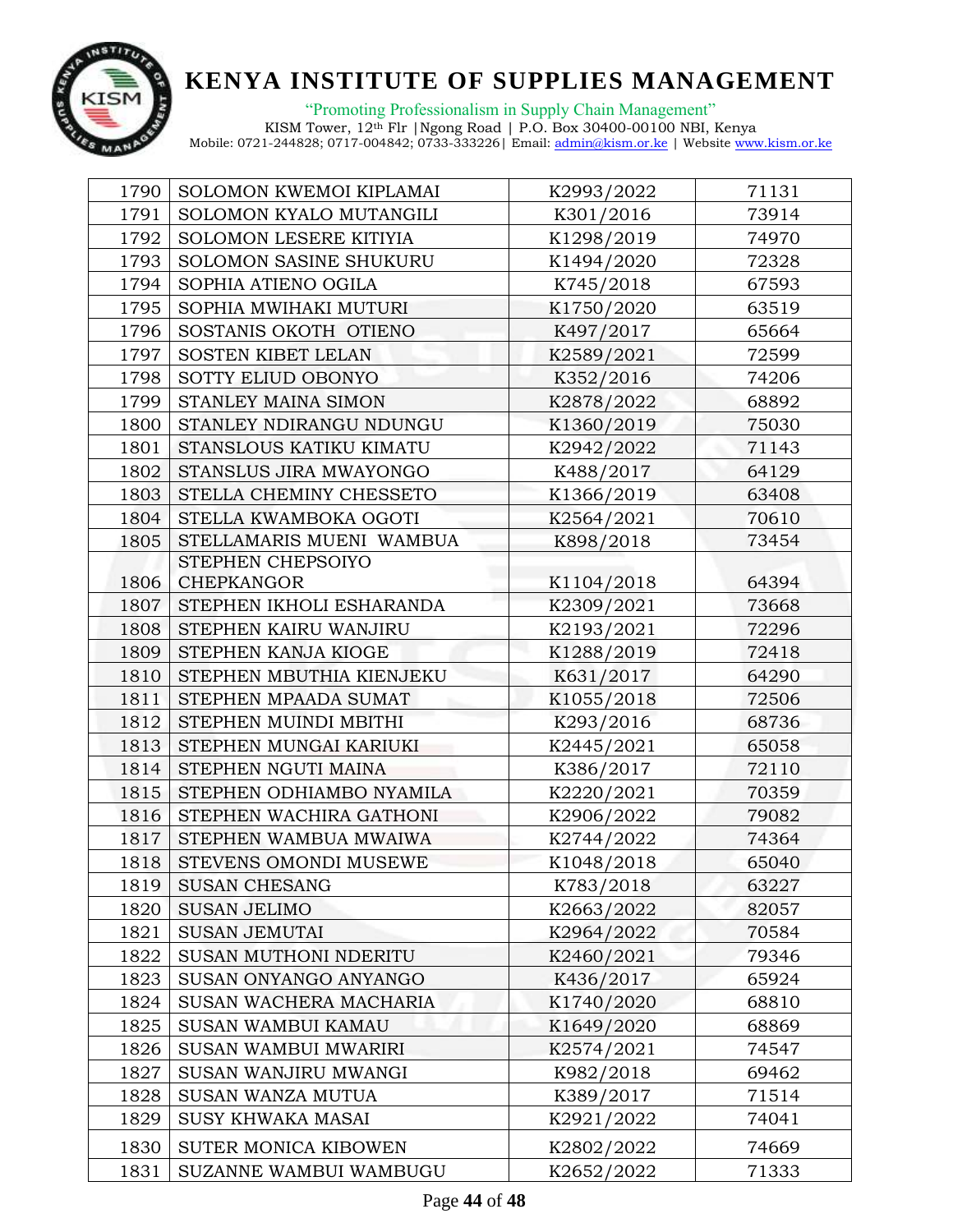

"Promoting Professionalism in Supply Chain Management"

| 1832 | SYLVESTER KIBET           | K2806/2022 | 80173 |
|------|---------------------------|------------|-------|
| 1833 | SYLVESTER PAUL OBUNDE     | K1545/2020 | 69183 |
| 1834 | SYLVESTER WAMBUGU KAMAU   | K096/2016  | 64950 |
| 1835 | SYLVIA AKOTH HENRY        | K1774/2020 | 63704 |
| 1836 | SYLVIA KAJUJU KIMATHI     | K2681/2022 | 67496 |
| 1837 | TABITHA ATIENO ODIMA      | K2871/2022 | 70628 |
| 1838 | TABITHA NELLERIA BARASA   | K1362/2019 | 78091 |
| 1839 | TECLA CHEPKEMOI MARITIM   | K2920/2022 | 71658 |
| 1840 | TECLA JEPKEMEI KIBET      | K2841/2022 | 72447 |
| 1841 | TECLAH CHEPCHUMBA LEL     | K2659/2022 | 72819 |
| 1842 | TEDDY KIARIE KARANJA      | K2197/2021 | 80299 |
| 1843 | TENOI KIBIWOT ZEPHANIA    | K2342/2021 | 65795 |
| 1844 | TERESIA KAVUTHA KITONGA   | K443/2017  | 73354 |
| 1845 | TERESIA MUTHONI KARURI    | K2512/2021 | 79014 |
| 1846 | TERESIA NJERI MUTINDA     | K2829/2022 | 72481 |
| 1847 | TERESIA ONG'AMO           | K2518/2021 | 67619 |
| 1848 | TERRY NYACHUMBA MACHIRA   | K1057/2018 | 66838 |
| 1849 | TESSAH NKATHA KOBIA       | K2101/2020 | 63730 |
| 1850 | THADEUS OKUDUBA ODINGA    | K312/2016  | 67522 |
| 1851 | THIONG'O JIMMY MUGITHI    | K1784/2020 | 79256 |
| 1852 | THOMAS LUMATI ALUGONGO    | K618/2017  | 70161 |
| 1853 | THOMAS MUTISYA WAMBUA     | K567/2017  | 63994 |
| 1854 | THOMAS OKOTH ONDENGE      | K2439/2021 | 65536 |
| 1855 | THOMAS OTIENO AFWAMBO     | K2198/2021 | 64096 |
| 1856 | THOMAS WAWERU WAITHIRA    | K578/2017  | 74122 |
| 1857 | TIMOTHY KIPSANG KIPKOSGEI | K2810/2022 | 67900 |
| 1858 | TIMOTHY OCHANGO INGUTIA   | K1478/2019 | 75678 |
| 1859 | TIMOTHY TARUS SEUREY      | K763/2018  | 75963 |
| 1860 | TITUS KILONZO MWELE       | K1627/2020 | 64135 |
| 1861 | TITUS OCHIENG APINDI      | K1023/2018 | 63069 |
| 1862 | TITUS OCHIENG NDONG'A     | K250/2016  | 68793 |
| 1863 | TOBIAS NYAUKE ODUK        | K1074/2018 | 63105 |
| 1864 | TOM JAPHETH ASEKA         | K419/2017  | 64013 |
| 1865 | TOM LUTUBULA MAYENDE      | K2650/2022 | 81451 |
| 1866 | TOM MBOYA OKELLO          | K1696/2020 | 74592 |
| 1867 | TOM OUMA ONG'ONGE         | K641/2017  | 62698 |
| 1868 | TOMIC CHANZERA MATIKO     | K2902/2022 | 82841 |
| 1869 | TRICIAH WANZA WAMBUA      | K2184/2021 | 80254 |
| 1870 | TRIZAH NJOKI CHEGE        | K1920/2020 | 67601 |
| 1871 | VALARY AKINYI OTIENO      | K2711/2022 | 79314 |
| 1872 | VALARY CHELAGAT           | K2394/2021 | 70211 |
| 1873 | VALENTINE CHEROTICH       | K2811/2022 | 74757 |
| 1874 | VALENTINE JELIMO KIPSEMON | K2151/2021 | 73334 |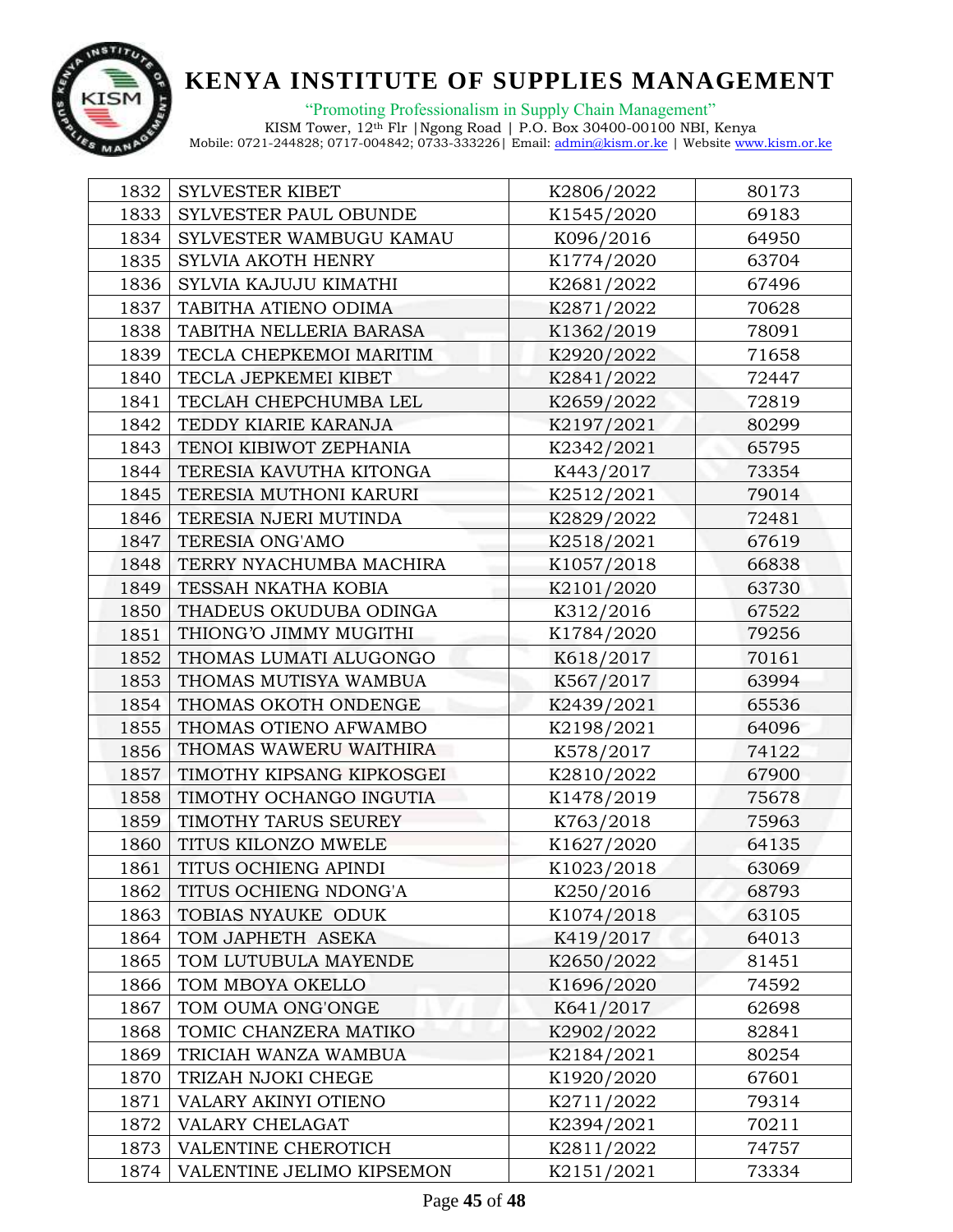

| 1875 | VALERIE SANAYIAN SANKALE  | K2570/2021 | 81490 |  |
|------|---------------------------|------------|-------|--|
| 1876 | VALERIN NJOKA MWANGI      | K186/2016  | 64751 |  |
| 1877 | VERAH AWUOR OMOLO         | K2887/2022 | 77201 |  |
| 1878 | VERONICA AKINYI OLOO      | K2618/2022 | 81938 |  |
| 1879 | VERONICA MWENDE KYUMBE    | K1724/2020 | 63291 |  |
| 1880 | VERONICAH KANINI WAMBUA   | K2404/2021 | 67952 |  |
| 1881 | VERONICAH KISIO NZOKA     | K2495/2021 | 75760 |  |
| 1882 | VERONICAH MWENDE PETER    | K1825/2020 | 73093 |  |
| 1883 | VERONICAH NUNGA CHEGE     | K2349/2021 | 69952 |  |
| 1884 | VERONICAH WANGUI CHEGE    | K1095/2018 | 66672 |  |
| 1885 | VICTOR BOSIRE OKEMWA      | K2858/2022 | 75639 |  |
| 1886 | VICTOR EMMANUEL NYONGESA  | K448/2017  | 71513 |  |
| 1887 | VICTOR KARIITHI KOBIA     | K930/2018  | 62883 |  |
| 1888 | VICTOR KIPCHUMBA YATOR    | K2901/2022 | 65102 |  |
| 1889 | VICTOR MBINDYO KINYUMU    | K2756/2022 | 81569 |  |
| 1890 | VICTOR MUCHEMI GICHUKI    | K1201/2019 | 72326 |  |
| 1891 | VICTOR NYAKABA MAGARA     | K977/2018  | 76682 |  |
| 1892 | VICTOR NYONGESA WASWA     | K691/2017  | 63599 |  |
| 1893 | VICTOR ODHIAMBO OKUMU     | K1031/2018 | 74003 |  |
| 1894 | VICTOR OGUTU MAGOLO       | K1594/2020 | 72624 |  |
| 1895 | <b>VICTOR TSUMA</b>       | K1082/2018 | 72457 |  |
| 1896 | VICTORIA CHELANGAT ROTICH | K2852/2022 | 76030 |  |
| 1897 | VICTORIA MWIKALI MULWA    | K1644/2020 | 73724 |  |
| 1898 | VINCENSIA ANYANGO APOPA   | K073/2016  | 64911 |  |
| 1899 | VINCENT NYAMWEYA MAMBOLEO | K1075/2018 | 62713 |  |
| 1900 | VINCENT KIMANI GATHONI    | K2599/2021 | 65634 |  |
| 1901 | VINCENT KIPROP KIMECHWA   | K935/2018  | 70244 |  |
| 1902 | VINCENT OGONJO OTIENO     | K057/2014  | 63964 |  |
| 1903 | VINCENT ROTICH            | K2206/2021 | 63081 |  |
| 1904 | VINCENT SODA JANJI        | K2610/2021 | 70905 |  |
| 1905 | VIOLA CHELANGAT           | K1112/2018 | 74822 |  |
| 1906 | VIOLET SIMIYU             | K1376/2019 | 63898 |  |
| 1907 | VIOLET ATIENO ODONGO      | K891/2018  | 67455 |  |
| 1908 | VIOLET N INDIAZI          | K627/2017  | 62861 |  |
| 1909 | VIOLET NEKESA MALOBA      | K536/2017  | 73394 |  |
| 1910 | VIRGINIA RARIN SABAYA     | K2543/2021 | 80314 |  |
| 1911 | VIRGINIA WAHU MWAI        | K1151/2018 | 67712 |  |
| 1912 | VITALIS KAMWESA WAFULA    | K2020/2020 | 70014 |  |
| 1913 | WAKO YUSSUF DAKICHA       | K2609/2021 | 80719 |  |
| 1914 | WALTER CHERUIYOT SIONGOK  | K637/2017  | 68931 |  |
| 1915 | WALTER KEORO MIRONGA      | K2263/2021 | 70686 |  |
| 1916 | WALTER NDEGE MACHOGU      | K2160/2021 | 62817 |  |
| 1917 | WALTER NYAMONGO MOKOGI    | K2682/2022 | 71937 |  |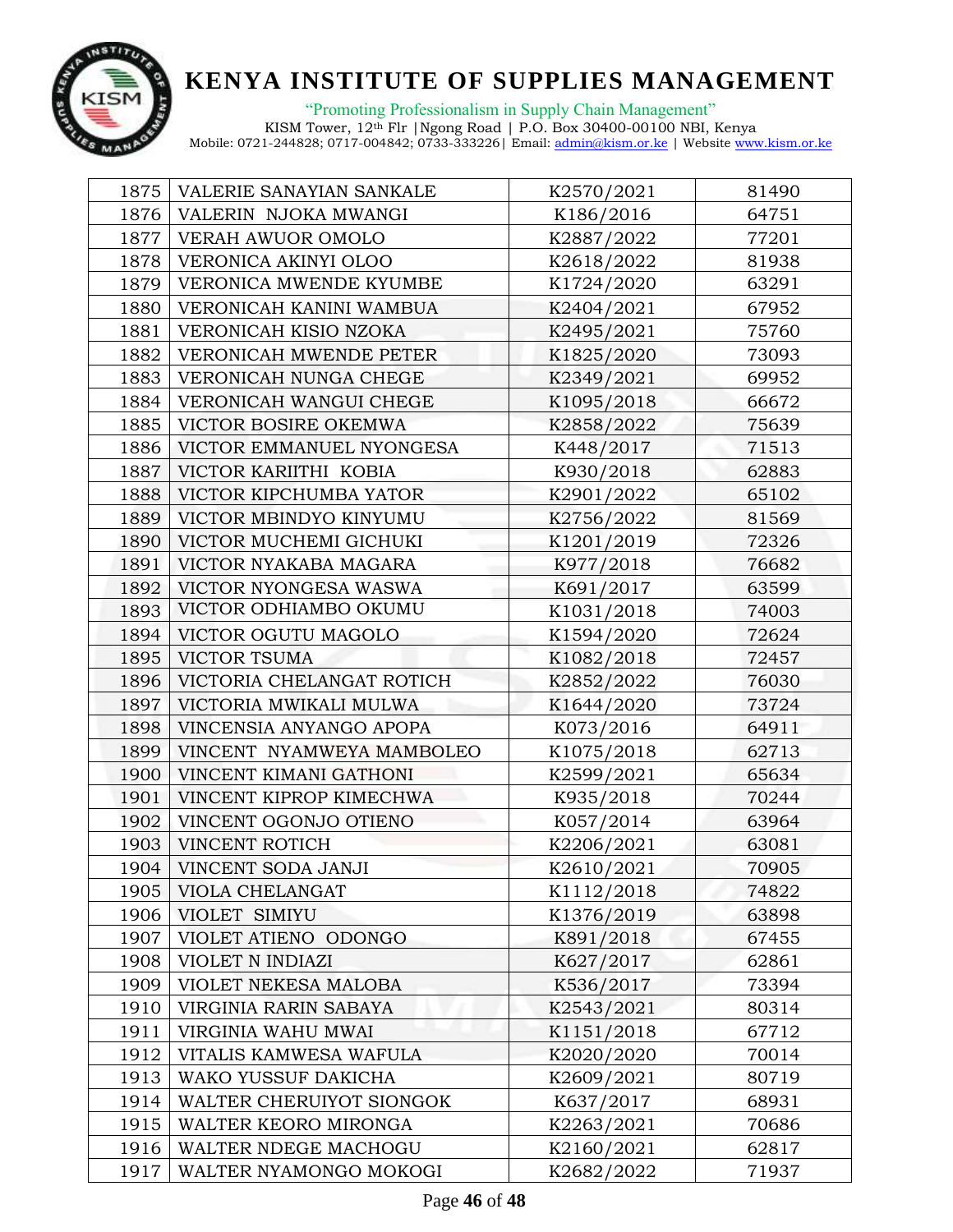

"Promoting Professionalism in Supply Chain Management" KISM Tower, 12th Flr |Ngong Road | P.O. Box 30400-00100 NBI, Kenya

| 1918 | WALTER WANYONYI MASINDE  | K111/2016  | 62830 |  |
|------|--------------------------|------------|-------|--|
| 1919 | WAMBUA ERIC MUANGE       | K2361/2021 | 67993 |  |
| 1920 | WAMBUI NDEI KIBUE        | K791/2018  | 65249 |  |
| 1921 | WANDABWA MUSEBE ARNOLD   | K725/2018  | 72754 |  |
| 1922 | WANJALA ALLAN OSCAR      | K1712/2020 | 73175 |  |
| 1923 | WANJIKU GACURU MUHANDI   | K2494/2021 | 68447 |  |
| 1924 | WANYUNDI WESONGA MARY    | K2792/2022 | 76610 |  |
| 1925 | WARE KONCHORO BARILLE    | K1217/2019 | 76043 |  |
| 1926 | WELDON KIPRONOH          | K3001/2022 | 76494 |  |
| 1927 | WENDY MUTHONI            | K2613/2021 | 81894 |  |
| 1928 | <b>WESLEY KOECH</b>      | K1766/2020 | 76120 |  |
| 1929 | WESLEY KONGO ONYONI      | K2910/2022 | 65780 |  |
| 1930 | WESONGA BONFACE ODHIAMBO | K2588/2021 | 78459 |  |
| 1931 | WILBROD MULUPI NAMUTALI  | K417/2017  | 64763 |  |
| 1932 | WILFRED MARITA ONSOMU    | K610/2017  | 64609 |  |
| 1933 | WILFRED NYAMBARIGA OMBUI | K1282/2019 | 68717 |  |
| 1934 | WILFRED OUMA ODUOR       | K2916/2022 | 81181 |  |
| 1935 | WILIAM MUSILA LITALI     | K370/2016  | 63241 |  |
| 1936 | WILLIAM NYONGESA WANJALA | K116/2016  | 70753 |  |
| 1937 | WILLIAM OMOKA SAALU      | K1536/2020 | 69413 |  |
| 1938 | WILLIAM OMOYO NYACHOTI   | K1843/2020 | 62640 |  |
| 1939 | WILLIAM OOKO AGUMBI      | K555/2017  | 64896 |  |
| 1940 | WILLIAM OTIENO JUMA      | K2194/2021 | 68856 |  |
| 1941 | WILLIAM RORUA SAKUDA     | K2491/2021 | 69418 |  |
|      | WILLKISTER KWAMBOKA      |            |       |  |
| 1942 | NYANGWESO                | K1355/2019 | 73909 |  |
| 1943 | WILLY CHUMBA             | K2397/2021 | 66448 |  |
| 1944 | WILLY KIOKO NDOLO        | K2754/2022 | 66459 |  |
| 1945 | WILLY KIPKOECH SIGEI     | K828/2018  | 62831 |  |
| 1946 | WILLY KIPROTICH TOO      | K2252/2021 | 67780 |  |
| 1947 | WILSON AMUTABI WAMBANI   | K925/2018  | 70490 |  |
| 1948 | WILSON DENIS NJIRU       | K2728/2022 | 64921 |  |
| 1949 | WILSON KABIRO NJENGO     | K1175/2019 | 74228 |  |
| 1950 | WILSON KORI WAINAINA     | K2917/2022 | 75486 |  |
| 1951 | WILSON MACHARIA MUKUHA   | K544/2017  | 68424 |  |
| 1952 | WILSON NGOMBO MACHARIA   | K438/2017  | 63453 |  |
| 1953 | WINFRED NZULA MUKULA     | K2630/2022 | 69634 |  |
| 1954 | WINNIE KABURA MUGURE     | K365/2016  | 66000 |  |
| 1955 | WINNIE ATIENO AYWER      | K1476/2019 | 74004 |  |
| 1956 | WINNIE AWUOR ODHIAMBO    | K2713/2022 | 78200 |  |
| 1957 | WINNIE AWUOR OMENYA      | K2884/2022 | 73413 |  |
| 1958 | WINNIE JEPKORIR METTO    | K986/2018  | 68739 |  |
| 1959 | WINNIE KALONDU JOSPHAT   | K2649/2022 | 81035 |  |